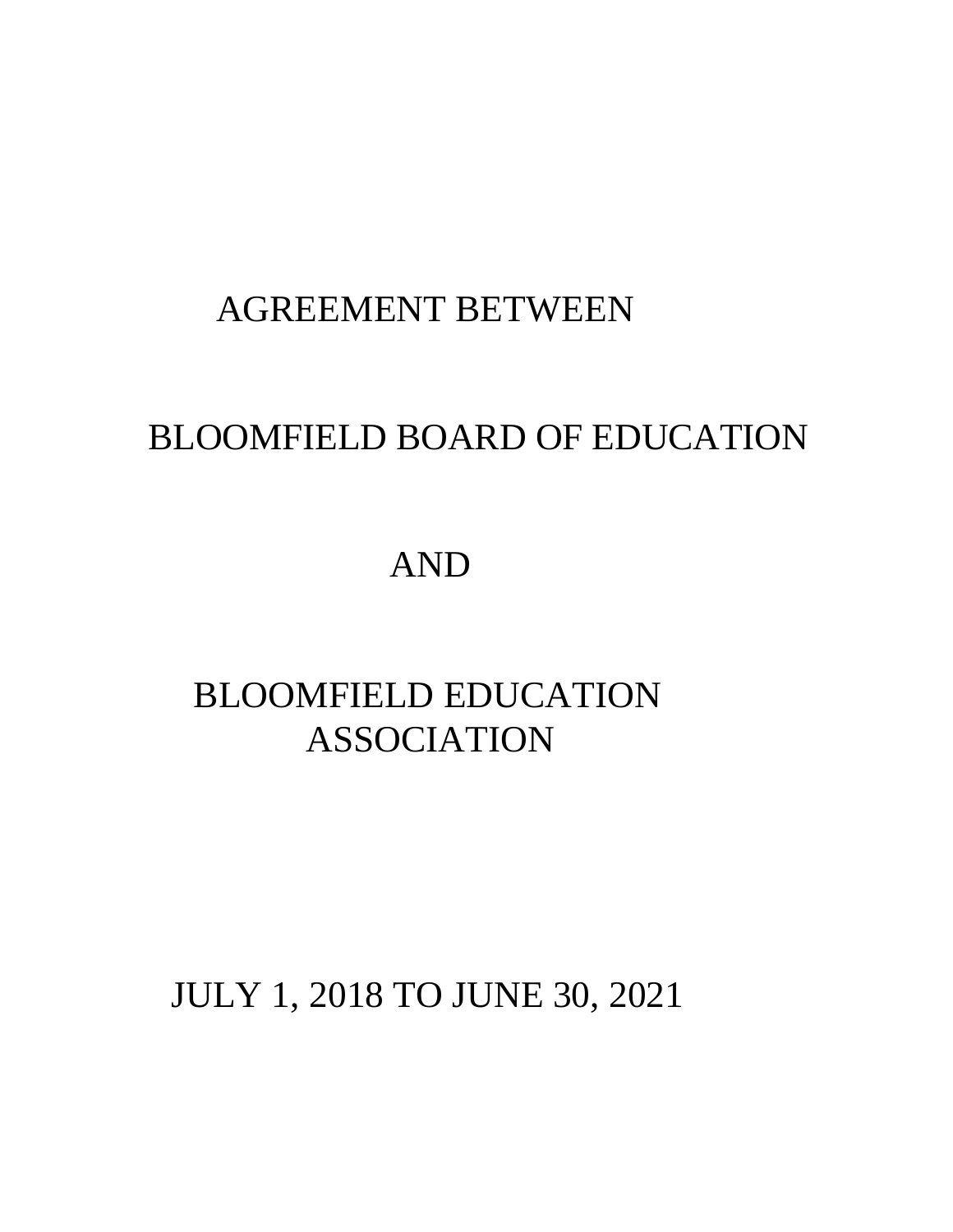# **Table of Contents**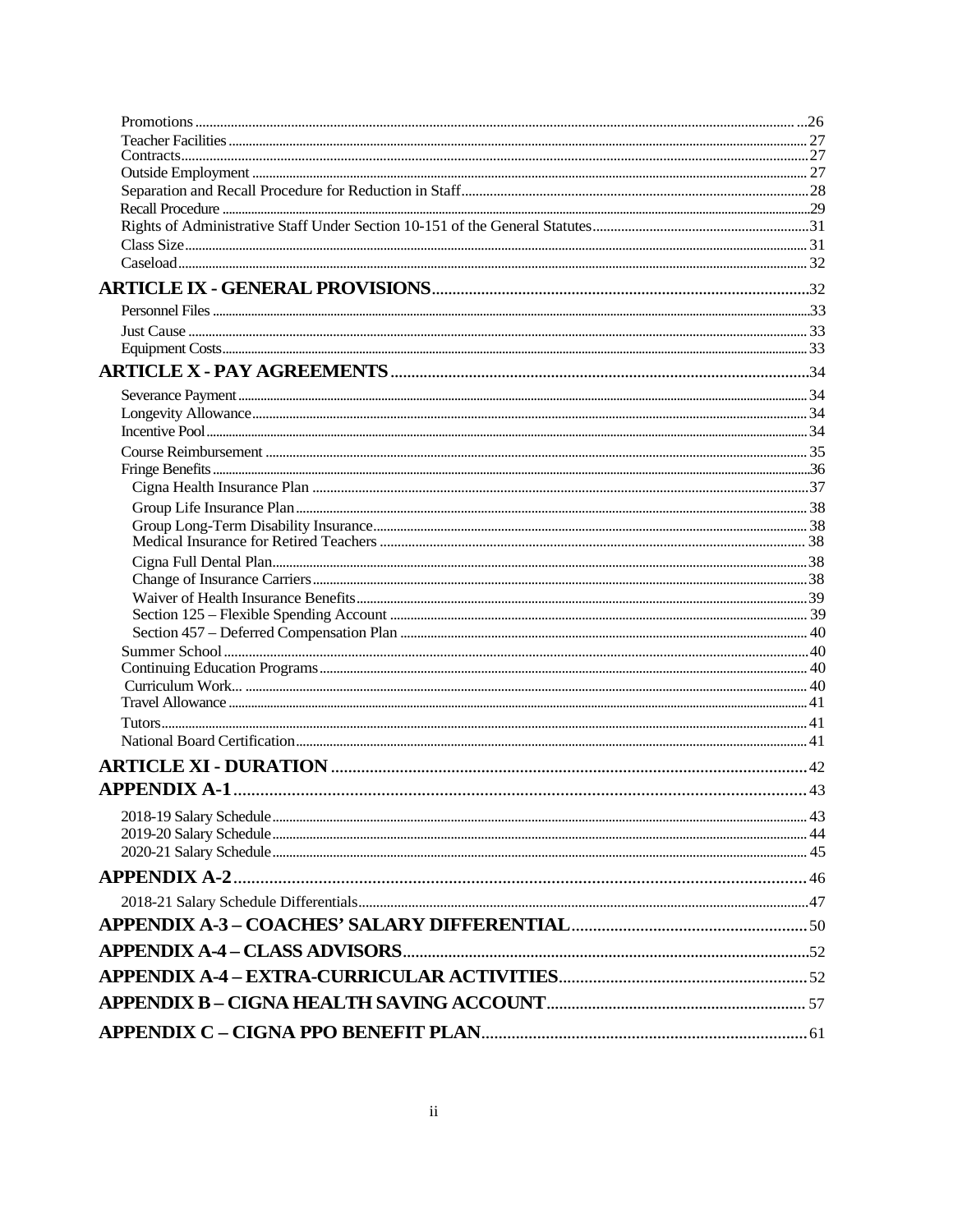## **ARTICLE I TERM AND SCOPE OF CONTRACT**

- A. This Agreement is negotiated under Section 10-153 a-n of the Connecticut General Statutes, in order to fix for its term the salaries, hours and other conditions of employment provided herein.
- B. The Association shall be the exclusive bargaining agent and representative for all certified personnel in the "teachers' unit" as defined in Section 10-153 of the Connecticut General Statutes (the Teacher Negotiation Act) with respect to salaries, hours and other conditions of employment and the negotiation of collective bargaining agreements.
- C. Unless expressly limited by a specific section of this Agreement, the rights, powers and authority held by the Board under any Town Charter, general or special act of legislature, over matters involving the Bloomfield School System, including but not limited to full control over the policies, practices, procedures and regulations with respect to employees of the Board at all its schools, shall remain vested solely and exclusively in the Bloomfield Board of Education.
- D. Nothing in this Agreement shall in any way limit or contravene the authority of the Charter of the Town of Bloomfield.

## **ARTICLE II PROFESSIONAL NEGOTIATION**

Negotiation Over Successor Agreement

The Board and the Association agree to negotiate a Successor Agreement in accord with the provisions of Section 10-153 of the Connecticut General Statutes.

## **ARTICLE III GRIEVANCE PROCEDURE**

A. The purpose of the following grievance procedure shall be to settle equitably at the lowest possible administrative level issues which arise from time to time with respect to the salaries and working conditions of teachers. The Board and Association agree that these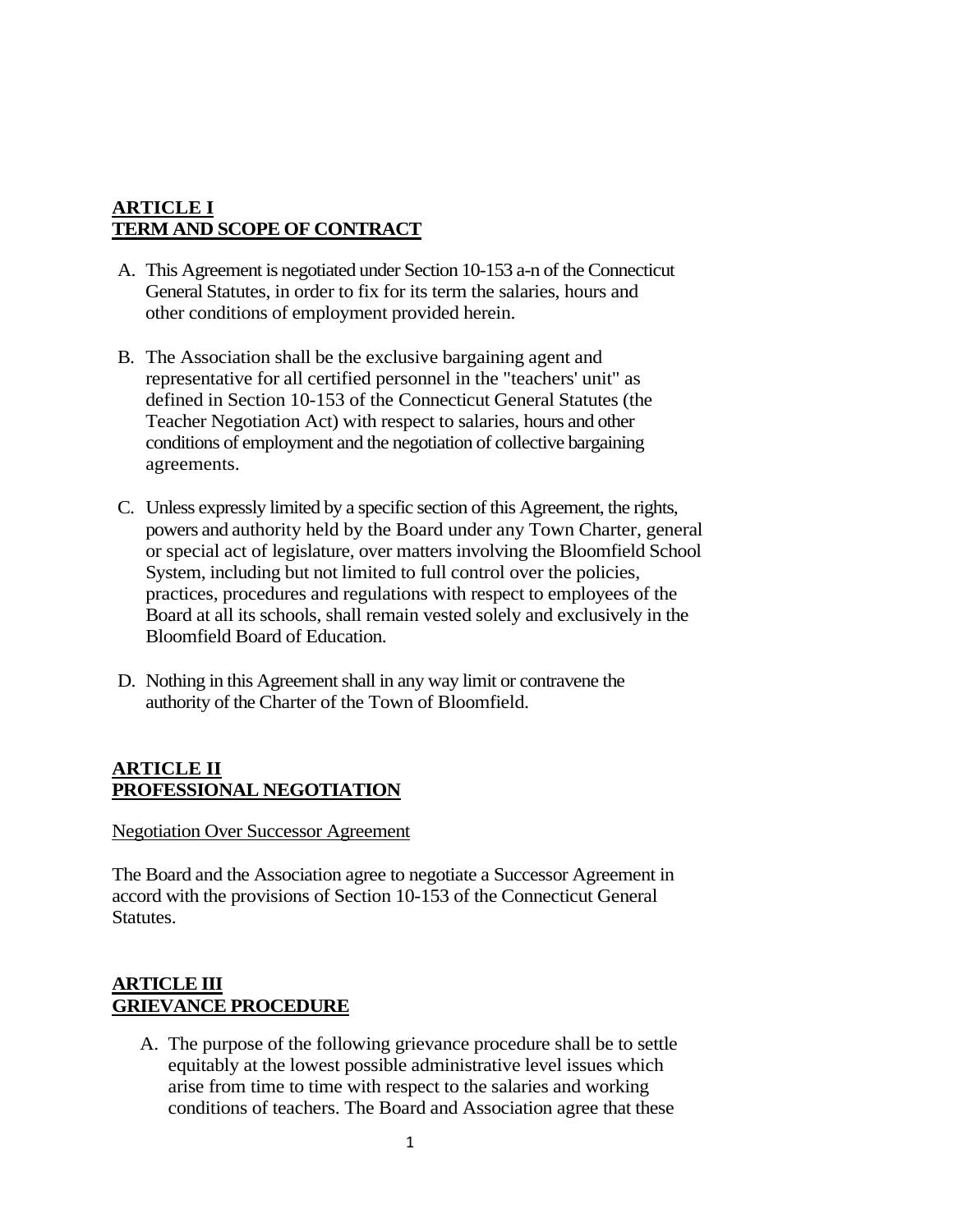proceedings shall be kept as informal and confidential as may be appropriate at any level of the procedure.

- B. A "grievance" is defined as a dispute involving the interpretation or application of a specific section of this Agreement or over the interpretation or application of a specific provision of any Board policy that relates to salaries or other conditions of employment, or over a procedural violation of the teacher evaluation plan, or over any action taken or refused by Administrative personnel which an employee believes unfair to the employee. Only grievances arising out of a claimed interpretation or application of specific provisions of this Agreement or Board policy that relates to salaries or other conditions of employment can proceed to Arbitration. Claims of unfairness of Administrative personnel and / or procedural violations of the teacher evaluation plan can proceed only to Level Two - Superintendent of Schools.
- C. Since it is important that grievances or disputes be initiated and processed as rapidly as possible, the number of days indicated at each level should be considered as maximum and every effort should be made to expedite the process. The limits specified may, however, be extended by mutual agreement. All agreements to extend the time lines must be executed in writing.

In the event a grievance is filed on or after June 1, but before the opening of school, the time limits set forth herein will be read as weekdays (Monday through Friday exclusive of holidays) rather than school days, except that either party may extend the time limit at each level by not more than three (3) weekdays.

## D. Filing Procedure

## 1. Level One - Principal or Administrator involved

a. A member of the unit with a grievance or other dispute shall submit the grievance in writing within fifteen (15) school days of the occurrence giving rise to it and discuss it with the building principal or, with the administrator whose decision or action gave rise to the grievance. The grievance shall be in writing and shall specify the grievance asserted, the section of the contract alleged to be involved, or the Board policy involved, if any. However, grievances involving action taken by the Board of Education, the Superintendent of Schools, or other Central Office supervisors or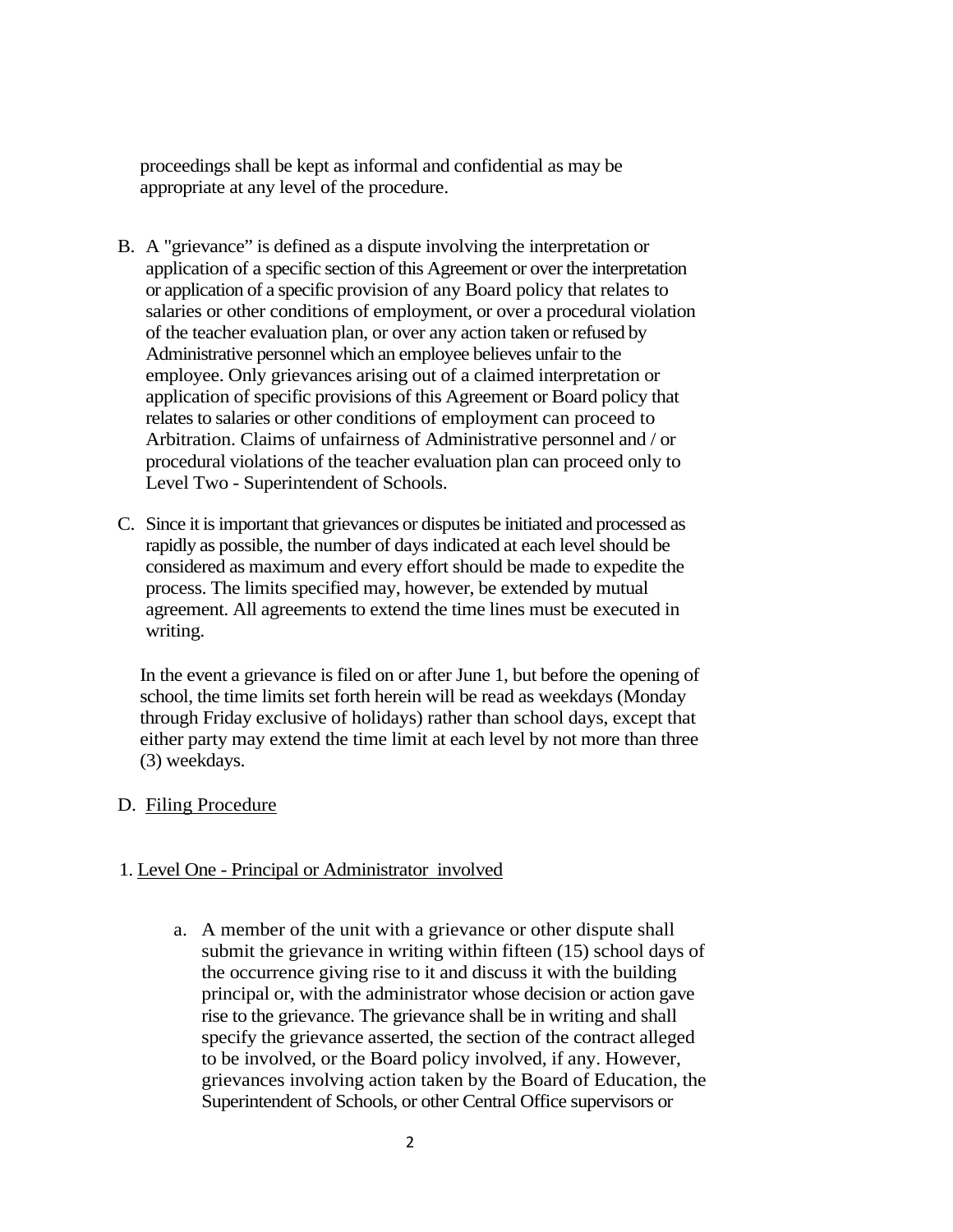administrators shall be submitted in writing directly at Level Two - Superintendent of Schools within fifteen (15) school days of the occurrence giving rise to the grievance.

b. The building principal or administrator whose decision or action gave rise to the grievance shall represent the administration at this level of the grievance procedure. Within ten (10) school days after receipt of the written grievance, the building principal or administrator whose decision or action gave rise to the grievance shall meet with the aggrieved member of the unit and/or the President of the Association or designee.

## 2. Level Two - Superintendent of Schools

- a. In the event that such aggrieved member of the unit is not satisfied with the disposition of the grievance at Level one, or in the event that no decision has been rendered within ten (10) school days after presentation of the grievance, the teacher may file the written grievance with the Superintendent or designee above the level of principal within five (5) school days after the decision at Level One or fifteen (15) school days after the grievance was first presented, whichever is sooner. The grievance shall be in writing and shall specify the grievance asserted, the section of the contract alleged to be involved, or the Board policy involved, if any, and its disposition at Level One.
- b. The Superintendent or designee shall represent the administration at this level of the grievance procedure. Within ten (10) school days after receipt of the written grievance by the Superintendent or designee, the Superintendent or designee shall meet with the aggrieved member of the unit and/or the President of the Association or designee.

## 3. Level Three - Board of Education

In the event that the aggrieved member of the unit is not satisfied with the disposition of the grievance at Level Two, or in the event no decision has been rendered within ten (10) school days after having first met with the Superintendent or designee, the teacher may file a written grievance, indicating such dissatisfaction with the Board within five (5) school days after a decision by the Superintendent or designee or fifteen (15) school days after having first met with the Superintendent, whichever is sooner. Within ten (10) school days after receiving the written grievance, the Board or a committee of the Board shall meet with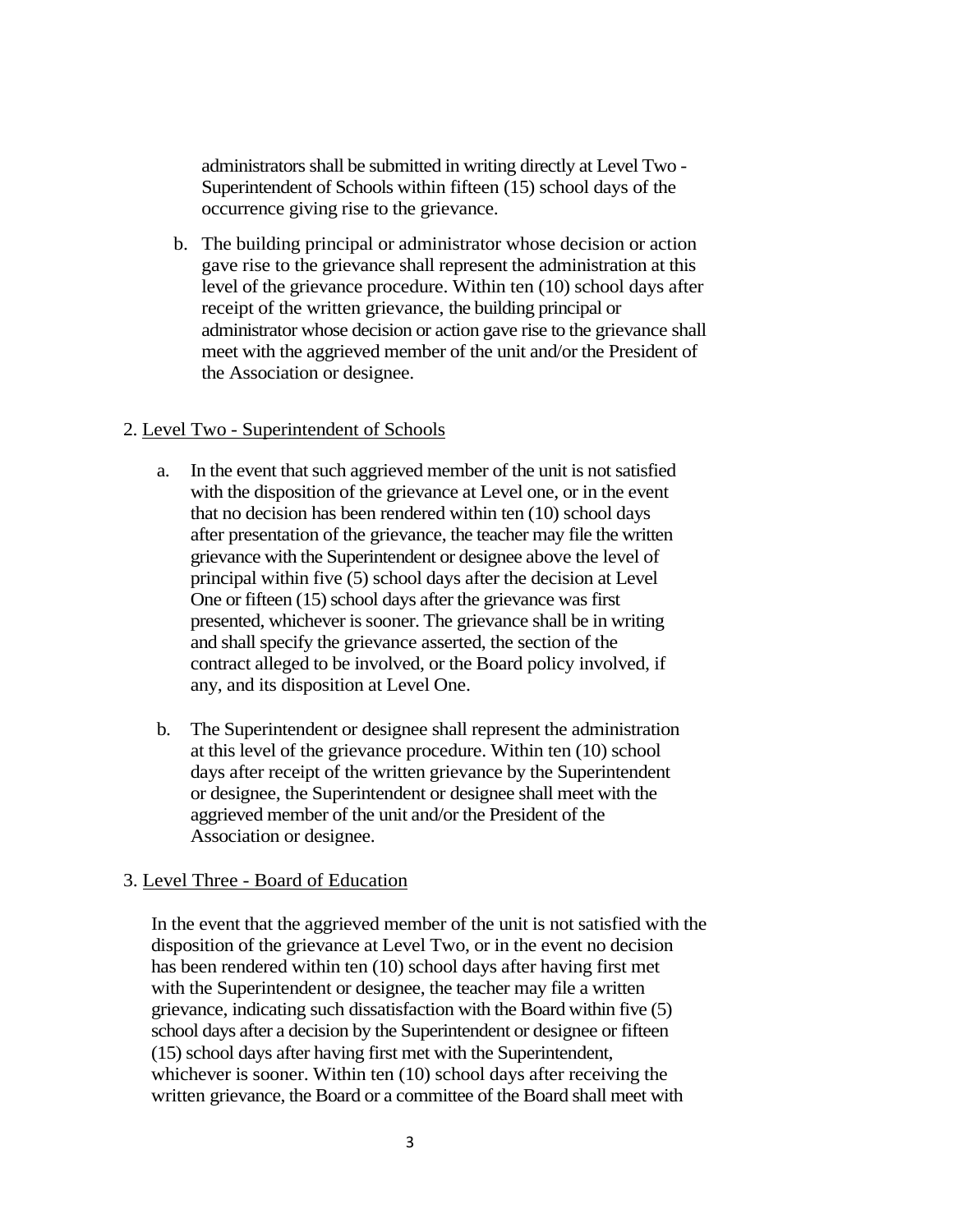the aggrieved member of the unit and/or the President of the Association or designee for the purpose of resolving the grievance.

#### 4. Level Four - Impartial Arbitration

- a. If the grievance is not settled at Level Three, it may be submitted, at the request of the Association only, to arbitration. The parties may select an arbitrator by mutual agreement to hear the grievance, and retain him or her privately. If the parties cannot agree on an arbitrator within ten days of the Association informing the Superintendent of the Association's intent to pursue the grievance to arbitration, the Association shall file the grievance with the American Dispute Resolution Association Under these circumstances, the Arbitrator shall be selected from a list submitted by the American Dispute Resolution Association and the arbitration shall be conducted in accordance with their rules and regulations. The Association's request for arbitration shall be in writing and must be filed with the American Dispute Resolution Association no later than ten (10) days after receipt of the written answer or within thirty (30) days of submission to the Board, whichever is sooner.
- b. The arbitrator designated shall hear and decide only one (1) grievance at a time. The award shall be final and binding as provided by law. The arbitrator shall be bound by and must comply with all the terms of this Agreement and shall have no power to add to, subtract from, or in any way modify the provisions of this Agreement. The cost of arbitration shall be borne equally by both parties.

#### E. Miscellaneous

- 1. If, in the judgment of the Association a grievance affects a group or class of members of the unit, the Association may process such grievance through all levels of the grievance procedure.
- 2. All documents, communications, and records dealing with the processing of a grievance shall be filed separately from the personnel files of the participants.
- 3. Forms for filing grievances, serving notices, taking appeals, making reports and recommendations shall be prepared and approved by the Board and the Association.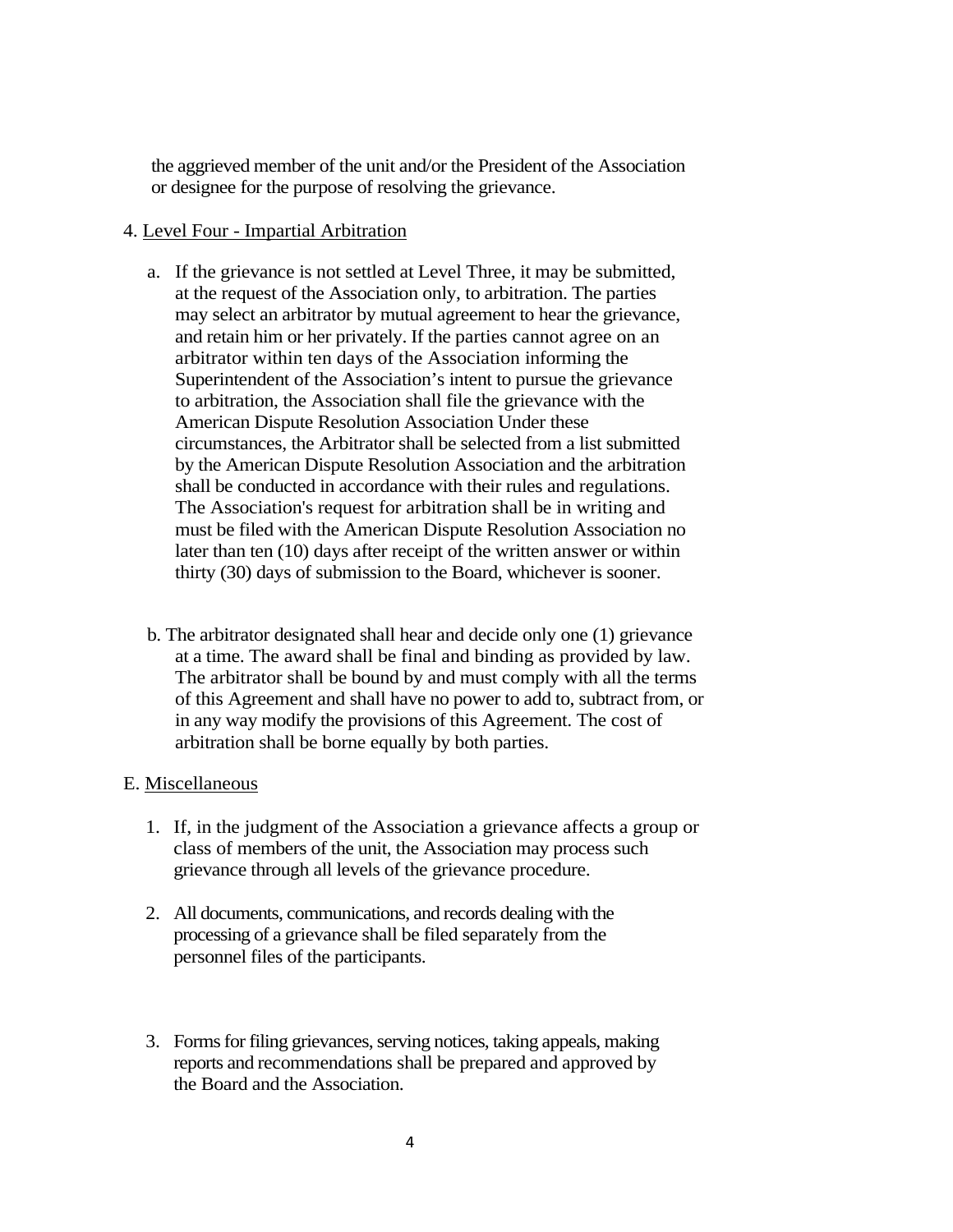- 4. Neither the Association nor the Board, its members, representatives or agents shall interfere, restrain, or coerce the other, its members, representatives, agents or the Superintendent or designee in the performance of their respective duties and obligations imposed upon them by the laws of the State of Connecticut and the Town of Bloomfield or in the exercise of their rights conferred by this Agreement.
- 5. Any grievance not processed within the time limits set for each level of the grievance procedure in the Article shall be deemed to have been waived.
- 6. No reprisals of any kind shall be taken by the Board or by any member of the Administration or by the Association or members of the unit against anyone by reason of participation in the grievance procedure or support of any participant thereto.

## **ARTICLE IV SALARIES**

The salaries of all persons covered by this Agreement are set forth in the following definitions for teacher salary placement:

## A. Definitions for Teacher Salary Placement

- 1. Level One A Baccalaureate Degree earned at any accredited college or university.
- 2. Level Two A Master's Degree earned at an accredited college or university; or the completion of thirty (30) credits beyond Level one in a program approved by accredited colleges or universities and approved by the Superintendent of Schools and the Association. All such credits earned for Level Two must be earned within a ten (10) year period.
- 3. Level Three The completion of thirty (30) credits beyond Level Two at an accredited college or university in a program approved by the Board; or a "Sixth Year Certificate" from an accredited college or university in a program as approved in advance by the Board of Education; or the completion of thirty (30) credits beyond Level Two in an academic discipline which in the judgment of the Board enables the teacher to show greater proficiency in his/her field of work; or an MSW degree in Social Work; or the completion of a 60 credit Master's program in a field such as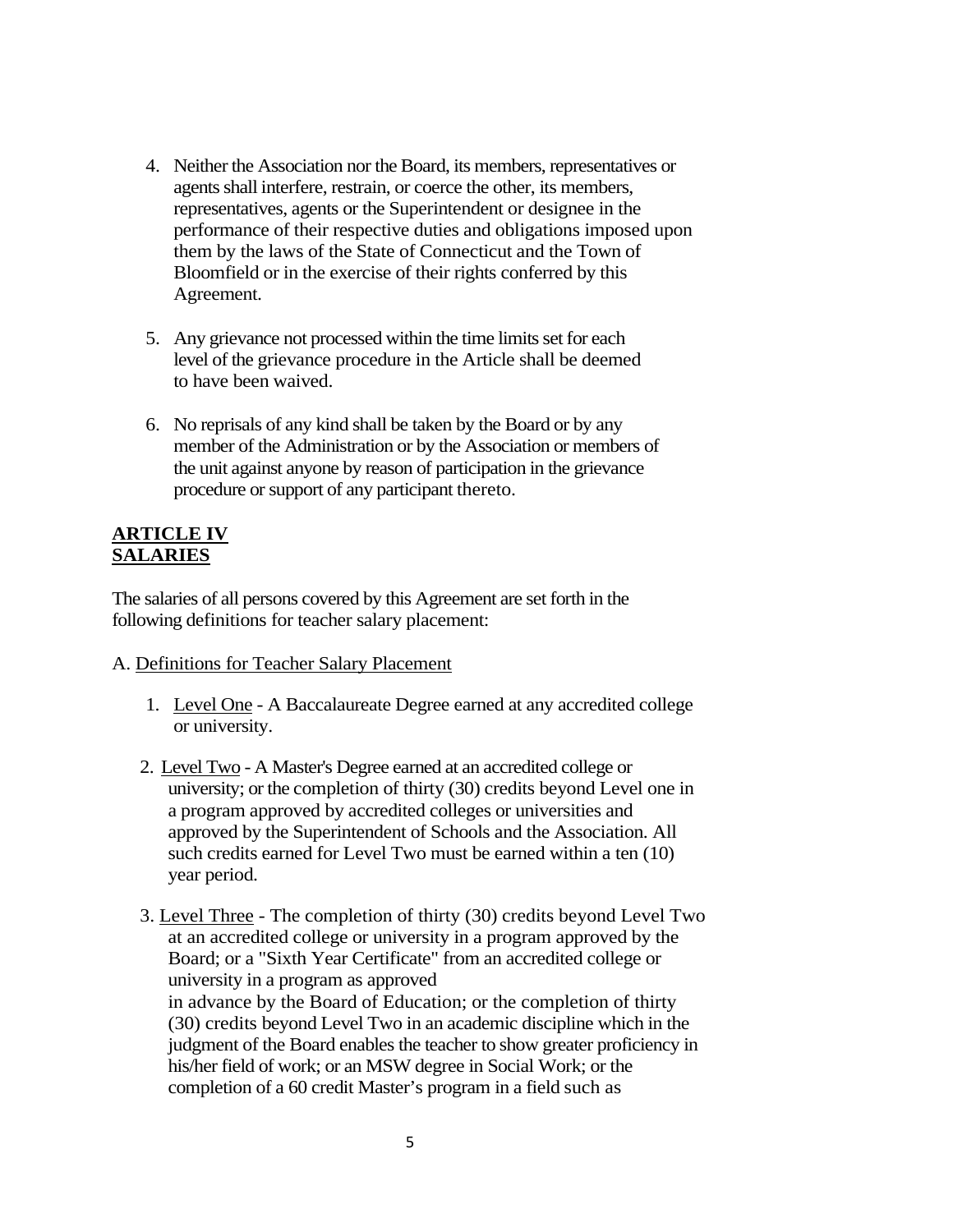Speech/Language and School Psychology. All such credits earned for Level Three must be earned within a seven (7) year period.

- 4. Level Four A Doctor's Degree earned at an accredited college or university in an academic discipline which in the judgment of the Board enables the teacher to show greater proficiency in his/her field of work.
- 5. Credits beyond the Bachelor's shall be interpreted to mean credits of graduate study. Exceptions to this may be allowed at the discretion of the Superintendent of Schools provided that:
	- a. the course is initiated and completed by the teacher while an employee of the Bloomfield School System;
	- b. a written request is submitted prior to taking the course;
	- c. the course will improve the teacher's competence in the teacher's current teaching assignment.
- 6. Change of Degree Status To be placed on Levels Two through Four, a teacher must file a "Degree Change Classification" Form with the office of Human Resources on or before the third Tuesday of November of the school year prior to the change taking effect, and file evidence of such degree, certificate, or completion of credits must be filed in the Office of the Superintendent prior to October 1<sup>st</sup> of the school year in which the change is to take effect. Once such proof is filed in the Office of Human Resources prior to October 1st, payments on the appropriate level will be made retroactive to the first day of the teacher work year. If a teacher files the evidence of such degree, certificate, or completion of credits after October  $1<sup>st</sup>$ , the change shall take effect on the following February 1<sup>st</sup>.

## B. Long Term Substitutes

- 1. Long Term Substitute teachers (certified teachers employed more than forty (40) days) will receive all contract benefits.
- 2.When the Board of Education knows the position will be for over forty (40) days, the Long Term Substitute shall receive contractual benefits beginning on the first day of employment.
- 3.Long Term Substitutes shall be placed on Step 1 of the BA lane.
- 4.In the event the Long Term Substitute continues to be employed by the Bloomfield Board of Education in subsequent years, he/she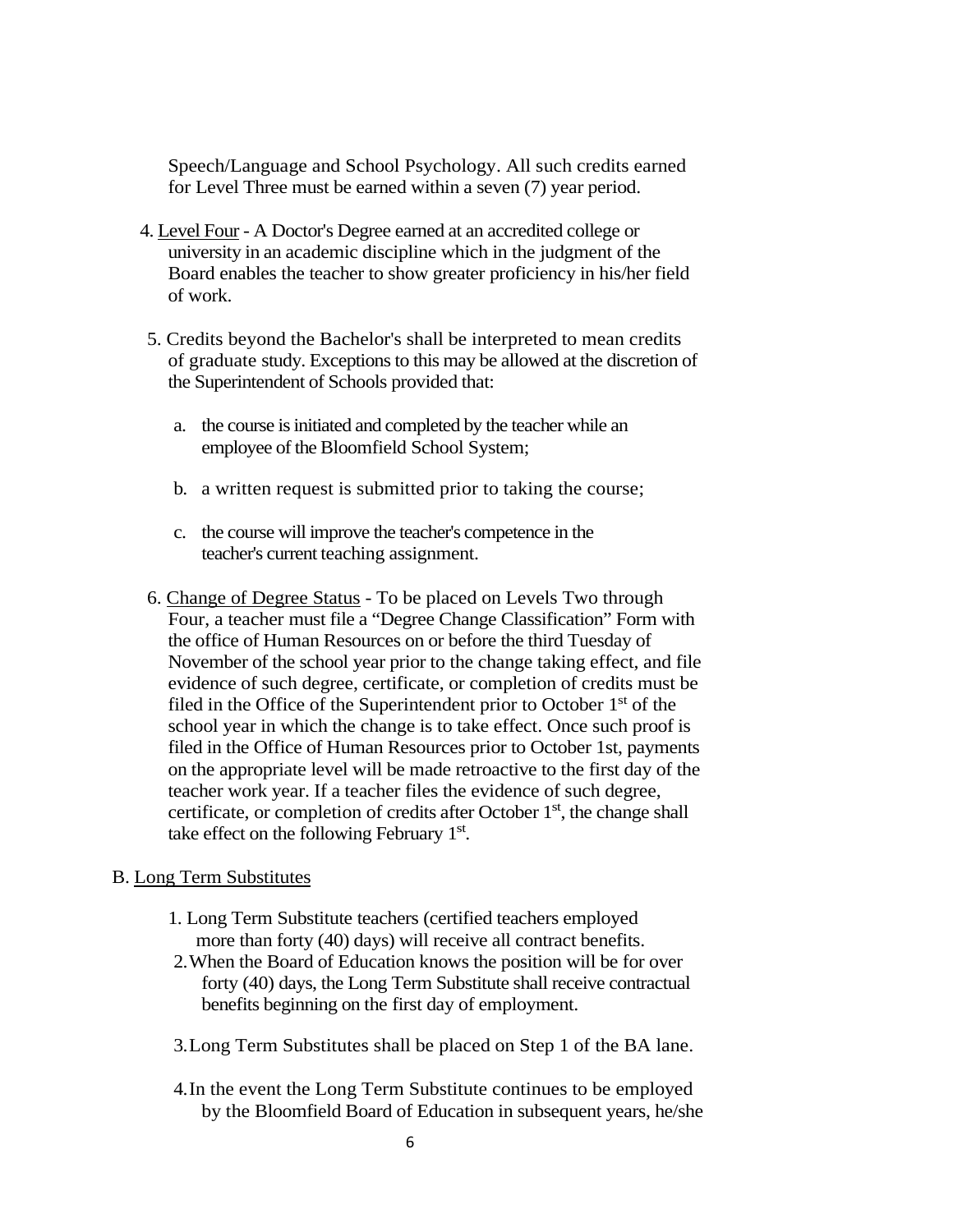shall be placed on the appropriate lane and step of the salary schedule for subsequent employment, taking into account years of experience and degree status, per Article IV, Salaries, Section C.3, of this Agreement.

- 5. BFEP members who are selected to take a Long Term Substitute position will:
	- a. Take a leave of absence from the BFEP in order for them to become a BEA member and keep their seniority as long as the positon is not more than one year.
	- b. They will keep their BFEP health benefits.
	- c. Their BFEP sick time and personnel time will be frozen and they will be give BEA sick time and personnel time pro-rated to the length of their position.
- C. Salary Schedule All salary schedules are attached hereto as appendices:

| Appendix A-1 | <b>Teachers' Salary Schedule</b>     |
|--------------|--------------------------------------|
| Appendix A-2 | Differential Salary Schedule         |
| Appendix A-2 | <b>Special Project Remuneration</b>  |
| Appendix A-2 | <b>Coordinators Stipend Schedule</b> |
| Appendix A-3 | <b>Coaches' Salary Schedule</b>      |
| Appendix A-4 | Extra-Curricular Salary Schedule     |

The BEA reserves the right to make salary proposals upon receipt of an agreement on the current Training and Experience Grid (TEG).

In addition, each year's total salary account shall be applied to all Appendices and all rates of pay contained within the Agreement for added duties/responsibilities.

- D. Placement All members of the unit shall be placed on the appropriate step in the salary schedule, taking into consideration the following:
	- 1. Level status as defined above.
	- 2. Number of years in the Bloomfield School System.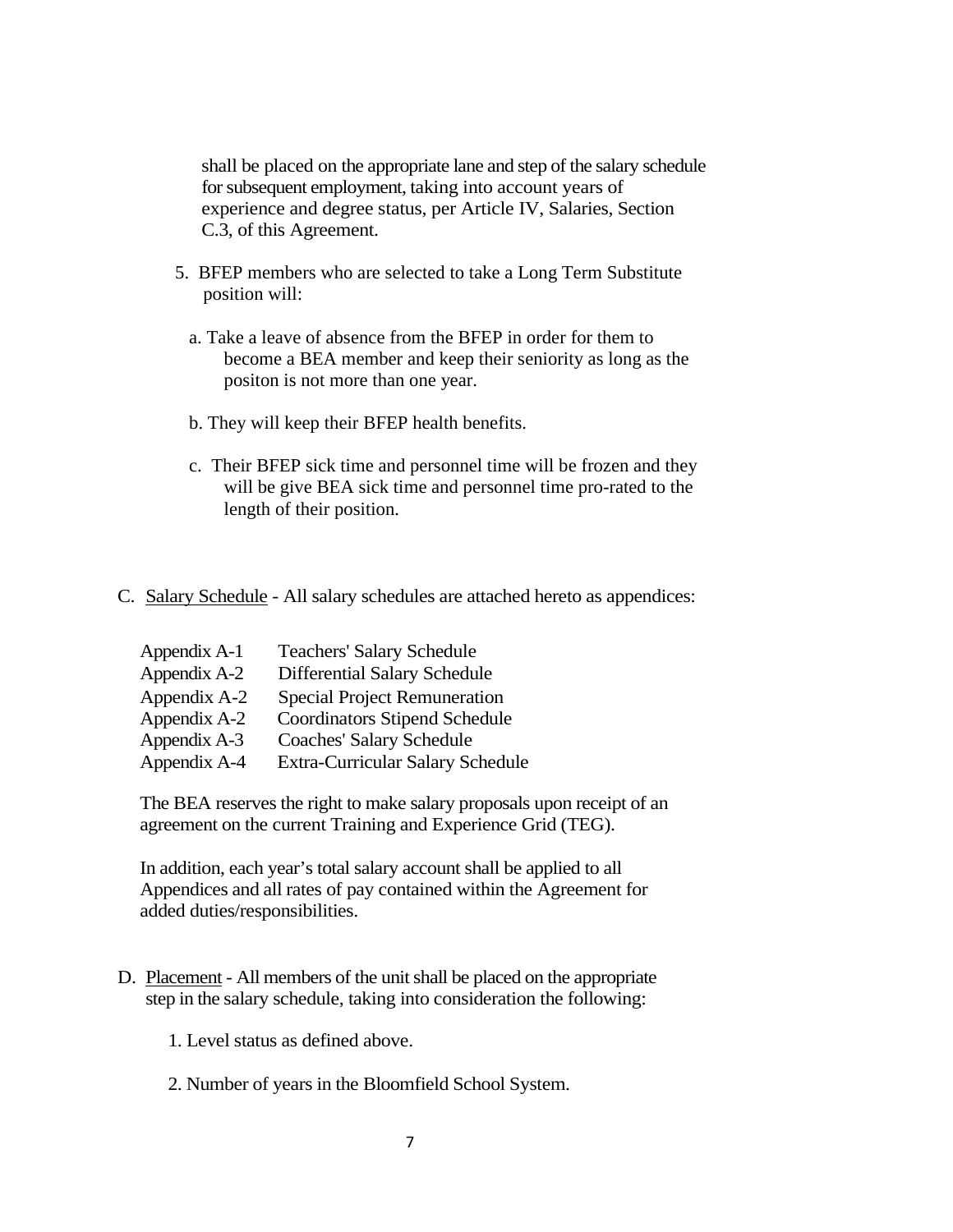- 3. Credit for previous experience shall be evaluated by the Superintendent or his/her designee. Previous experience shall include experience as:
	- a. a teacher in another public school district(s),
	- b. a teacher in a parochial/private school(s),
	- c. a teacher at an institution(s) of higher education, and/or
	- d. a long-term substitute teacher for one or more school years.
- 4. No new teacher will be placed on a step higher than currently employed Bloomfield teachers having equal education and experience. When hiring in a shortage area, as defined by the Commissioner of Education, the district may match the previous salary of a new hire, to the best of its ability, for an educator, with prior notification to the Association President.
- E. Paychecks First paycheck should be scheduled for the first Friday teachers are back in school and clarification on teachers' deductions should be issued at the same time. The last paycheck of the school year shall be distributed on the last teacher pay period of the school year regardless of the last day of school. This paycheck will be the teacher's balloon check. All teachers shall be paid via direct deposit. An individual teacher who can demonstrate undue hardship to the Superintendent of Schools or his or her designee may be excused from the requirement of payment by direct deposit.

## **ARTICLE V DUES DEDUCTION**

- A. The Board agrees to deduct from the salaries of its employees dues for the Bloomfield Education Association, Connecticut Education Association, National Education Association, and any other Board and teacher approved deductions as said employees individually and voluntarily authorize in writing to the Board to deduct, and to remit the monies monthly as they are deducted beginning with the first deduction to the designated Association, or Agency.
- B. Dues Deductions and Agency Fee
	- 1. Conditions of Continued Employment

All teachers employed by the Bloomfield Board of Education shall, as a condition of continued employment, join the Association or pay an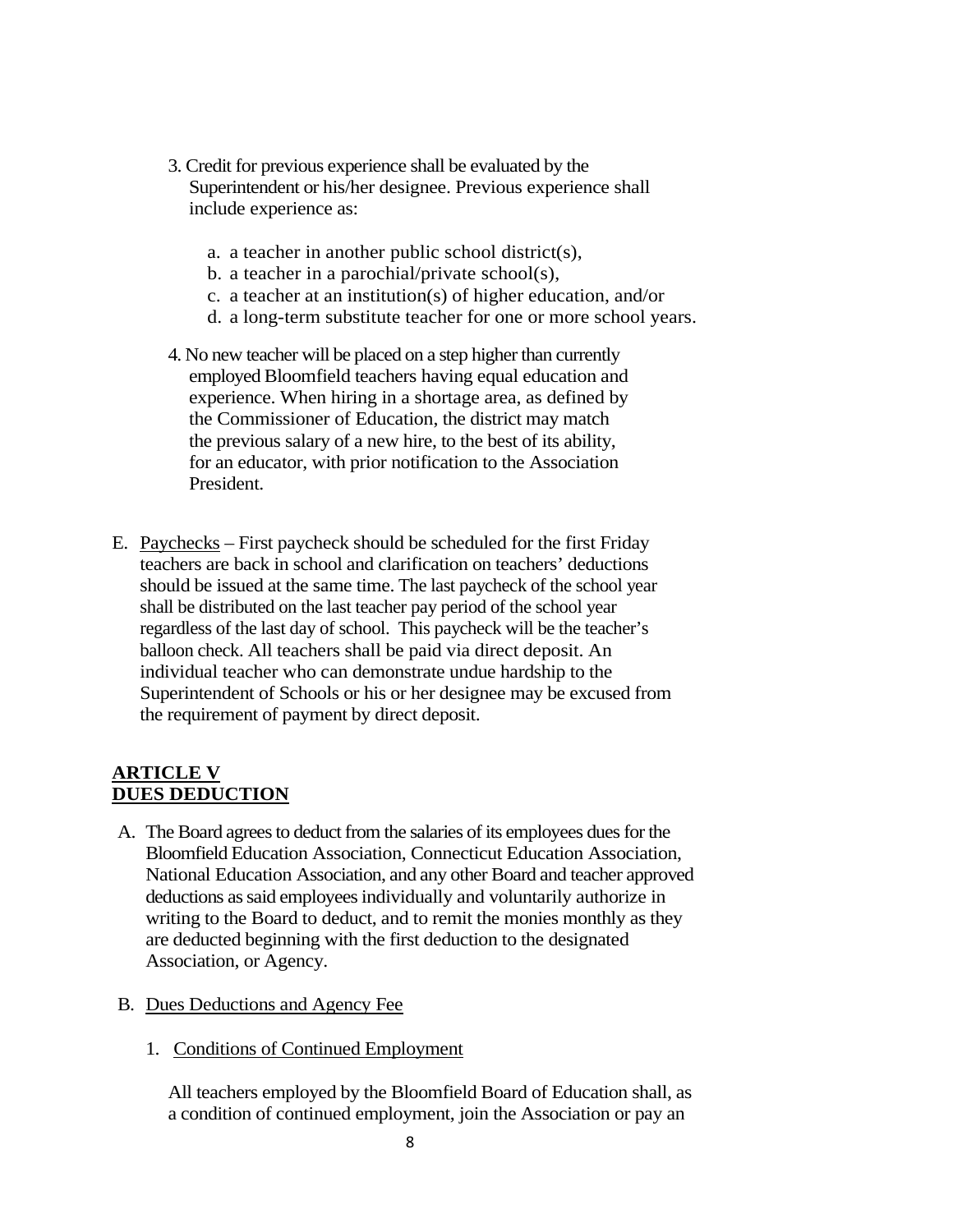agency fee to the Association. Said agency fee shall be equal to the proportion of Association dues uniformly required of members to underwrite the cost of collective bargaining, contract administration, and grievance adjustment. In the case of a teacher employed for less than half time, the teacher's fee shall be half the award of membership dues or half the agency fee.

#### 2. Deductions

The Bloomfield Board of Education agrees to deduct from each teacher an amount equal to the Association membership dues or agency fees by means of payroll deduction. The Board shall deduct dues from twenty (20) pay periods as determined by the Director of Business Affairs throughout the school year. The Board shall deduct agency fees from the pay of teachers who are not members of the Association in equal amounts on each pay day of each month commencing in January and ending in June. The first deduction of the agency fee shall reflect any adjustment, and the remaining service fee deductions shall be in equal installments. Under normal circumstances, the amount of Association Dues shall be certified by the Association to the Board of Education not later than August 15th of each school year. Under normal circumstances, the Agency Fee amount shall be certified by the Association to the Board of Education not later than January 15th of each school year.

#### 3. Subsequent Employment

Those teachers whose employment commences after the start of the school year shall pay a pro-rated amount equal to the percentage of the remaining school year.

#### 4. Forwarding of Monies

The Board of Education agrees to forward to the Association each month a check for the amount of money deducted during that month. The monies shall be delivered with the paychecks to the Treasurer of the Association. The Board shall include with such check a list of teachers for whom such deductions were made.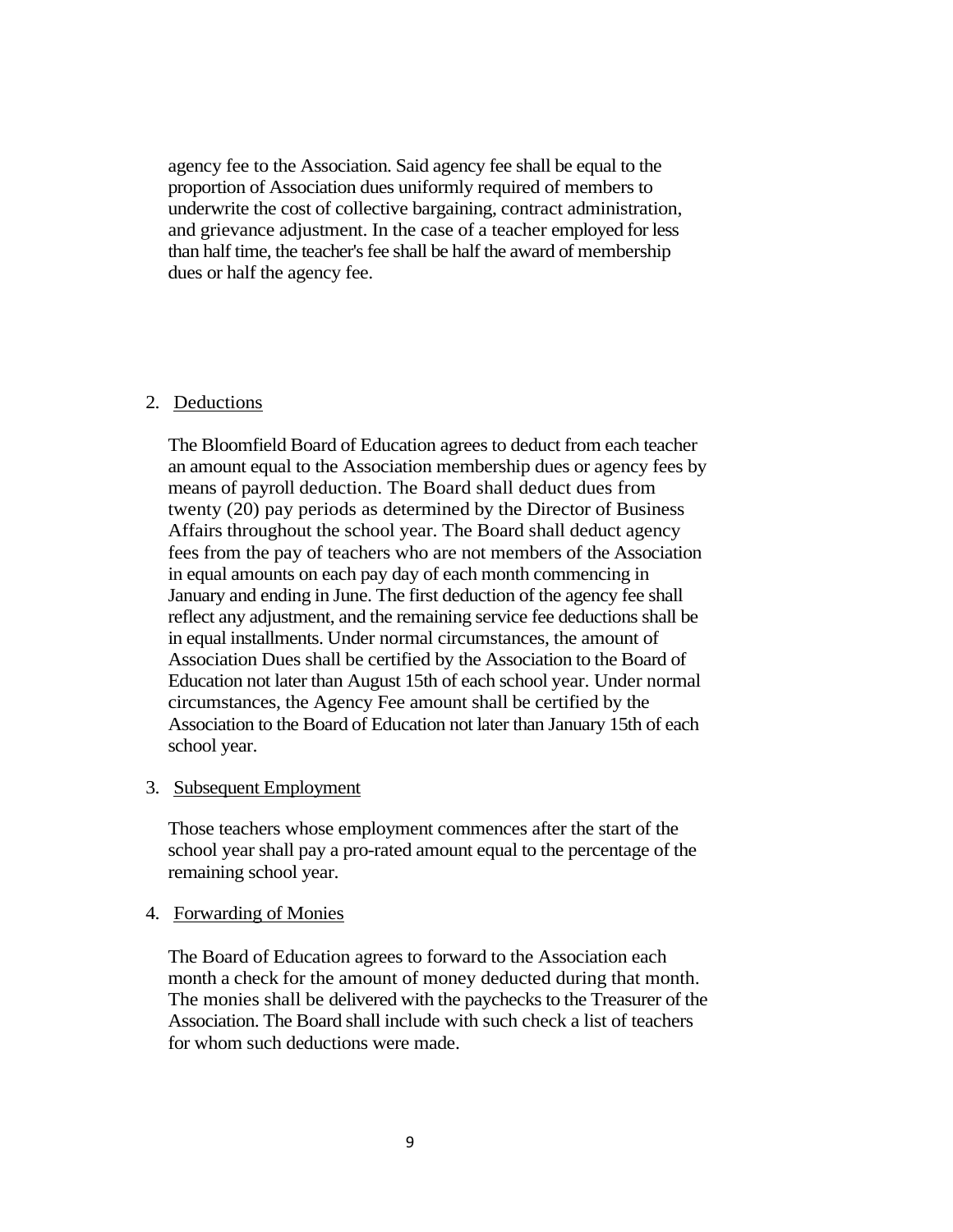#### 5. Lists

No later than the first paycheck in October of each school year, the Board of Education shall provide the Association with a list of all certified employees of the Board of Education and the positions held by said employees. The Board shall notify the Association monthly of any changes in said list.

#### 6. Save Harmless

The Association shall hold the Board harmless against any and all claims, demands, liabilities, lawsuits, attorneys' fees, or other costs which may arise out of, or by reason of, actions taken against the Board as a result of the enforcement or administration of this Section.

## **ARTICLE VI PROTECTION**

- A. The Board shall reimburse a teacher for any clothing damaged or destroyed as a result of defective equipment or furniture and student negligence or malice. The Board will also reimburse a teacher under the same conditions stated above for eyeglasses or contact lenses, hearing aids, medical and dental appliances, or watches not to exceed \$200 per occurrence. Any teacher who wishes to file a claim for reimbursement under this paragraph must notify the Business Office by the end of the school day immediately following the incident giving rise to the claim.
- B. The Board will allocate \$3,000 for the purpose of reimbursing teachers for vandalism to their cars while on school duty, whether or not the car is covered by insurance. Any teacher who wishes to file a claim for reimbursement under this paragraph must notify the Business Office by the end of the school day immediately following the incident giving rise to the claim. All reimbursements for car vandalism will be held until the end of the school year at which time reimbursement will be made in full if the amount allocated is sufficient for such purpose. Otherwise, prorated reimbursement will be made according to the demands made on the fund. It is agreed that a teacher filing for reimbursement for automobile vandalism will provide a statement that no claim is filed with the teacher's insurance carrier for reimbursement, except for any deductible that is not covered by the carrier.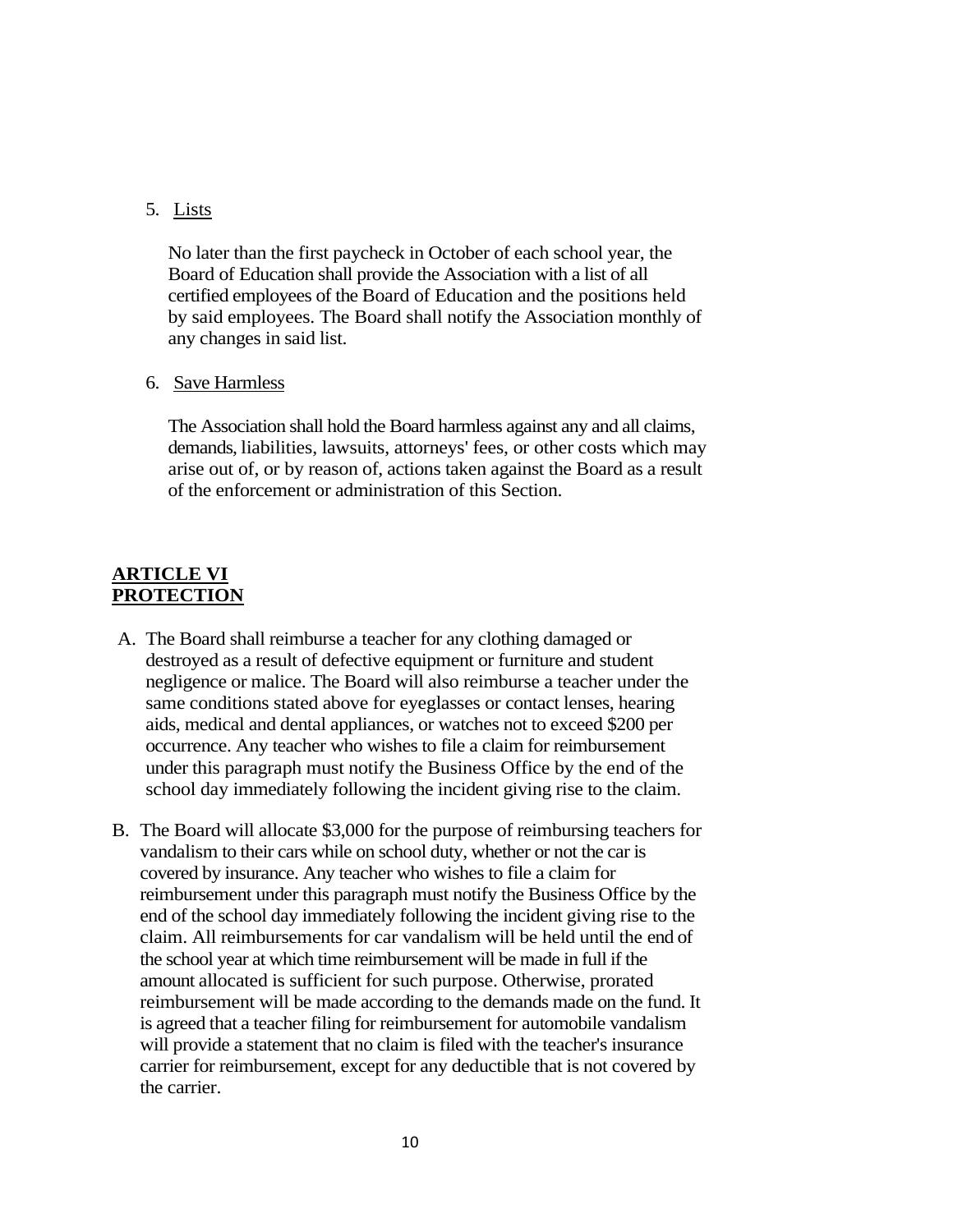## **ARTICLE VII LEAVE POLICIES**

## A. Sick Leave

- 1. Each employee is entitled to sick leave with full pay of up to fifteen (15) days in each school year for personal illness, quarantine, or absence because of injury or for illness in the family (spouse, parent (not in-law) or child.) Unused sick leave may be accumulated from year to year, as long as the employee remains continuously in the employ of the Board up to a maximum of one hundred and eighty (180) days. The Board of Education may grant an extension dependent on the nature of the illness or injury, the circumstances involved, or the service record of the teacher. In the event of absence of a teacher for illness or for illness in the family (spouse, parent (not in-law) or child in excess of five (5) consecutive working days, or in the event the Superintendent or Assistant Superintendent reasonably suspects that the teacher is abusing sick leave based on documentation of sick leave taken, the principal, Assistant Superintendent, or the Superintendent may request a filing of a doctor's statement.
- 2. From time to time, on an as needed basis, a Bloomfield Employee who has exhausted his/her accrued sick time and is suffering from a long term or terminal illness or disability, and a contributor to the Sick Bank, can request a donation of days from the Sick Bank. The Sick Bank will be run by the Bloomfield Public Schools and all decisions made for Sick Bank eligibility are not subject to the Grievance Process. The district shall be held harmless in the decision making process of Sick Bank eligibility.
	- a. The Sick Bank Committee
		- i. A Committee comprised of one (1) member from each bargaining unit will govern the Sick Bank. Each bargaining unit will appoint a member for a two-year term. If that appointed member cannot serve the full term, the bargaining unit will replace that member for the remaining balance of the term.
		- ii. The Committee members will be required to sign a confidentiality agreement regarding all employee information received by the Sick Bank.
		- iii. The Committee will meet, as needed, based on the receipt of an employee request.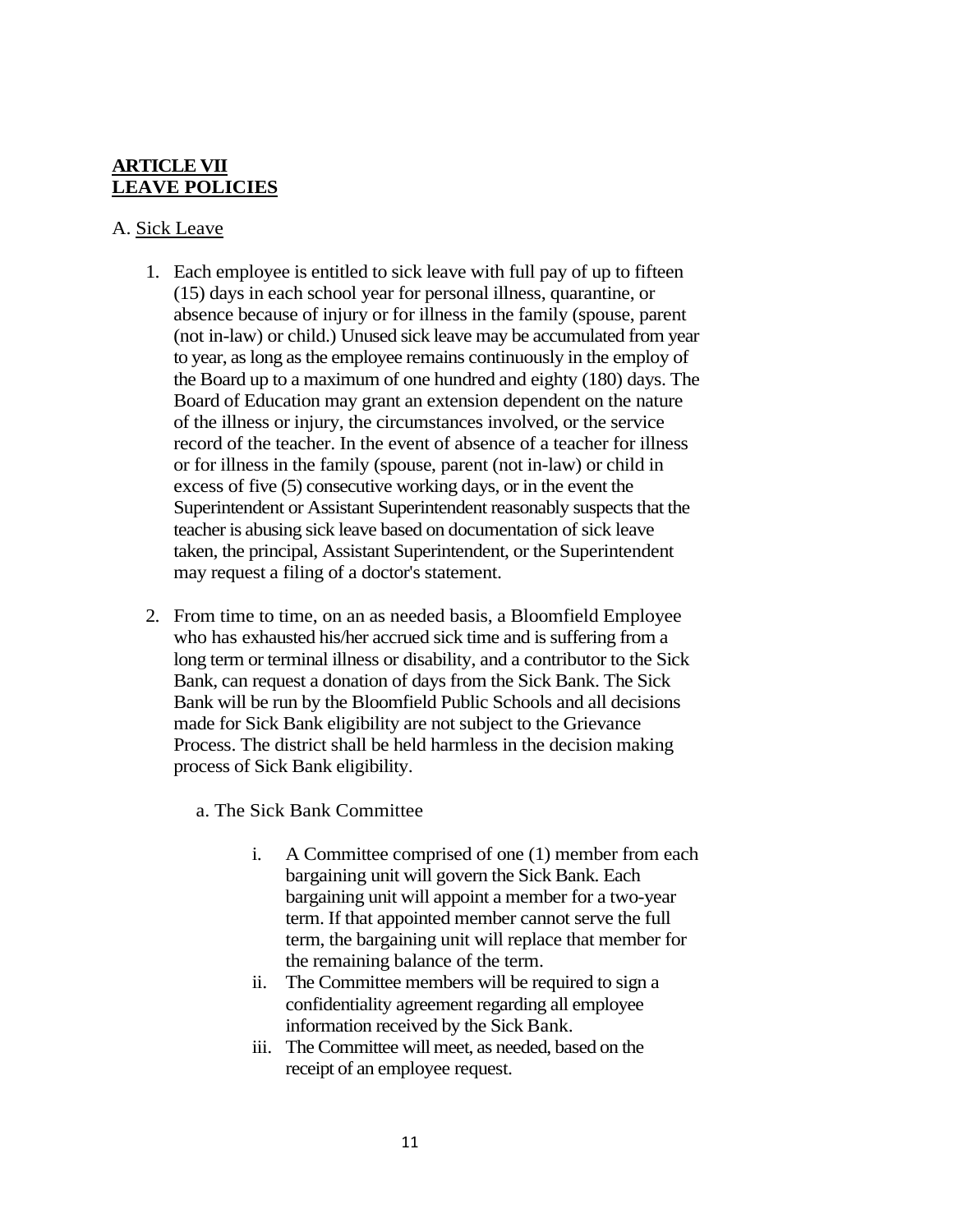- iv. If there is no request, the Committee will meet quarterly to review Sick Bank balance and procedures.
- v. The Committee must have a quorum of five (5) members to meet and make a decision on an employee request.
- vi. The Committee will make the final decisions on all employee requests.
- b. Enrollment and Contributions
	- i. Enrollment will be held on a yearly basis during the annual health insurance enrollment period.
	- ii. The initial Sick Bank contribution will be four (4) days. An employee who had previously donated four (4) days will be granted automatic enrollment into the Sick Bank.
	- iii. All Sick Bank time will be calculated in days.
	- iv. On a quarterly basis, the district will share the Sick Bank balance with the President.
	- v. The Sick Bank will be replenished outside of the enrollment process when the Bank falls below one hundred (100) days. During this period, an employee must contribute two (2) days to have continued access to Sick Bank benefits.

## c. Benefit

- i. The Sick Bank will be for the benefit of any teacher who has contributed to the Bank during the set enrollment process.
- ii. The Sick Bank benefit does not extend to family members.
- iii. An employee, or his/her designee, must apply to the Sick Bank, in writing, to receive days. This letter should be sent to the Superintendent or his/her designee.
- iv. The district holds the right to request additional medical information when making a decision on eligibility.
- v. The employee who receives an approved donation may accumulate up to sixty (60) days of accumulated sick time.
- vi. If the problem extends beyond the initial sixty (60) work days, the employee, or his/her designee, may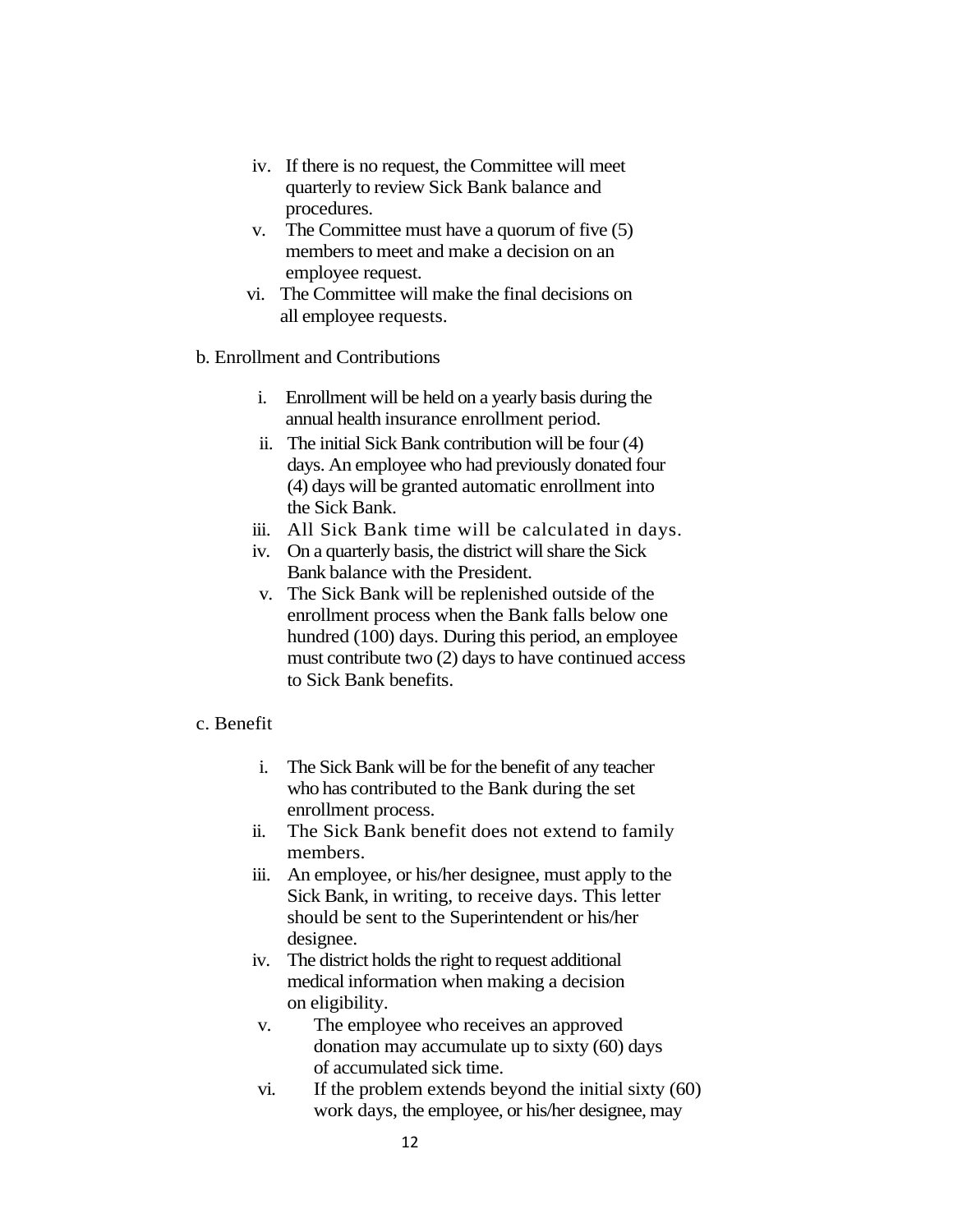ask for another sixty (60) work days. This additional request does not guarantee automatic approval.

#### B. Personal Leave

- 1. A total of six (6) additional days without salary deduction shall be allowed for the following:
	- a. Serious illness/death in the family, household, or death of a close friend.
	- b. Moving one's domicile, court appearances, legal matters, graduation of the teacher or a member of the family or household from an institution of learning, emergencies, or other business of a personal nature that demands the teacher's presence which cannot reasonably be conducted outside the school day.
	- c. Religious holidays (limited to three (3) days per year).
- 2. At no time is personal leave to be taken to extend a vacation (two (2) or more consecutive non-school days not including Saturday or Sunday) for any purpose that might be deemed essentially social or recreational.
- 3. All requests for personal leave shall be submitted for prior approval on a form devised by the Assistant Superintendent to the building principal at least two (2) days prior to the requested leave. The form shall state the reason for the requested leave. A teacher shall be entitled to take personal leave only if he or she receives approval from the principal. Where prior approval is not possible due to the emergency nature of leave, the teacher shall submit the approval form on the first day he or she returns from leave.

#### C. Leaves of Absence

Certified personnel may apply to the Superintendent of Schools for a leave of absence without salary stating in writing the reasons. The Superintendent, upon evaluating the reasons, may grant such leave for a period not to exceed one (1) year. Upon return from such leave, a teacher will be placed on the salary schedule according to the years of experience gained at the time of commencement of the leave. A teacher who is on unpaid leave for more than 50% of the school year (90 school days or more) will not increase a step the following year they return to work.

Any teacher(s) granted leave of absence under this provision shall be entitled to full participation in any insurance plan in which he/she is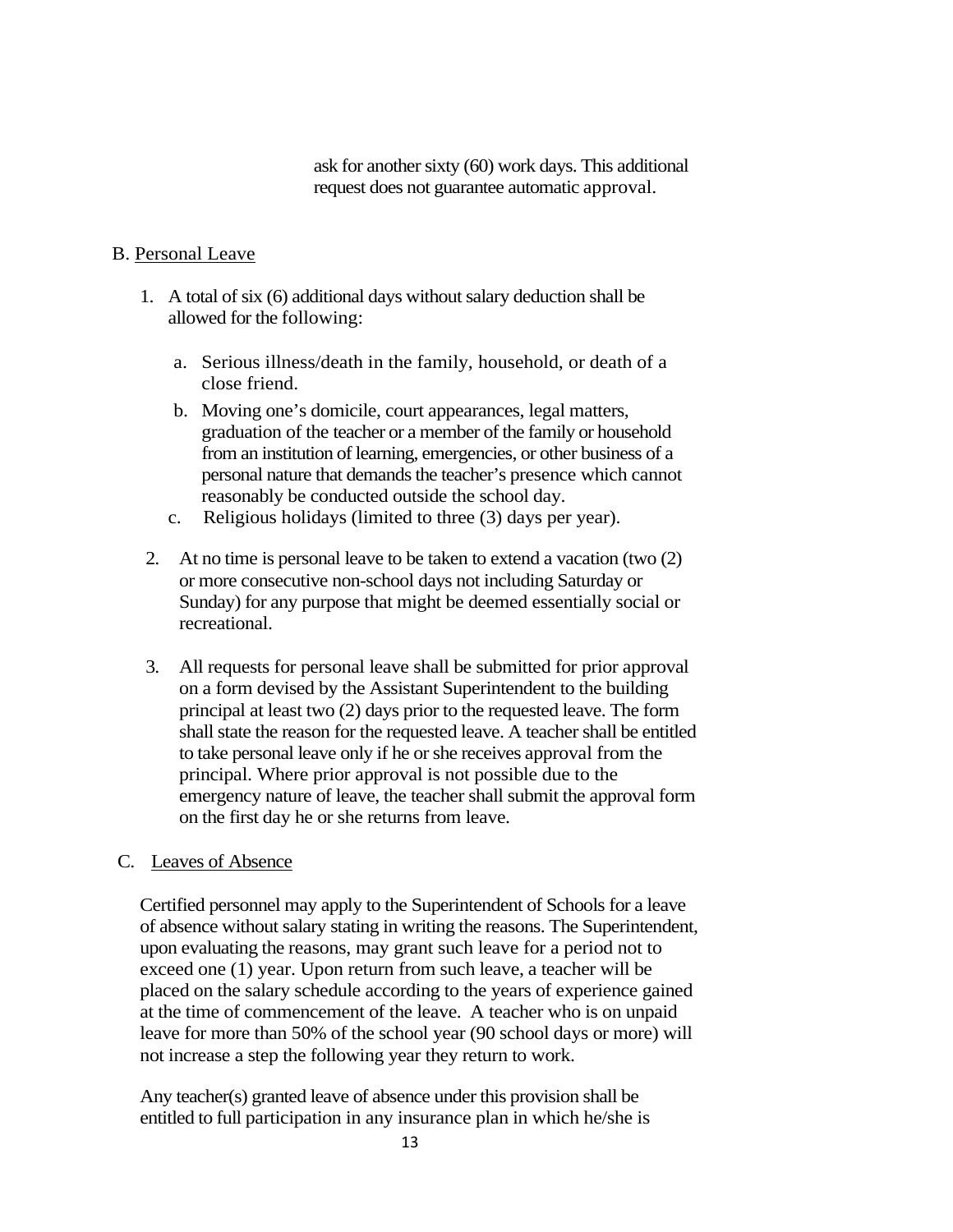enrolled at the time of application. The cost of such participation shall be the responsibility of the teacher until the time of return to school.

Any teacher(s) granted a leave of absence without pay under these provisions must notify the Superintendent in writing by certified mail or hand delivery by March 1 prior to the expiration of such leave of his/her intent to return. Failure to do so will be treated as a voluntary resignation from Bloomfield on the date the leave expires.

## D. Attendance at Professional Meetings

- 1. Teachers may be authorized to attend conferences, institutes, or other professional meetings or visits without loss of pay or loss of annual leave on approval of the principal and the Superintendent of Schools. Such authorization shall be made in accordance with the Staff Development Plan adopted by the Board of Education.
- 2. Individuals will submit a request to attend, in writing, to the building principal two (2) weeks in advance of date or dates requested.
- 3. Permission or denial will be given to the requestee in writing by the principal and/or the Superintendent.
- 4. A reimbursement form with procedures in writing to be followed for expenses accrued at such meetings will be provided by the principal and/or Superintendent so as to clarify the policy that is to be followed.

## E. Excused Absence Without Pay

Teachers absent for any reason other than those listed above must have prior approval of the Superintendent or Designee and shall have 1/186 of the annual salary deducted for each day of such absence.

A teacher taking a leave of absence under this provision shall notify the Superintendent or Designee at least forty-eight (48) hours before taking such leave (except in case of emergencies).

## F. Military Leave

Teachers who are unable to fulfill their obligation for a short tour of duty in the Armed Forces at any time other than during a portion of the school year shall be allowed leave from the school system to the extent specified by law. This leave shall not be deducted from Sick Leave or Personal Leave and teachers shall receive during said period a rate of pay equal to the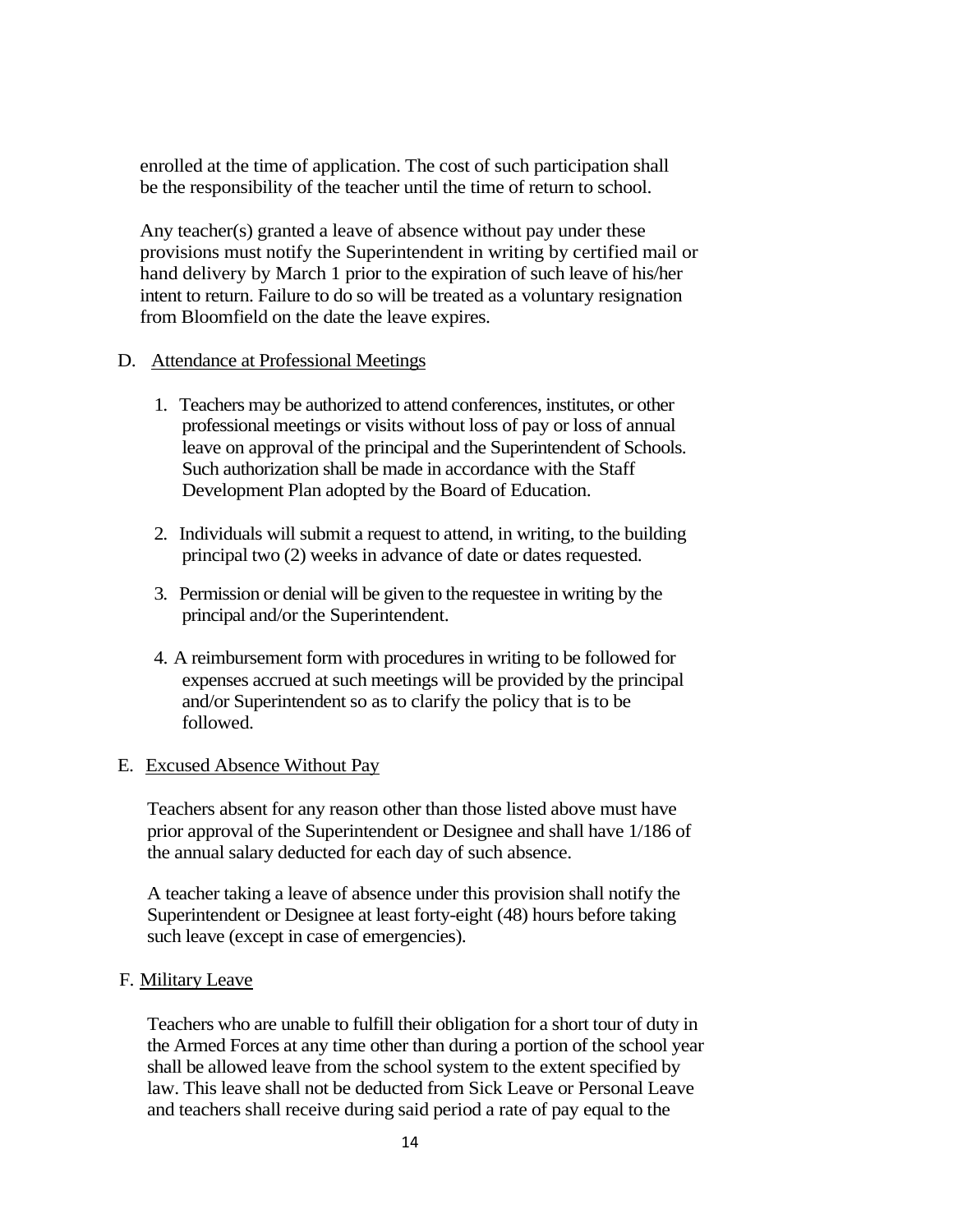difference between the professional base pay and said military base pay which they receive.

## G. Long Term Leaves of Absence

## 1. Military and Peace Corps Leave

The Board may grant a written leave of absence without salary to any teacher who officially and actively serves in the Armed Services of the United States or in the Peace Corps.

## 2. Exchange Teaching Leave

Upon recommendation of the Superintendent of Schools, leaves for exchange teacher positions under either national or international programs may be granted by the Board to teachers who have taught successfully for five (5) years in Bloomfield. Any period served as an exchange teacher shall be applied to the salary schedule set forth in Article IV of this Agreement as if such period had been served by the teacher in the Bloomfield School System.

## 3. a. Pregnancy and Childbirth Leave

- (1) Disabilities caused by or contributed to by pregnancy, miscarriage, abortion, childbirth, and recovery therefrom, shall be treated as temporary disabilities for all job-related purposes. (The term "temporary disability" shall be interpreted as being within the meaning of the term "sick" as used in Section 10- 156 of the Connecticut General Statutes.)
- (2) Teachers who become pregnant shall be granted leave for the period of disability related to pregnancy**.** Except in cases of unusual medical problems, such paid leave shall not extend for more than six (6) weeks prior to and after delivery. Such exceptions must be affirmed in writing by the teacher's doctor and include the reason(s) for the exceptions.
- (3) Disability leave beyond any accumulated sick leave shall be available without pay for such reasonable further period of time as a female employee, is determined by her physician to be disabled from performing the duties of her job because of pregnancy or conditions attendant thereto.
- (4) Policies involving commencement and duration of leave, the availability of extensions, the accrual of seniority and other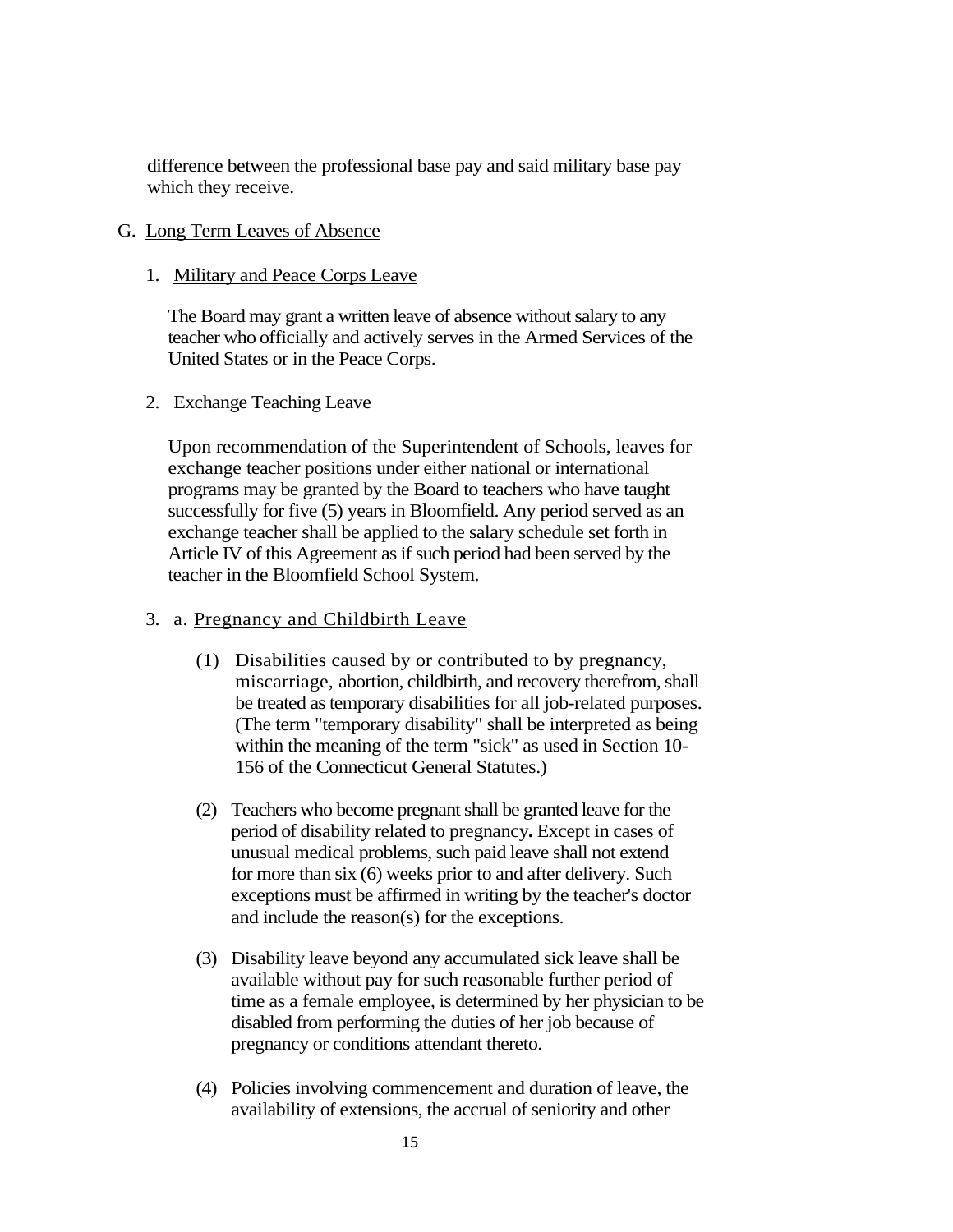benefits and privileges, protection under health or temporary disability plans, and payment of sick leave shall be applied to disability due to pregnancy and childbirth on the same terms and conditions as they are applied to other temporary disabilities.

(5) Pregnancy or childbirth shall not be the basis for termination of employment or compulsory resignation.

#### b. Childrearing Leave, Adoption Leave and Paternity Leave

- (1) Any teacher, who has been employed for at least one (1) year, shall be entitled to an extended leave of absence for the purpose of childrearing without pay by submitting to the Superintendent a written request. Such leave shall be for not more than one (1) full school year, or reasonably requested portion of a school year, to the extent it is not disruptive of the educational program.
- (2) Employees requesting such leave shall provide the following advance notification:
- (a) In the case of childbirth, notification shall be given at least one (1) month after the birth of the child.
- (b) In the case of adoption, notification shall be given at least one (1) month prior to the start of the requested leave.
- (c) Any teacher who adopts shall be entitled to use up to thirty (30) of his/her accumulated sick days.
- (d) Immediately following the birth or adoption of a child, a teacher shall be entitled to use up to ten (10) of his/her accumulated sick days for paternity leave.
- (e) Salary placement and insurance coverage shall be subject to the provisions of section C of this Article.
- (f) The specific position to which the teacher shall return shall be subject to the provisions of Article VIII, Section I.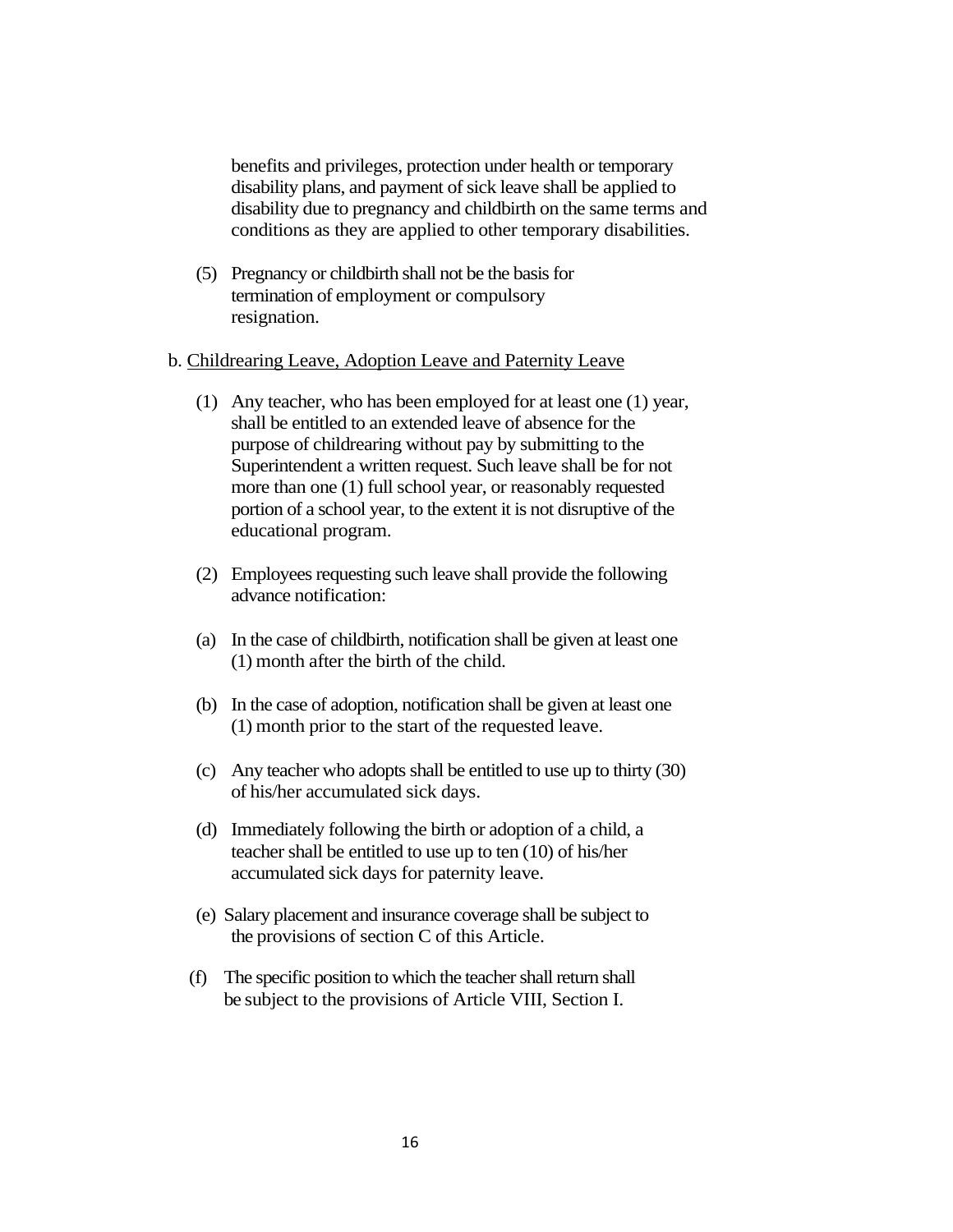#### 4. Sabbatical Leave

The Bloomfield Board of Education, desiring to reward professional performance and encourage independent research and achievement, hereby initiates a policy of sabbatical leave for professional personnel. The Board advises the Association to advise its members to consult with the Superintendent or his or her designee concerning the availability of the funds prior to commencing the process of applying for a sabbatical.

- a. Members of the professional staff who will have completed at least seven (7) years of full-time service to Bloomfield Schools may, upon recommendation of the Superintendent and with the approval of the Board, be granted a sabbatical leave for study, travel, or research and writing.
- b. At any time not more than one percent (1%) of the total of professional staff members regularly employed shall be on leave of absence.

In case the number of applications shall exceed one percent (1%), selection shall be made in accordance with the following principles:

- (1) Length of service, preference being given to those longest in the school system.
- (2) Distribution by schools, care being taken that the number from any school shall not be comparatively excessive.
- (3) Nature of service, provisions being made that the benefits of such leave of absence shall be distributed as fairly as possible among all grades, high school, and supervisory positions.
- c. Applications for this leave must be submitted to the Superintendent of Schools on the prescribed form not later than November 1st or not later than sixty (60) days after the execution of this Agreement in the year preceding the sabbatical year, whichever is later, in order that proper budgetary allowance may be planned and provided.
	- (1) A member of the professional staff applying for a leave to attend college must plan to earn not less than the number of semester hours of credit required of the average student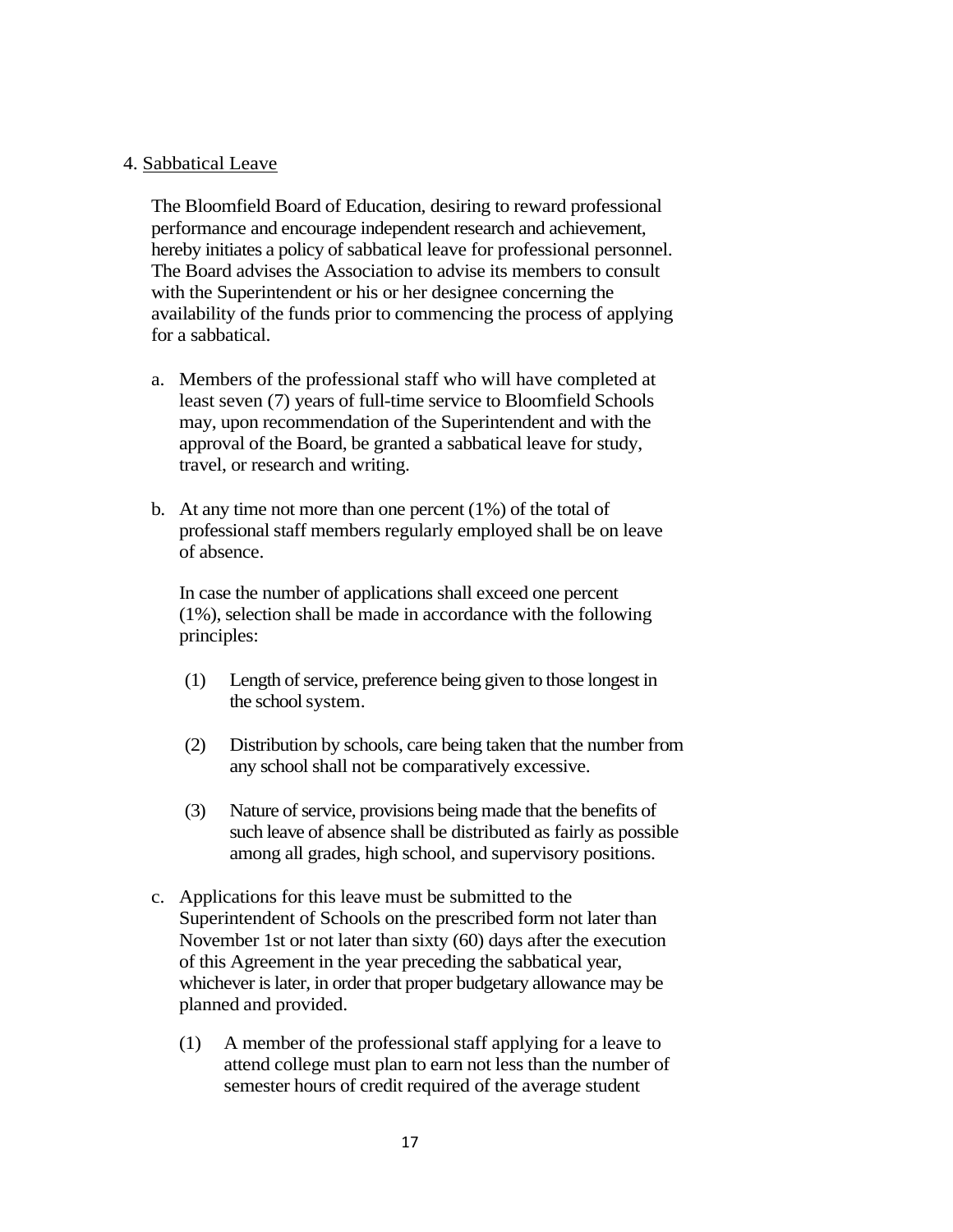enrolled as a full time student in the graduate program of that institution.

- (2) A member applying for leave to travel for educational purposes must file with the application a detailed itinerary on a form to be jointly developed by the Association and the Board.
- (3) A member applying for leave for research and writing must file with the application an outline of the plan on a form to be jointly developed by the Association and the Board.
- (4) Sabbatical leave may be granted for one-half of the school year or for one entire school year. The rate of compensation for a sabbatical leave will be at a rate equivalent to three-quarters of the salary in effect immediately prior to the beginning of such leave.

Upon return to their regular teaching duties, staff members will be given credit for regular annual salary increments earned during the time of leave, but in no event shall a teacher receive more than the total salary on the salary scale when the leave pay is added to any grants and/or stipends they may receive. Applicants or people on leave shall advise the Board of any and all grants or stipends they receive.

- d. Upon return from sabbatical leave, a teacher's salary shall be the same as the teacher would have received had the period of the leave been spent in the Bloomfield School System and the teacher shall be returned to the same position which was held at the time said leave commenced, if available, or, if not, to a substantially equivalent position.
- e. Prior to the granting of a sabbatical leave, the teacher shall enter into written agreement with the Board of Education that upon the termination of such leave, the teacher will return to service in the Bloomfield School System for a period equal to twice the length of the leave and that, in default of completing such service, shall refund to the Town of Bloomfield an amount equal to such proportions of salary received while on leave as the amount of service not actually rendered as agreed bears to the whole amount of services agreed to be rendered.
- f. Persons granted sabbatical leave of absence are required to report twice each semester to the Superintendent of Schools during such absence indicating the progress to date with respect to their filed plan. If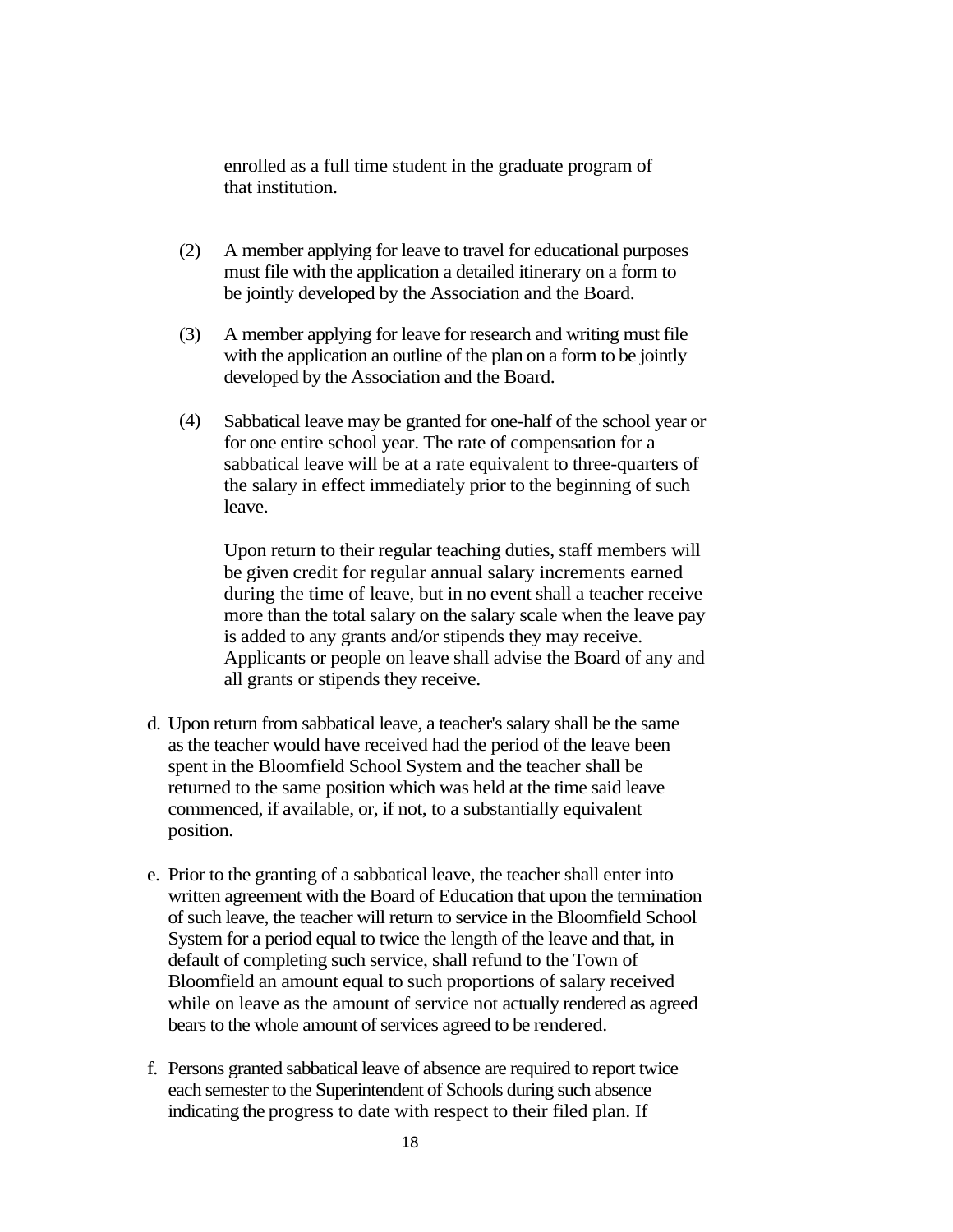such reports are unsatisfactory, the leave may be terminated by the Board at any time at the recommendation of the Superintendent of Schools.

- g. Applications of such leave of absence for any school year shall be acted on by the Board of Education at its first regular meeting in January of the preceding year.
- h. Deviations from the above may be recommended by the Superintendent.

#### 5. Bloomfield Education Association, President's Release Time

- a. The Bloomfield Education Association President will be permitted to use release time during the school year for the purpose of conducting Association business that cannot be performed or scheduled during non-teaching hours. The specific amount of release time granted per year shall be at the discretion of the Superintendent of Schools and denial of release time will not be subject to the grievance process. Permission for release time shall not be unreasonably withheld.
- b. All applicable absences shall be pre-approved by the Superintendent of Schools or his/her designee and reported in the normal manner to Kelly Educational Services and charged as "Alternate Assignment."

## **ARTICLE VIII WORKING CONDITIONS**

## A. Work Day

Recognizing that the teacher's professional responsibility extends beyond the classroom, all teachers are to share equitably in the ordinary extra classroom responsibilities of the school, including clubs, special programs, intramural sports, School Governance Committees, where applicable, and special supervision. Extra compensation, whether in time or salary, may be made when the Board of Education and the Association determine that an assignment involves extraordinary, regular, daily activity of several hours duration over a significant period of time in which case the Board and the Association will determine the method and amount of extra compensation to be awarded.

Extra duties must be completely voluntary, adequately compensated, and properly defined. In the event the Board of Education is unable to fill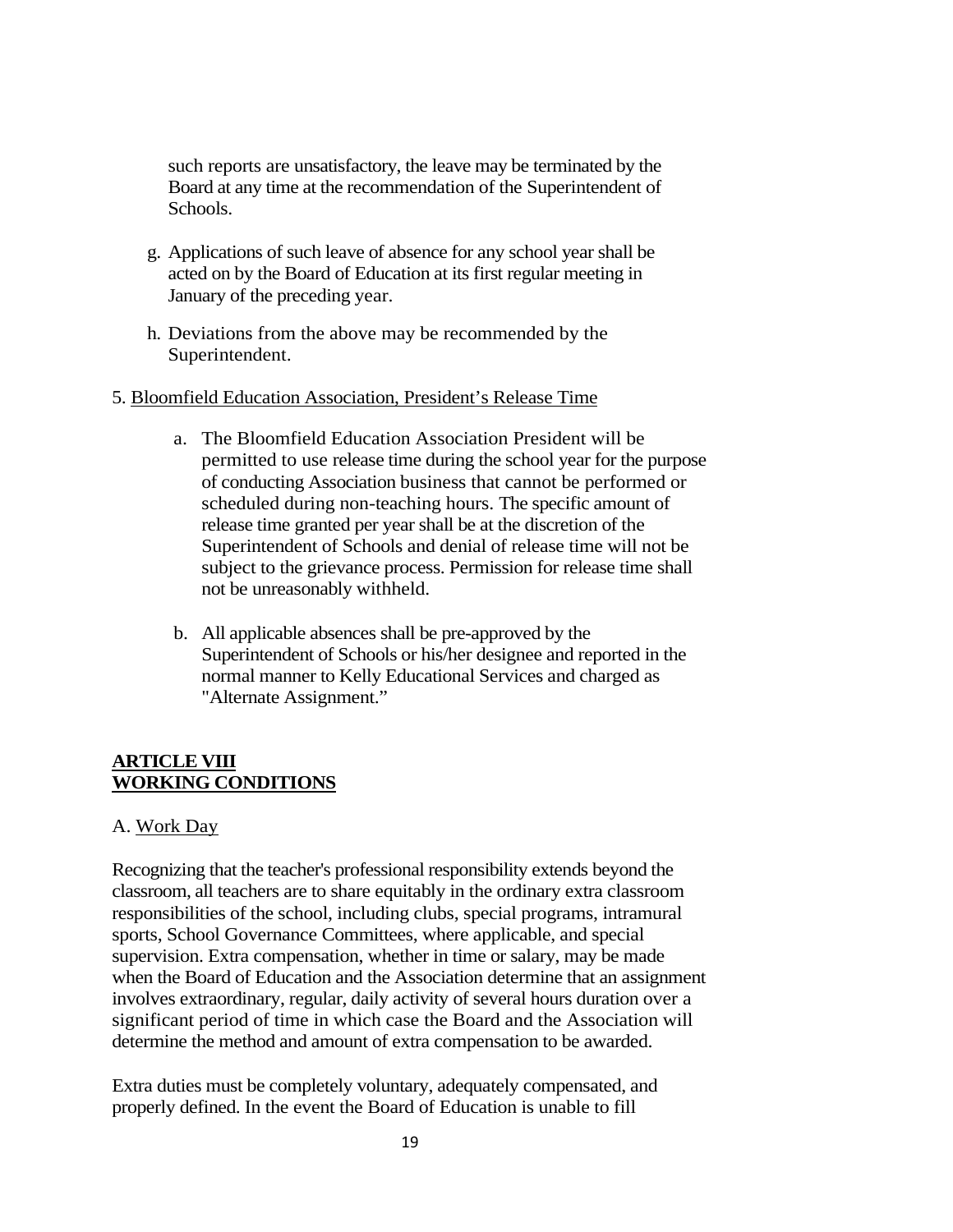positions by the date indicated, the Board of Education shall have the right to fill said positions through direct negotiations with any individual outside of the Bloomfield School System.

Teachers serving on School Governance Committees will meet with the Committee after school hours and will be compensated at the hourly rate set forth in Appendix A-4 of this Agreement. Each teacher who returns to school for an evening School Governance Council meeting shall be compensated for his/her mileage at the IRS rate.

Notification of appointment for the school year shall be as follows:

| <b>Fall Sports</b>       | by last day of previous school year |
|--------------------------|-------------------------------------|
| <b>School Activities</b> | by September 1                      |
| Winter Sports            | by October 1                        |
| <b>Spring Sports</b>     | by December 1                       |

All teachers shall be entitled to an uninterrupted duty-free lunch period of thirty (30) minutes, exclusive of passing time.

In grades 9 through 12 a 1.0 Full Time Equivalent (FTE) teaching load is considered to be five instructional classes, with duty time, preparation time and lunch time.

At the High School, when a four period block schedule is in effect, no teacher will instruct more than 3 classes per day, unless a teacher volunteers to instruct more than a 1.0 FTE teaching load.

The work day for teachers at all schools shall be seven hours and twenty-five minutes. Normally, teachers are expected to be present up to one-half (1/2) hour before the official opening of classes and to remain for up to one-half (1/2) hour following the official end of classes (not to exceed forty-five (45) minutes in total*)*, but variations in the timing of these unscheduled activities are at the discretion of the principal. Principals will communicate their building's schedule at the beginning of each school year.

Carmen Arace Intermediate and Middle Schools have agreed to the following:

- 1. The teachers work day is  $7:40 \text{ am} 3:05 \text{ pm}$ .
- 2. Per Article 8 of the collective bargaining agreement, teachers receive 45 minutes of "wrap time" (7:40-8:05 am and 2:45-3:05 pm).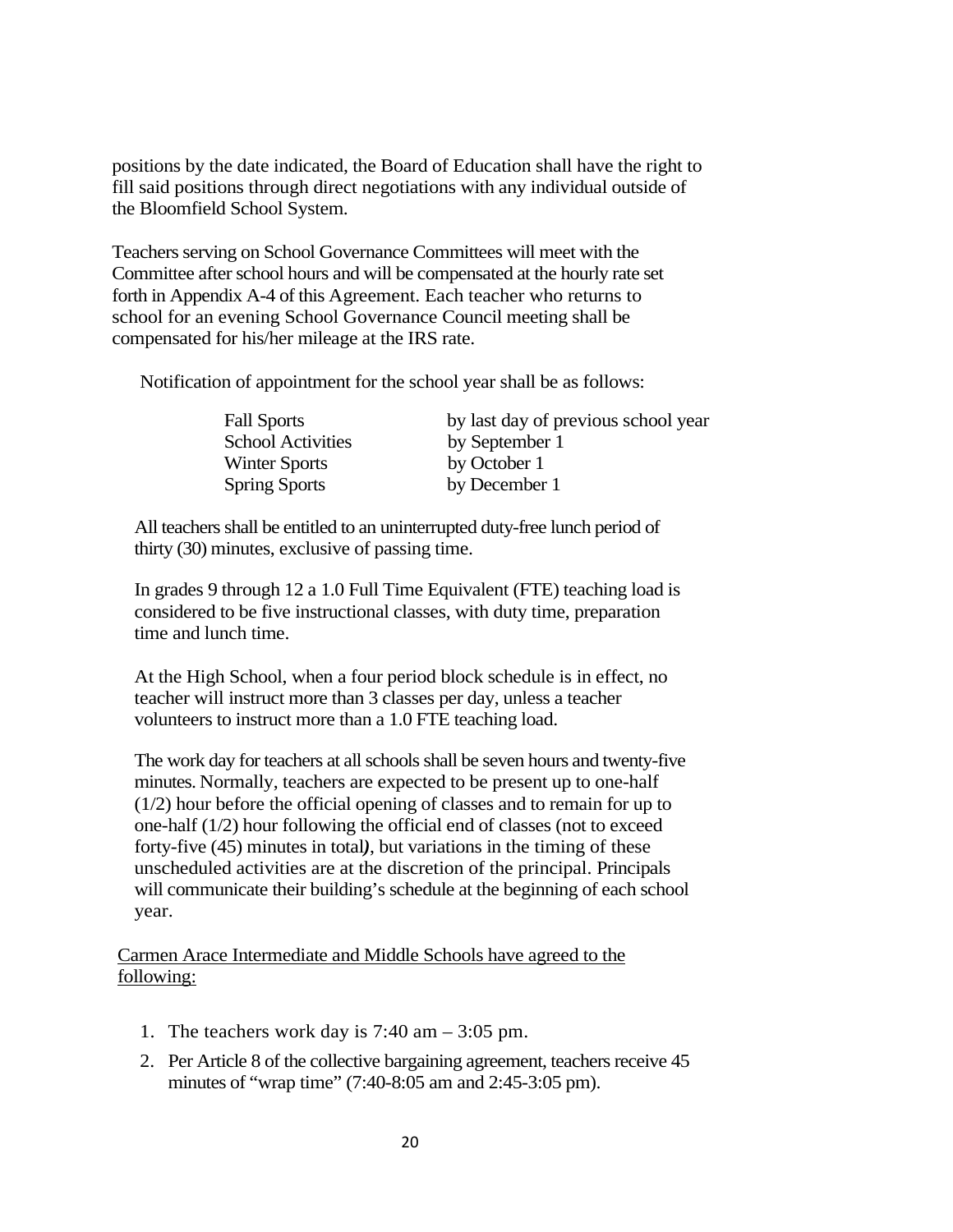- 3. In maintaining the parties desire to be flexible with each other, no more than 50% of teachers will be assigned a duty during "wrap time." The scheduling of duties during wrap time will be equitably distributed among teachers. The schedule will be jointly determined by the administration of the buildings and the staff of the buildings during the professional development days prior to the school year beginning.
- 4. Students may not enter the building unless with a specific pass to receive extra help by an individual teacher prior to 7:50 am.

If the school day for teachers is lengthened beyond seven (7) hours, twenty-five  $(25)$  minutes the Board shall compensate members of the bargaining unit at a rate of compensation based upon a proration of their annual salary equal to a percentage of time the school day is extended. It is hereby understood and agreed that the workday for high school teachers during exam weeks shall be the same as any other work day.

Six (6) early release days shall be set aside for parent conferences for grades Pre-K-12 as designated on the school calendar approved by the Board of Education. If conferences are held in the evenings of those days, teachers shall be compensated with appropriate time off.

## B. After School Meetings

- 1. The principal or superintendent may hold teachers beyond the workday three (3) times per month for meetings, professional development or other professional activities. Normally, such meetings shall be limited to one hour, but may be extended beyond one hour in extenuating circumstances. These activities may occur on the first, second, and third Wednesdays and the first, second and third Tuesday at GEMS. If a vacation occurs on the first, second, or third Wednesday the meeting may be rescheduled to the fourth Wednesday of that month without fourteen (14) days' notice.
- 2. In the event that it is impossible to schedule this extended time on a Wednesday, the one (1) hour time can be scheduled to another day, if teachers are given fourteen (14) calendar days' notice of such a change.
- 3. The fourth and fifth Wednesdays of each month shall be reserved for voluntary attendance at committee meetings.
- 4. Teachers will attend one (1) Open House during the school year, except if a teacher is assigned to more than one (1) school.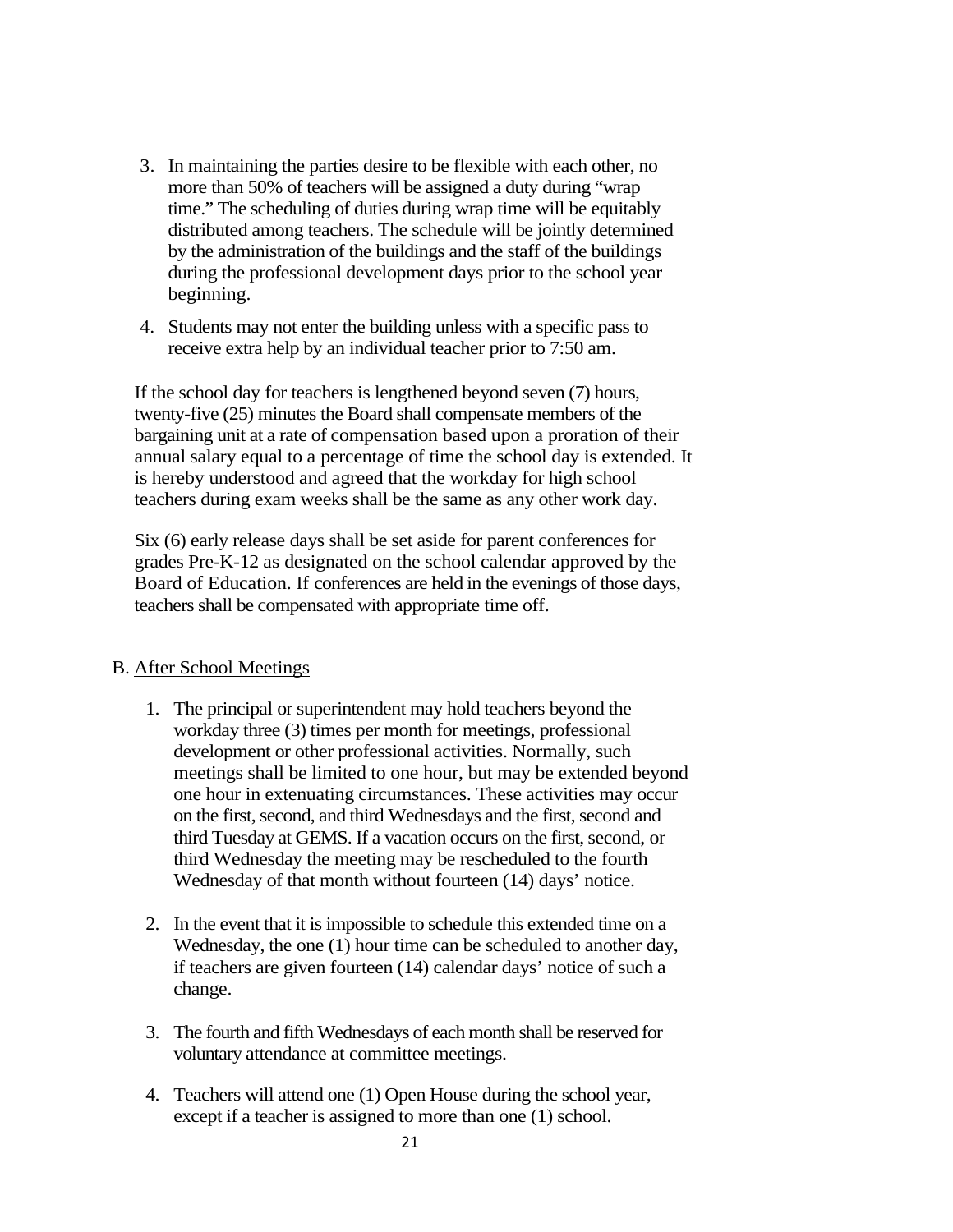5. Attendance at meetings such as PTA/PTO affairs shall be at the option of the individual teacher, but the Board and the Association encourage active participation in such meetings as part of the teacher's professional responsibility.

## C. Work Year

- 1. The total work year shall be 186 days, including 180 instructional days and 6 non-instructional days.
- 2. During the work year, all teachers shall be allowed the vacations and holidays as determined by the Board of Education, after conferring with the Association.
- 3. Two (2) non-student work days will be held immediately prior to the first day of school during the last week in August. One (1) of these days will be devoted to convocation and staff meetings with the other half devoted to teacher preparations. The Professional Development Committee will recommend the scheduling of the four (4) other nonstudent work days to be scheduled throughout the year.
- 4. The last work day for teachers shall be the last day of student attendance. Teachers may leave on the last day of school after students are dismissed and all their record keeping is completed.

If the work year is lengthened beyond the hours set forth in paragraph 1 above, the Board of Education shall negotiate with the Association over the impact of such change, if any.

5. Prior to the adoption of the calendar, the Superintendent shall consult with the Association.

## D. Non-Teaching Duties

- 1. The Board and the Association agree that a teacher's primary responsibility is to teach and that the teacher's energy should, to the extent possible, be utilized to this end.
- 2. Assignments such as corridor duty, playground duty, homeroom duty, cafeteria supervision, bus duty, office detention, tutorials and study hall are the responsibility of the principal and shall be equitably distributed among all teachers and shall not exceed an average of one hundred ninety (190) minutes per week, per year. The parties understand that the list of duties set forth herein is not exhaustive.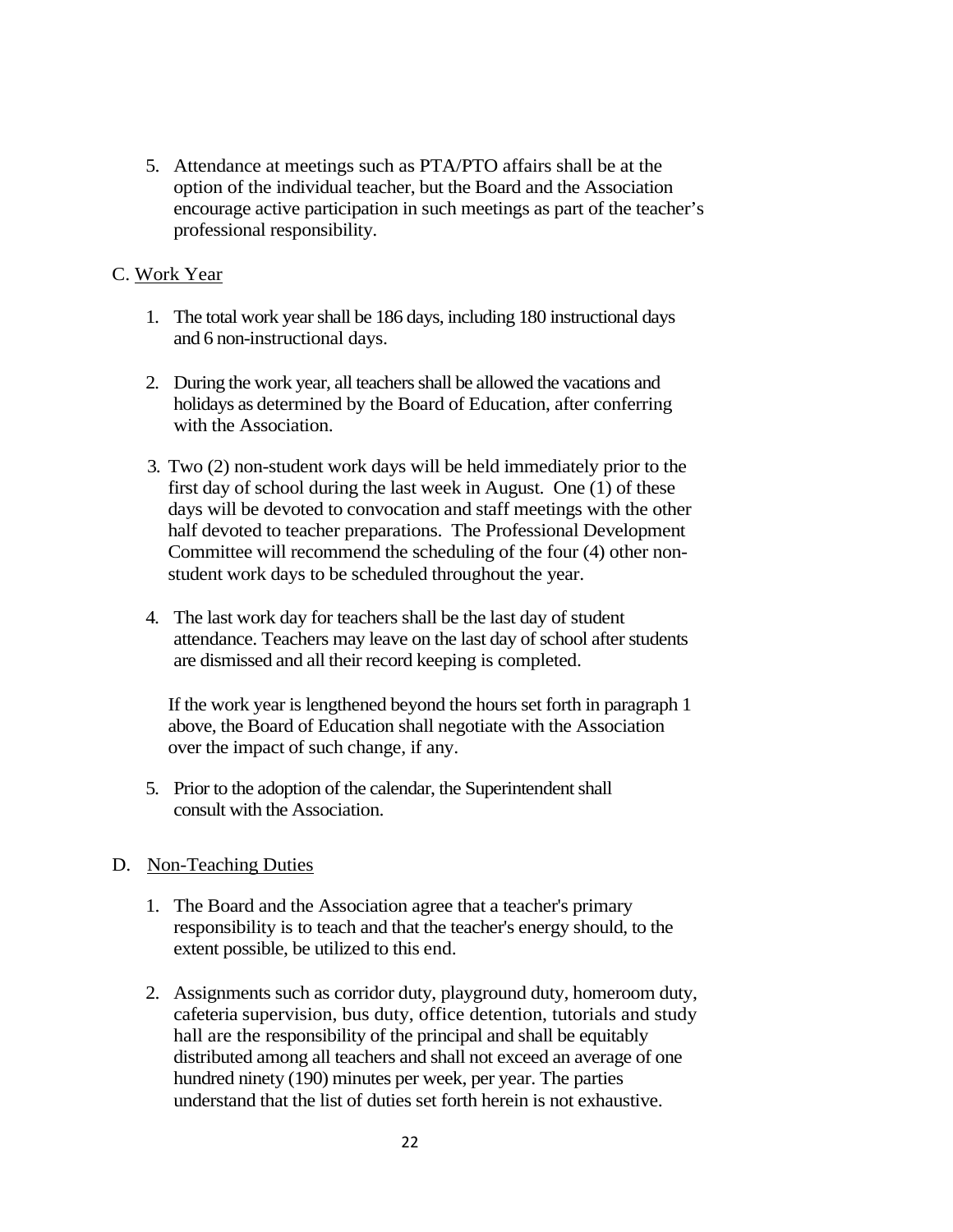- 3. At the high school, assignments such as corridor duty, homeroom duty, cafeteria supervision, bus duty, office detention, tutorials and study hall are the responsibility of the principal and shall be equitably distributed among all teachers and shall not exceed an average of two hundred and twenty-five (225) minutes per week, per year. The parties understand that the list of duties set forth herein is not exhaustive. No teacher shall be assigned corridor, cafeteria supervision, or bus duty for more than one hundred seventy-five (175) of the total two hundred twenty-five (225) minutes per week. The remaining fifty (50) minutes of duty time shall be related to instructional support, such as tutorials, study halls, math or reading labs, or similar duties related to academic support. All teachers will have up to 225 duty minutes per week at GEMS.
- 4. Due to the age of preschool children, teachers will be flexible in the definition of "duty" minutes. At the beginning of the school year, and at other appropriate times, all preschool teachers will have bus duty before and after school.
	- Outside time will be considered instructional time for preschool teachers.
	- Ouiet Time and Snack time shall be considered duty minutes and supervised by teachers. However, the parties agree to be flexible in regards to the expectations during these times. This time can be used for planning and preparation time if the children do not need the teacher's assistance.
	- Preschool Teachers shall be required to change diapers of non-potty trained students. This requirement will be disclosed to all applicants prior to the applicants accepting a position at the school.
- 5. Where there are exceptional demands upon a particular individual for time over and beyond that which is considered a reasonable working load, the principal shall attempt to adjust the individual's work load by eliminating such assignments as cafeteria duty, corridor duty, or other such assignments which are normally assumed as part of regular duties.
- 6. Student Support Personnel who have case management responsibilities as well as teaching responsibilities, will be entitled to one hundred (100) minutes each week for IDEA compliance responsibilities. This time will be considered part of those teachers' duty minutes as defined in Article VIII D.2 Non-Teaching Duties.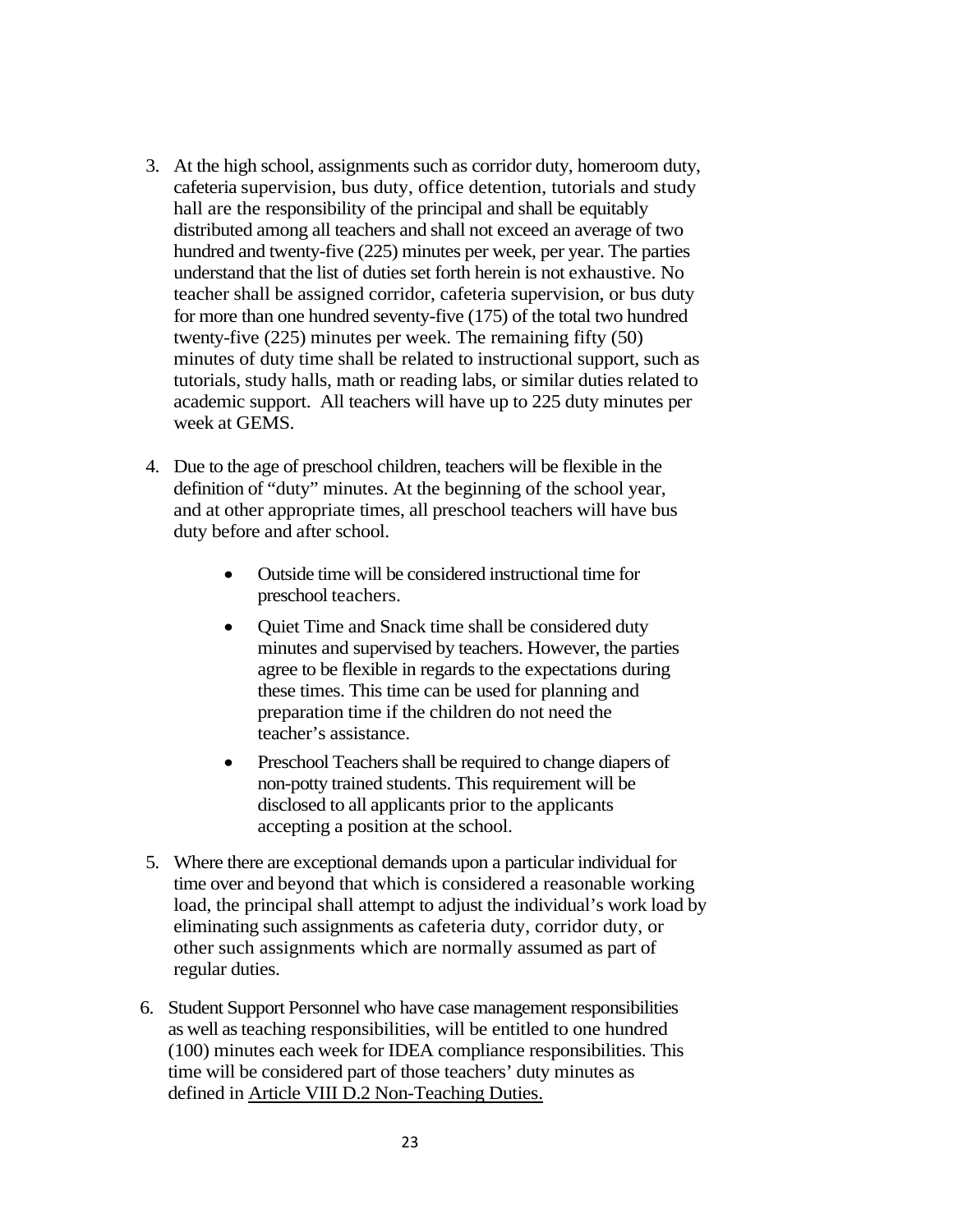#### E. Preparation Period

#### 1. Definition

Preparation time shall mean that time during a teaching day that a teacher shall use for preparing lesson plans or materials, correcting papers, conferring with students, parents, or colleagues, or performing any other professional responsibility. The Board and the Association understand that the list set forth herein is not exhaustive. For Pre-K teachers, preparation time will come at the end of the instructional day after the teaching day has ended, but prior to the work day ending for teachers.

- 2. On a shortened school day the length of the preparation period will be determined by the length of the class period. If school is dismissed early or starts late for emergency or other reason, the Board shall be held harmless if a class period(s) is eliminated and therefore no preparation period can be given on that day.
- 3. All elementary classroom teachers in grades K-4 shall have 180 minutes of preparation time per week.
- 4. Teachers at the intermediate and middle schools in grades 5-8 shall have one hour of non-student contact time per day.
- 5. Teachers at the high school in grades 9-12 shall have two hundred and twenty-five (225) minutes of preparation time per week. All teachers at GEMS will have two hundred and forty (240) minutes of individual preparation time per week and two hundred and forty (240) minutes of common planning time per week.
- 6. A building principal, after consultation with the Superintendent or designee, may cancel teacher preparation periods if in the principal's and Superintendent's professional opinions an emergency exists that could affect the health and safety of the students or staff.
- 7. In addition to prep time, PK-12 teachers shall receive two (2) data entry periods per month to work on data responsibilities including but not limited to preparation for data teams, PPT's, SRBI, updating data management systems. The duration of each data entry period shall be for a minimum of sixty (60) minutes.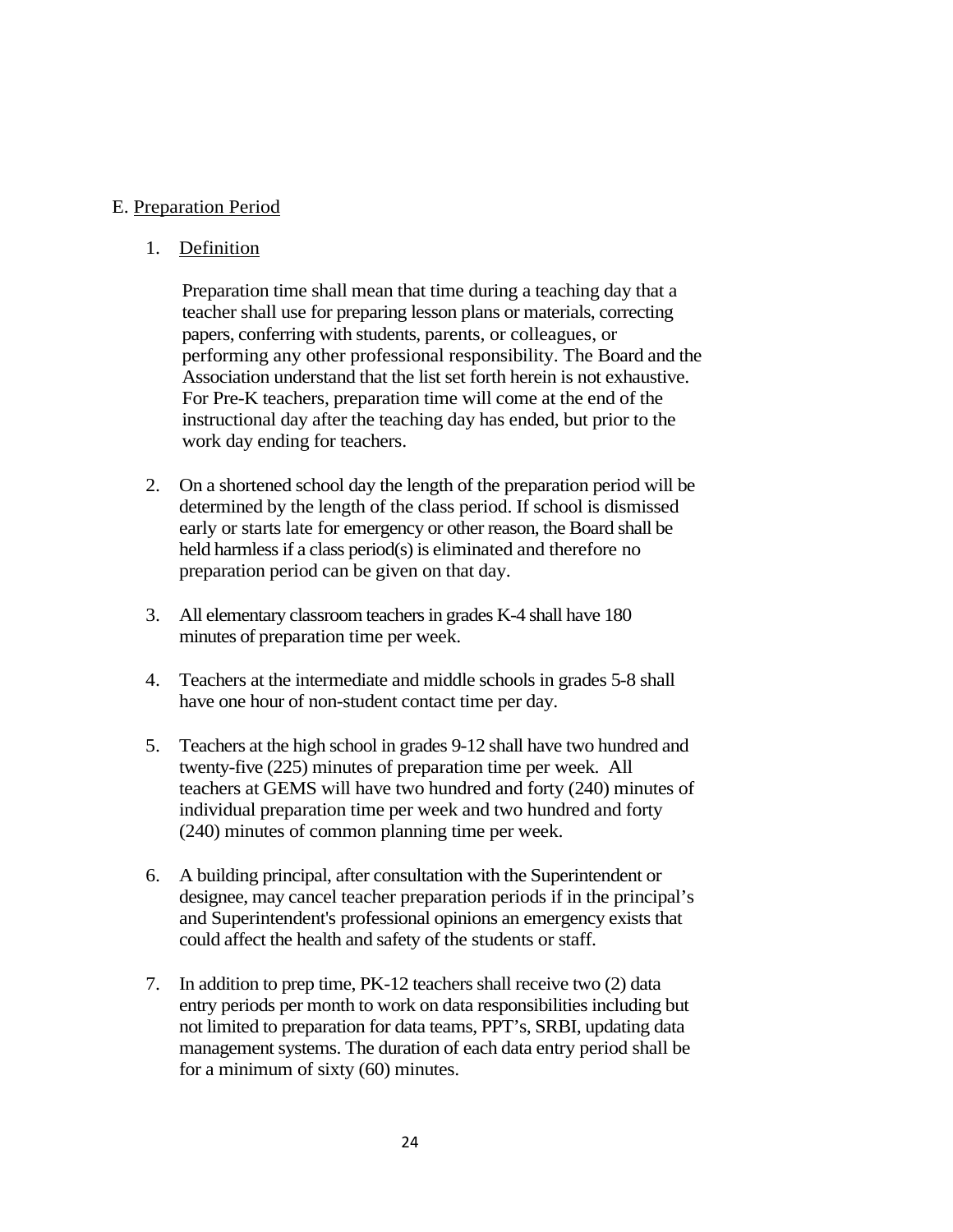#### F. Teachers' Assignments

1. The assignment and transfer of teachers is the responsibility of the Superintendent, who will make reasonable effort to satisfy the reasonable requests and desires of teachers concerned.

In cases of involuntary transfers, the Superintendent will confer with the Association prior to proceeding with necessary transfers. When an involuntarily transfer is necessary, the teachers' length of service and number of previous involuntary transfers shall be considered.

- 2. Under normal circumstances, teachers will be individually notified of their assignments and programs for the coming school year in writing before June 1*.*
- 3. Where possible, changes in grade/unit assignment in elementary schools, change in subject assignment in secondary schools, and transfers between schools will be voluntary.
- 4. When involuntary transfers are necessary, length of service in Bloomfield will be an important, but not exclusive factor in determining which teacher is to be transferred. Involuntary transfers will be made only after a meeting between the teacher concerned and the Superintendent or designee at which time the teacher will be notified of the reasons for the transfer.
- 5. The Board and the Association agree that all possible consideration will be given to length of service in Bloomfield and to teacher preferences, but that the best interests of the system must prevail in all cases.
- 6. All openings for teaching positions shall be posted on the Bloomfield Board of Education's website for ten (10) calendar day with notice provided to the Association President.
- 7. Teaching assignments should not normally exceed 1.0 Full Time Equivalent (FTE). However, both parties recognize that from time to time, extraordinary circumstances develop whereby a teacher may be offered more than a 1.0 FTE assignment. Accordingly, in those situations the Board and the Association agree that the following procedures will be effective:
	- a. The Board shall notify the Association when the aforementioned circumstance arises.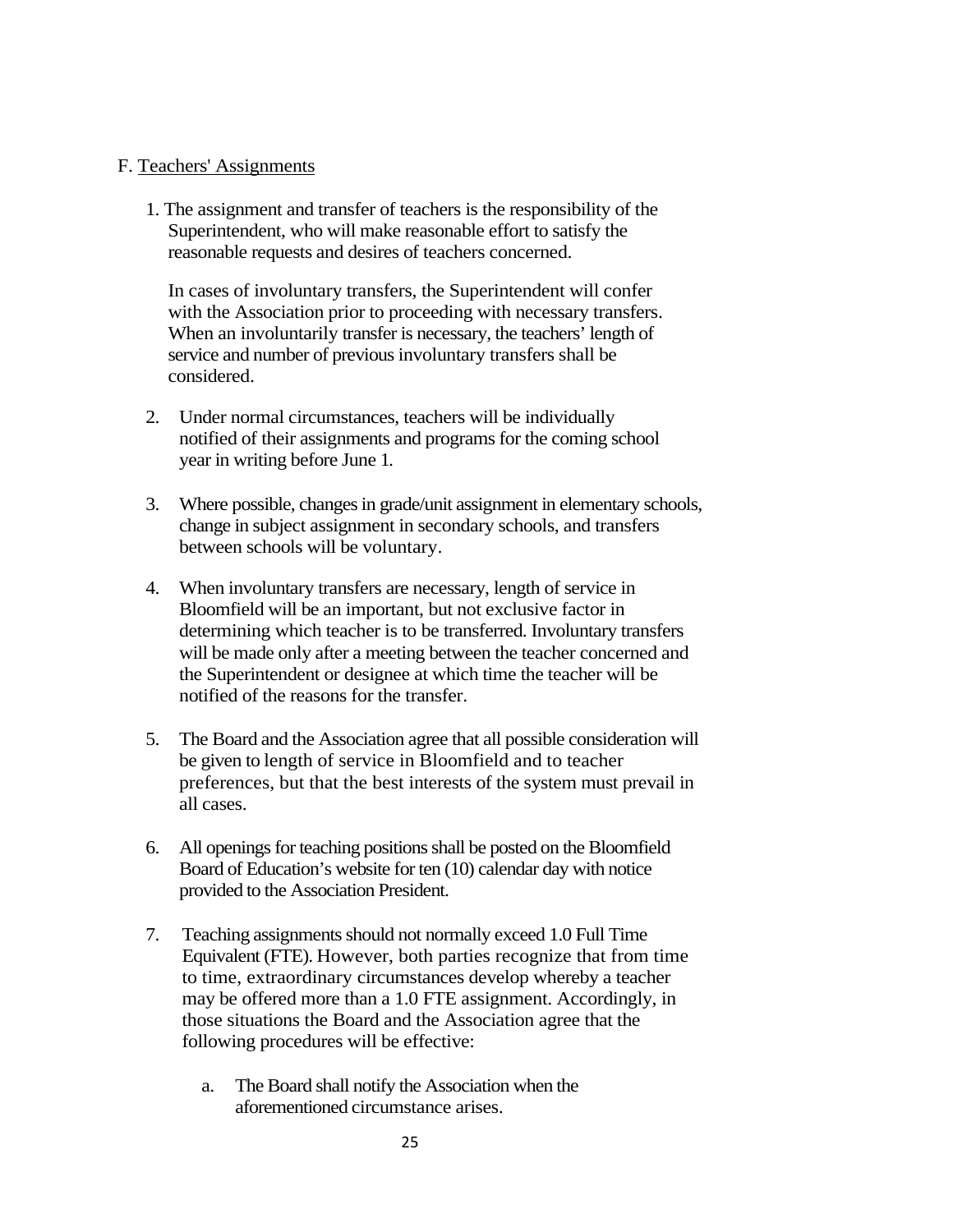- b. The Board shall post the fractional position internally, for all interested teachers to apply for as set out in Article VIII of the collective bargaining agreement.
- c. However, the parties understand that an individual's schedule might preclude him/her from being selected.
- d. Any teacher exceeding a 1.0 FTE shall receive additional compensation in the rate of each additional class equaling .17 of the teacher's salary.

## G. Vacancies

Vacancies of position which are caused by death, retirement, discharge, resignation, or by the creation of a new position shall be filled pursuant to the following procedures:

- 1. The existence of vacancies of position shall be posted for ten (10) calendar days via the Bloomfield Public Schools website. At all times, consideration will be given to present qualified staff members who have evinced an interest in the vacated position.
- 2. Said notice of vacancy of position shall clearly set forth the qualifications for the position.
- 3. Teachers who desire to apply for such vacancies of position shall file their applications in writing with the Superintendent.
- 4. Such vacant positions shall be filled on the basis of qualification for the vacant position.
- 5. During July and August the Superintendent shall notify the B.E.A. President in writing of any vacancy within five (5) days of such vacancy and not less than ten (10) days prior to filling said positions.
- 6. The sole basis for a grievance under this provision shall be a claim that an internal candidate was not considered for the position. Under no circumstances shall an unsuccessful candidate be permitted to file a grievance under this provision claiming that he or she should have been selected for the positons

## H. Promotions

1. All openings for positions covered by the Administrative Salary Schedule, positions paying a salary differential and/or special project teachers, shall be listed in a notice and posted in each school, not less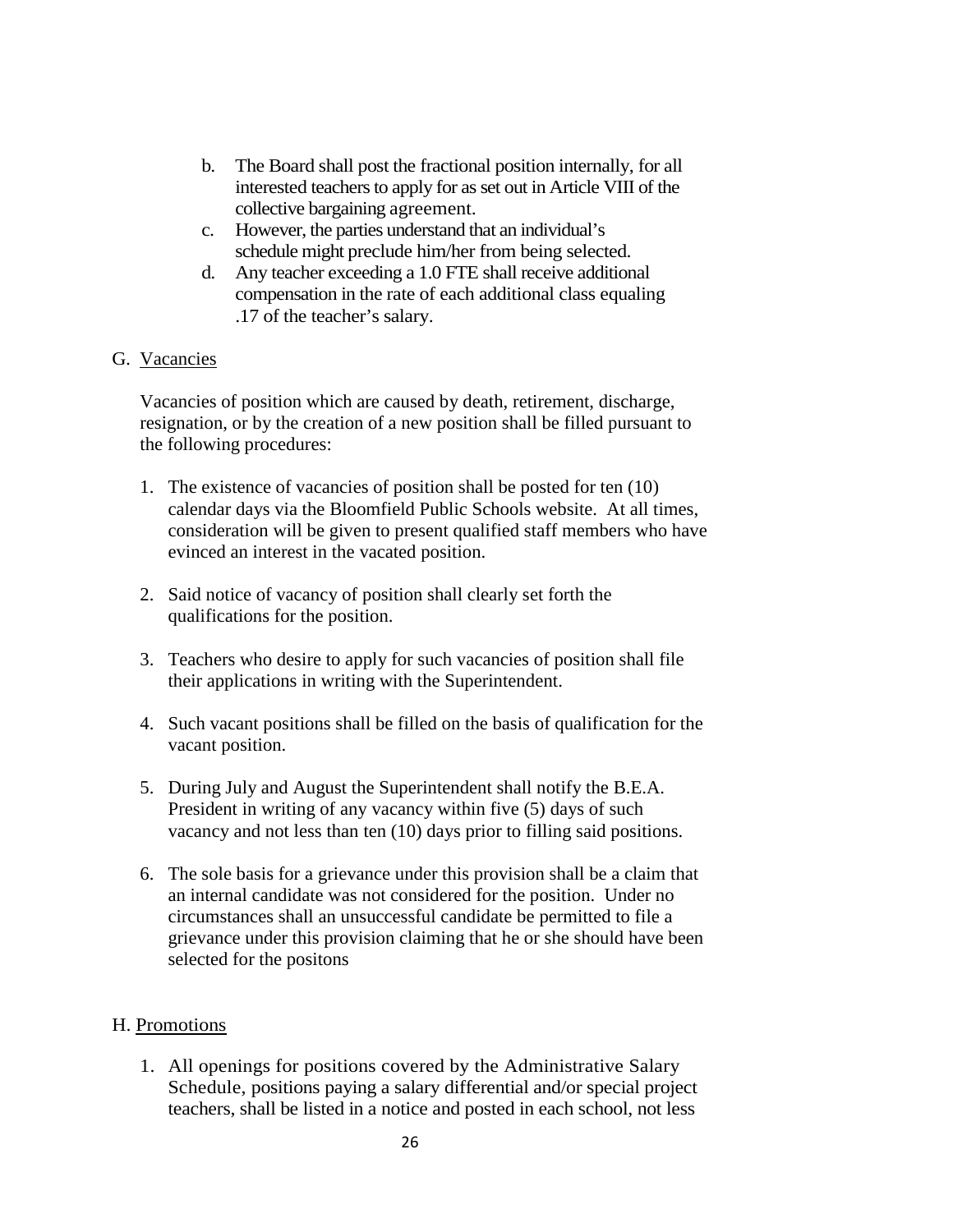than fifteen (15) days prior to the filling of the vacancy. The notice shall set forth the qualifications for the positions.

- 2. All teachers shall be given adequate opportunity to make application for such positions. The candidates' previous professional experience in Bloomfield will be considered.
- 3. When need to fill a vacancy or position arises during the summer months, notification shall be made by mail to those who have a written request for such notification on file with the Superintendent and have left a self-addressed stamped envelope.

## I. Teacher Facilities

- 1. The Board and the Association agree that it is desirable that each school building have the following facilities on an equal basis:
	- a. An appropriately furnished room, which shall include a telephone, to be used as a faculty lounge.
	- b. Clean teacher rest rooms, well-lighted and of adequate size, will be provided with facilities for men and women.
	- c. Adequate parking space for all teachers.

## J. Contracts

- 1. Each teacher shall receive annually a statement of his/her step on the proper salary schedule and his/her annual salary.
- 2. Any teacher who wishes to resign his/her position must notify the Superintendent in writing at least thirty (30) days prior to its effective date, except during the month of August when sixty (60) days' notice must be given.

## K. Outside Employment

Teachers will engage in no outside employment that will impair the effective and proper execution of assigned professional duties in the Bloomfield School System.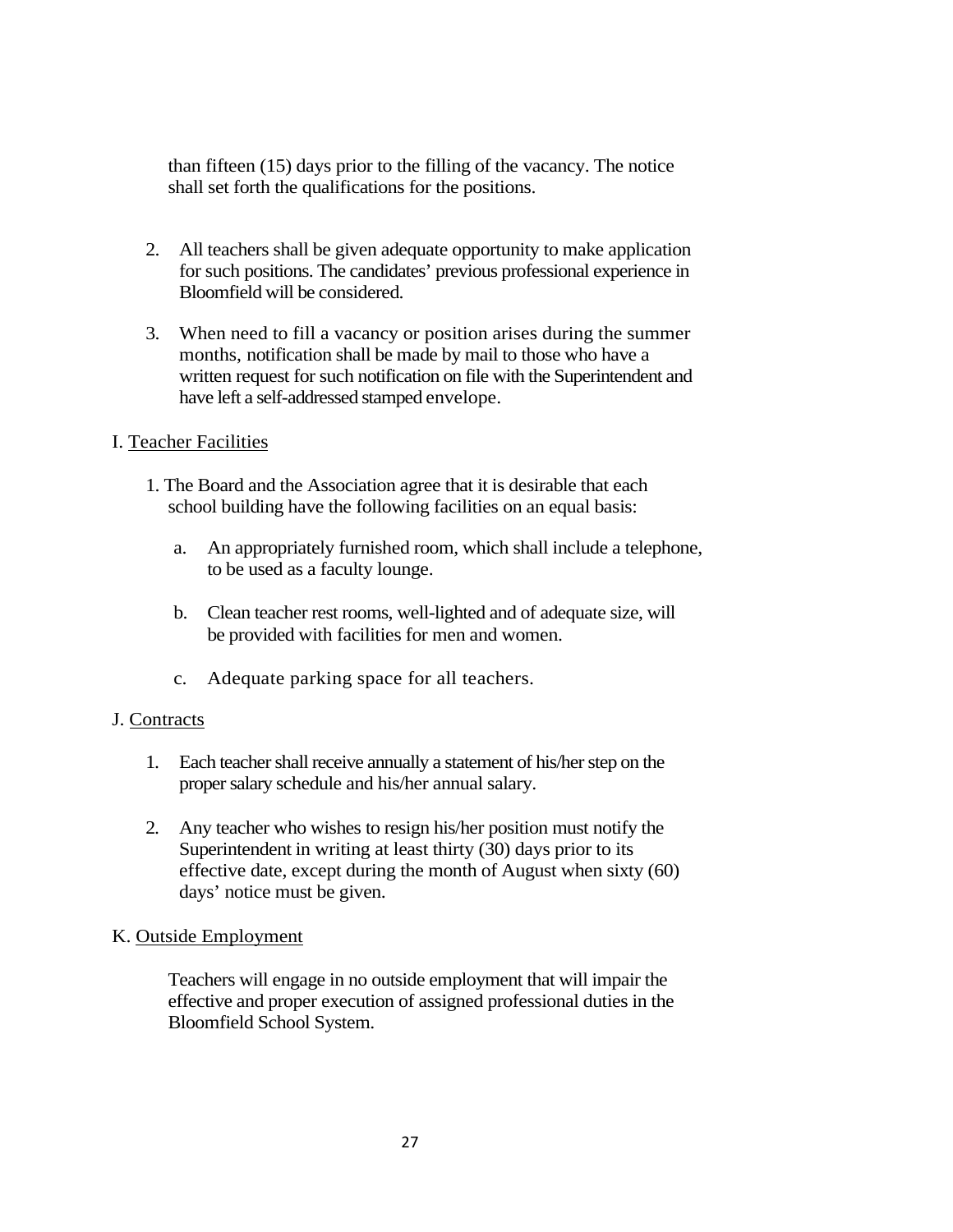#### L. Separation and Recall Procedure for Reduction in Staff

- 1. In the event it becomes necessary to reduce the teaching staff, the following procedure shall be followed in selecting the teacher(s) to be terminated. The Association shall be notified of the need for staff reduction as soon as possible, and before any determination shall be made of the individual teacher to be dropped.
	- a. Retirement, resignations, transfer requests, non-renewal, and termination for cause among the teaching staff will first be reviewed to determine if the staff may be reduced in sufficient number or adjusted to avoid further release of teachers.
	- b. If additional teachers must be released, then non-tenured teachers shall be terminated or non-renewed on a system-wide basis before any tenured teacher shall be terminated, provided that a tenured teacher is qualified to perform the duties of a non-tenured teacher as set forth in (c) below. In determining who, among two (2) or more non-tenured teachers in the area of reduction shall be released, seniority as well as performance and ability shall be considered.
	- c. If, after the above steps, it is necessary to terminate the contracts of tenured teachers, the least senior tenured teacher within the following categories shall be terminated first:
	- (If a teacher's assignment overlaps two (2) or more categories, the teacher shall be placed in the category where the largest portion of his/her current assignment occurs.)
		- (1) Elementary Pre-K through Fourth grades.
		- (2) Middle Fifth through Eighth grades.
		- (3) High Ninth through Twelfth grades within the department where the position is eliminated.
		- (4) Teachers in the following areas where certification is traditionally K-12 will be grouped on a system-wide basis: music, art, physical education, special education, speech and hearing, social workers, guidance, library and media, reading consultants.
	- d. Tenured teachers whose contracts are to be terminated shall be entitled to "bump" non-tenured teachers outside of their level of teaching assignment or department (as outlined in paragraph c, above)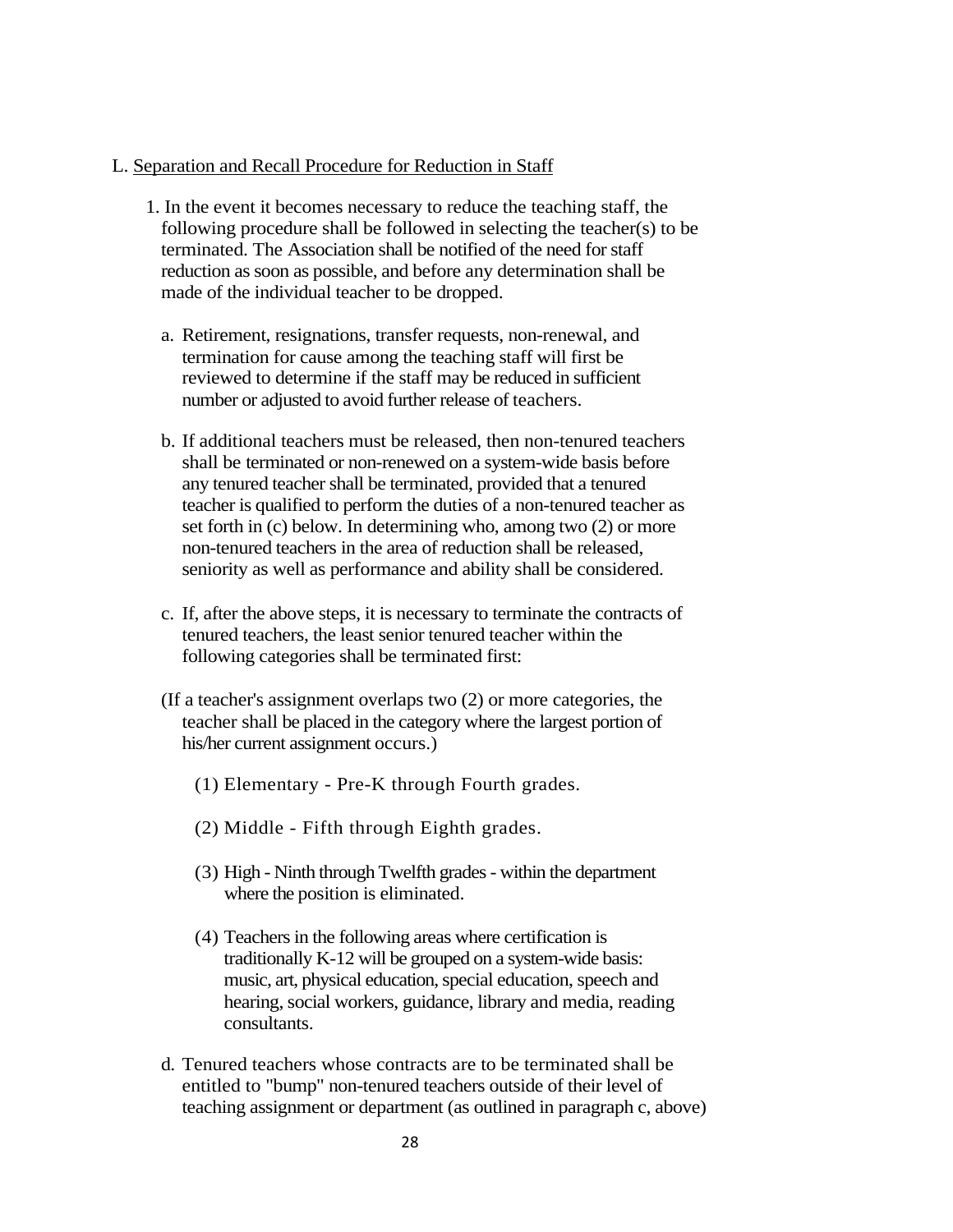provided that the tenured teacher is qualified to perform the duties of the non-tenured teacher. In the event that there are no non-tenured teachers whom a tenured teacher is qualified to "bump", then the tenured teacher may bump outside of his/her level of teaching experience or department (as defined in paragraph c, above). In order for any tenured teacher to be qualified within the meaning of this Article to "bump" either a non-tenured teacher or a less senior tenured teacher outside of his/her level of teaching experience or department, the tenured teacher must have the necessary certification and must have taught in a Connecticut public school system within the area of assignment of the teacher to be "bumped" for at least one (1) school year within the previous ten (10) years, or must possess other relevant experience and qualifications which, in the judgment of the Superintendent, qualify the teacher to "bump".

2. For the purpose of this Article, "seniority" is defined as the total number of years of continuous, unbroken contractual service in the Bloomfield school system, starting with the first day of actual teaching experience. In the event that two (2) or more teachers shall have started teaching on the same day and thus have the same seniority date, then the identity of the staff member to be terminated shall be determined by a review of performance and ability as evidenced by written official evaluations contained in the teachers' personnel files. If such review indicates that the performance and ability of the staff members with identical seniority dates is substantially equal, then the date the initial contract was signed shall control.

#### 3. Recall Procedure

- a. The name of any teacher whose services have been terminated because of the elimination of position or a reduction in staff shall be placed upon a reappointment list and remain on such list for two (2) years provided such teacher does not refuse an appointment and provided such teacher applies, in writing by registered or certified mail, for the retention of his/her name on said list on or before June 1st of each year subsequent to his/her termination.
- b. Any teacher on the reappointment list shall receive a written offer of replacement at least fifteen (15) days prior to the date of re-employment. The teacher shall accept or reject the appointment within ten (10) days. If he/she accepts the appointment, he/she shall receive a written contract at least five (5) days prior to the date of re-employment, where possible.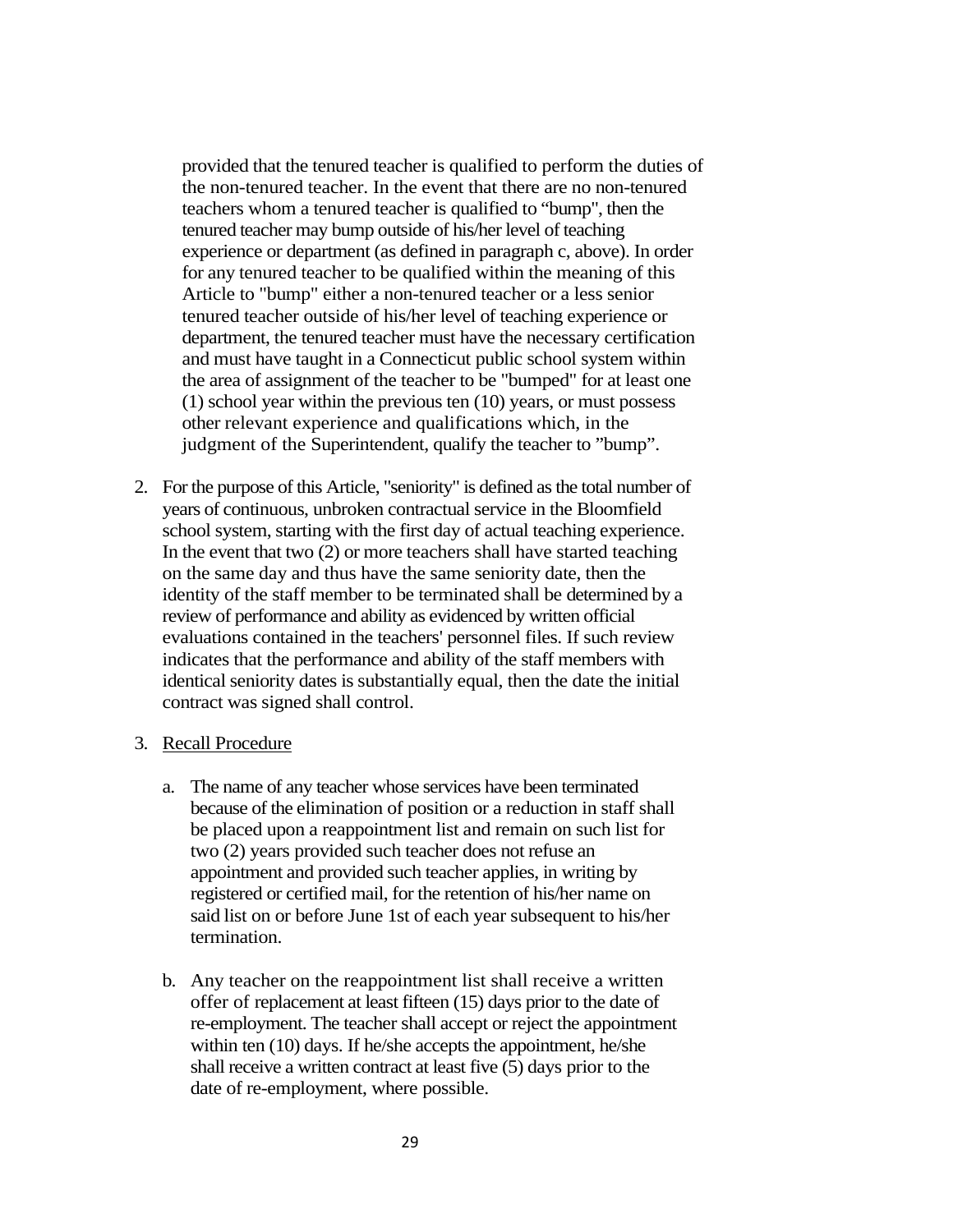- c. Recall shall be based on a reversal of the staff reduction criteria set forth above.
- d. No new teacher shall be hired in a subject area or grade level before teachers who are laid off in that subject area or grade levels have been recalled or declined the opening.
- e. No new teacher shall be hired in a subject area or grade level before teachers who are laid off from other subject areas or grade levels who may possess the necessary certification and are qualified are recalled or decline the opening.
- f. A teacher who has been recalled shall be placed at the top of the list of all teachers whose length of seniority is the same as that of the returning teacher. Should further staff reduction occur, a recalled teacher would then be the last to be released in his/her category of seniority.
- g. The temporary separation of a teacher shall not affect any fringe benefits earned and/or accumulated, or benefits to be earned, and/or accumulated when reemployed, with the exception of salary schedule increments and years of service as applied to a teacher's retirement. Although there will be no compensation to a teacher during the period of recall, an employee who has been laid off pursuant to this Article may continue to participate in group insurance programs in which he/she was a member at the time of layoff provided he/she pays the full costs for the premium of such coverage and that the provisions of the appropriate group policy permit such continuation.
- h. All separations of teachers under this Article shall take place in accord with the applicable provisions of Section 10-151 of the Connecticut General Statutes. Any hearings necessary in cases of separations of staff members under this Article shall be conducted solely in accord with the applicable provisions of the Teacher Tenure Law (Section 10-151).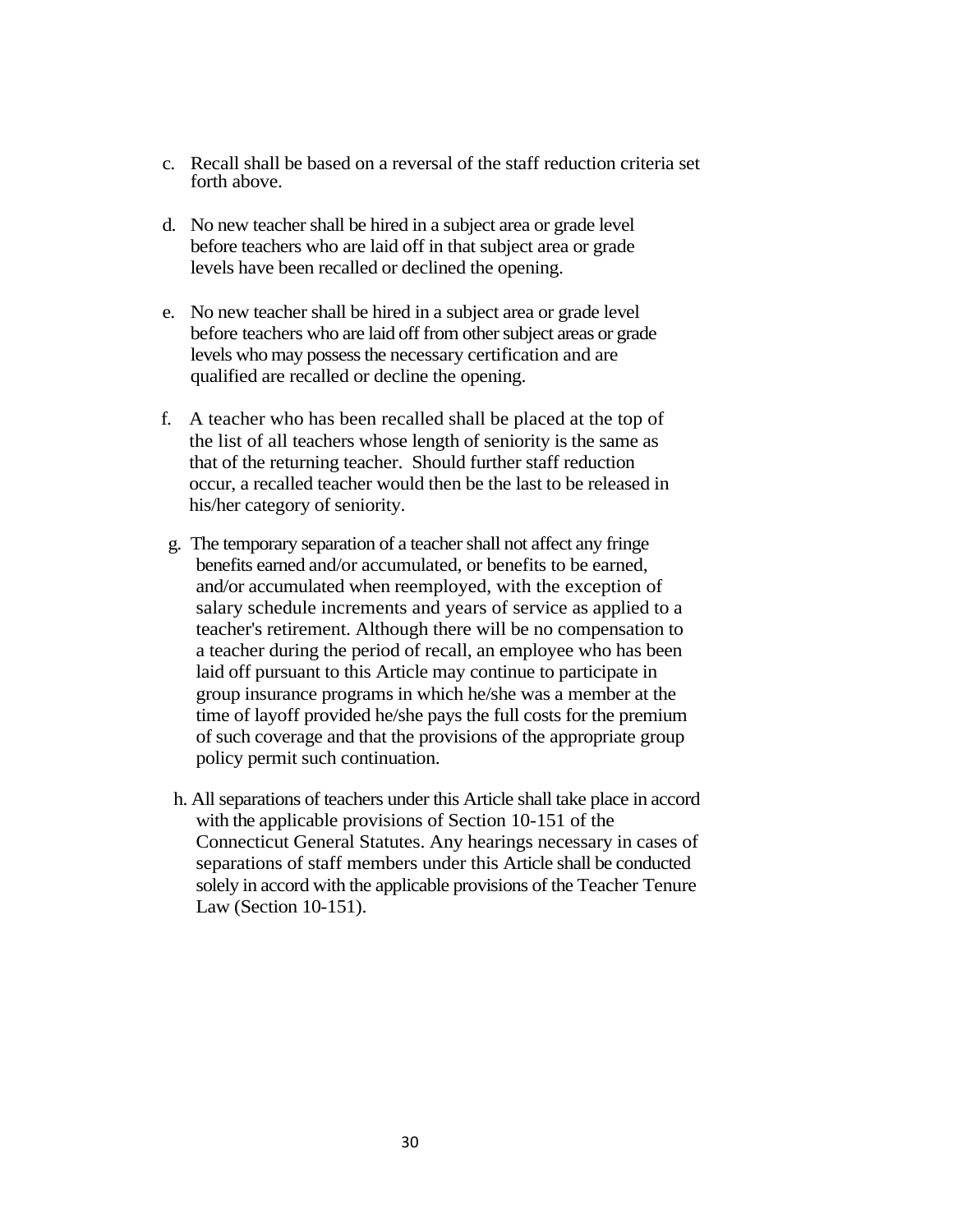## M**.** Rights of Administrative Staff Under Section 10-151 of the General **Statutes**

All administrators employed by the Bloomfield Board of Education in positions covered by the Teacher Tenure Law (Section 10-151) of the Connecticut General Statutes who are removed from their administrative positions due to administrative staff reductions/position eliminations implemented by the Board, shall have all rights to be assigned positions in the bargaining unit covered by this Agreement, including, but not limited to, displacement or "bumping" rights as are provided by applicable state law.

## N**.** Class Size

Class sizes shall be determined by such factors as the effect on the pupil, the effect on the teacher, and the classrooms and teachers available. Though a considerable range shall be allowed to accommodate these factors, as a matter of policy, twenty-five (25) shall be deemed the most desirable size for most classes with the exception of practical arts classes, laboratory courses, and remedial classes. In addition, for kindergarten classes, twenty (20) students shall be the recommended size. It shall be the policy to reorganize classes and provide instructors as follows:

| Type of Class                               |    | Maximum Size Recommended Size |
|---------------------------------------------|----|-------------------------------|
| $Pre-K$                                     | 20 | 18                            |
| Kindergarten                                | 25 | 20                            |
| Grades 1-8                                  | 30 | 25                            |
| Secondary Academic and<br>Phys. Ed. Classes | 30 | 25                            |
| Secondary Indust.<br>Educ. and Science Labs | 25 | 20                            |
| EMS                                         |    | 16                            |

Large group instruction for band and chorus shall be maintained in accordance with the current practice.

In the area of special education as defined in Section 10-76 of the General Statutes, the Board of Education will make every effort to maintain a class size not to exceed twelve (12) students. The case load of special education teachers who service students in main-streamed classes shall be equitably distributed.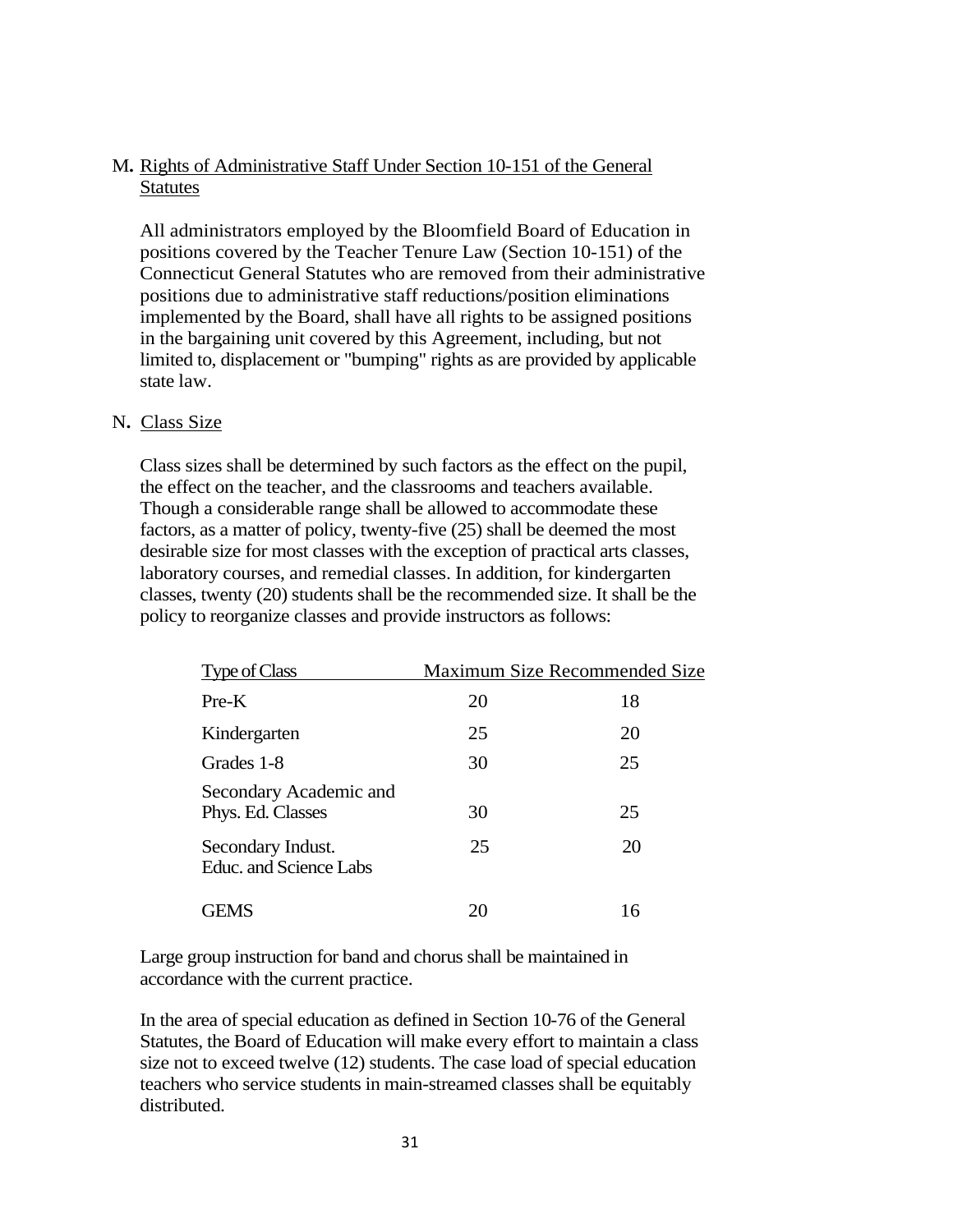#### Caseload

The Board agrees to a make every effort to provide that Special Education Teachers who service students in the mainstream shall have no more than 16 children on their caseload and/or with a maximum of 100 service hours per week.

Factors to be considered:

- Severity of the student's disability
- History of physical aggression
- Functioning level of the students
- Total planning and programming responsibilities of the teacher

The Superintendent shall provide the Association with a written report of actual class sizes as of October 1 of each school year*.*

In the event that the final Board budget for the following fiscal year as approved by the Town Council Town Meeting, or Referendum results in an annual operating budget equal to or less than the present budget, the Board reserves the right, as a matter of public policy, to increase maximum class sizes as necessary, to meet the fiscal exigency created by such budget action until an additional budget increase is granted to permit the hiring of additional certified staff.

## **ARTICLE IX GENERAL PROVISIONS**

- A. All supplemental pay positions shall be posted annually. All appointments to supplemental pay positions shall be one-year appointments.
- B. It is understood that this Agreement is subject to and shall operate within the framework of the Statutes of the State of Connecticut.
- C. Teachers shall have the opportunity to review and discuss any evaluation reports with their supervisors, and to review the contents of their personal evaluation files as maintained by building principals and supervisors.
- D. Each teacher shall be responsible for the care of all school property including records of equipment and supplies under his/her control and shall make every effort to conserve the resources of the school system.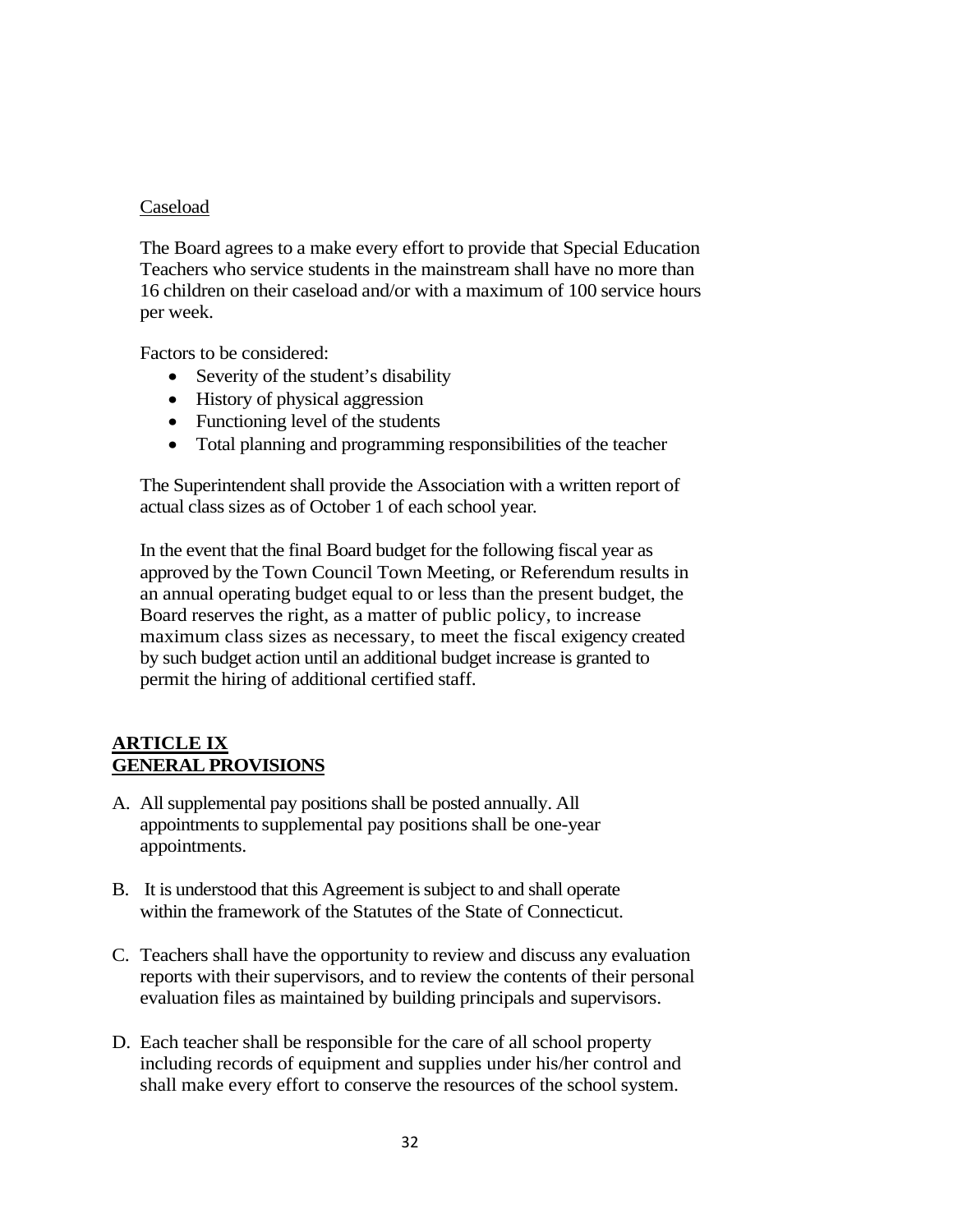E*.* If any portion of this Agreement is ruled invalid for any reason, the remainder of the Agreement shall remain in full force and effect.

## F. Personnel Files

- 1. No material originating after original employment shall be placed in a teacher's personnel file unless the teacher has been notified and has had an opportunity to review the material. Receipt of the material shall constitute notice that such material may be placed in the personnel file. The teacher may submit a written notation regarding any material, and the same shall be attached to the file copy of the material in question. If the teacher is asked to sign material placed in his/her file, such signature shall be understood to indicate his/her awareness of the material, but in no instance shall said signature be interpreted to mean agreement with the content of the material.
- 2. Any substantive complaint filed with an administrator against a teacher by any parent, student, or other person shall be called to the attention of the teacher, within four (4) days of the completion of the investigation of the complaint, which shall be done expeditiously.
- 3. In no case shall any anonymous and/or unsubstantiated complaint be placed in any teacher's file.

## G. Just Cause

No teacher shall be disciplined or reprimanded in writing or suspended without pay without just cause. If a teacher is to be suspended without pay, he or she shall be entitled to a statement of the reasons in writing within 24 hours of the suspension.

## H*.* Equipment Costs

The Bloomfield Board of Education assumes all financial responsibility for equipment – costs, materials, and liability for losses, including payment for any and all insurance premiums associated with authorized use of all school equipment including computers.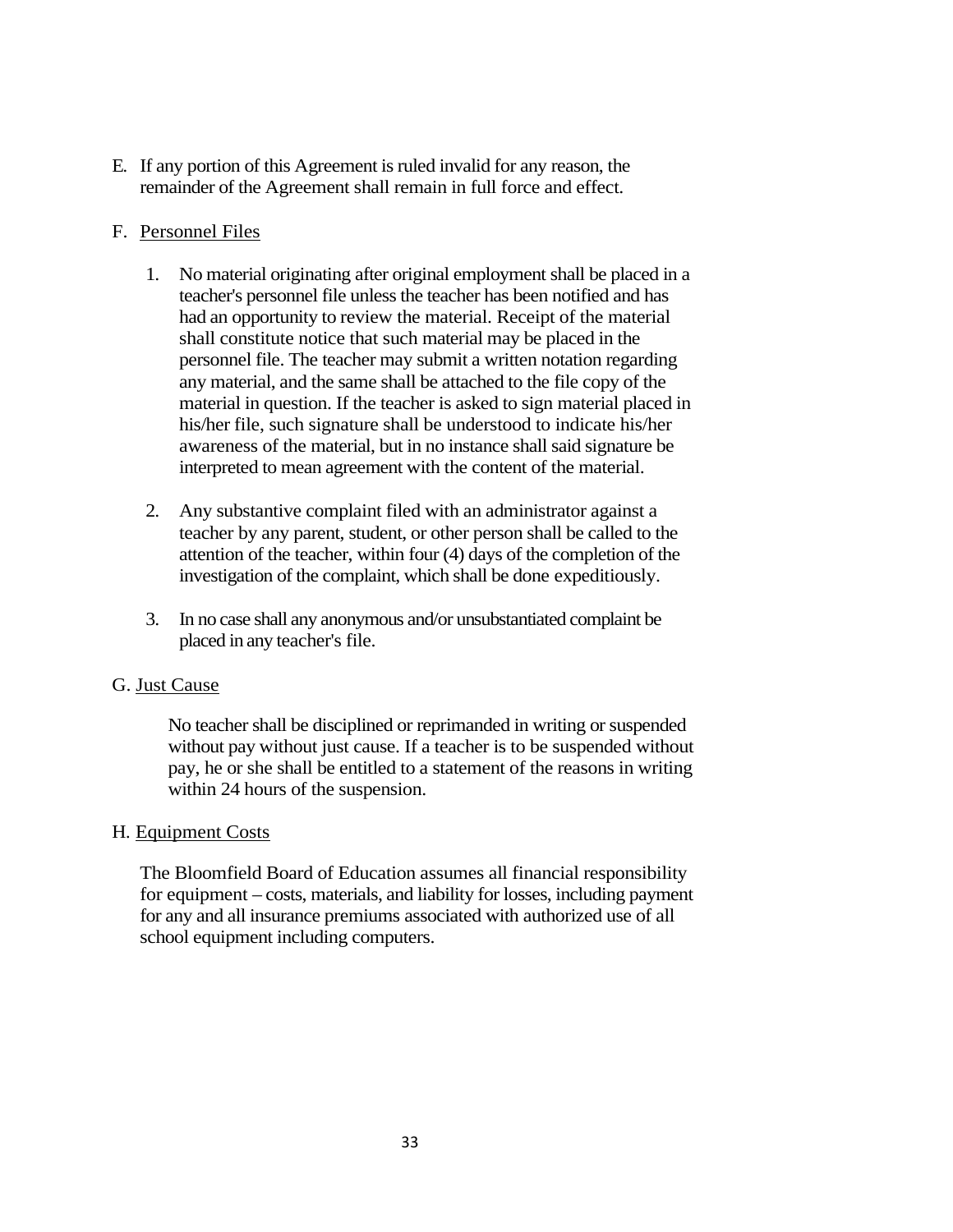## **ARTICLE X PAY AGREEMENTS**

## A. Severance Payment

- 1. A severance payment of 1/4 of accumulated unused sick days or thirty (30) school days, whichever is greater based on the last annual salary received, will be paid upon retirement to teachers who have completed at least twenty-five (25) years of teaching service in Bloomfield, provided, however, that any teacher intending to retire must give notice to the Superintendent of Schools prior to December 1 of that school year in which he/she will retire, so that necessary budgetary provisions can be made for the following school year's budget. The parties agree that any sick leave taken by a teacher in his/her final year of service shall be deducted from the 15 day allotment for that year and deducted from the teacher's accumulated sick leave only after the 15 day allotment has been exhausted. Teachers hired after July 1, 2018 shall not be eligible for this benefit.
- 2. The Board shall implement and maintain a pre-tax Special Pay Retirement Plan in accordance with State and Federal Law from which the employee must use this severance benefit to pay for health insurance benefits after retirement. Such Plan shall consist of a postretirement medical expense trust account and a 403(b) in which the severance benefits shall be distributed as determined by the Board. Each teacher may designate a Beneficiary of any monies in their medical expense account to be conveyed at the time of death.

## B. Longevity Allowance

1. A longevity payment of \$400 will be paid annually to teachers with twenty (20) or more years of experience in the Bloomfield schools. Teachers who complete twenty (20) years of service in Bloomfield will receive their initial payment in June of the  $20<sup>th</sup>$  year. Subsequent payments will be applied to each paycheck. Teachers hired after July 1, 2018 shall not be eligible for this benefit.

## C. Incentive Pool

There shall be an incentive for all bargaining unit members in each year of this agreement, as follows: A group incentive pool and should not be confused with individual merit. Recognizing the need for the entire district to perform better, this 1% pool will be for all bargaining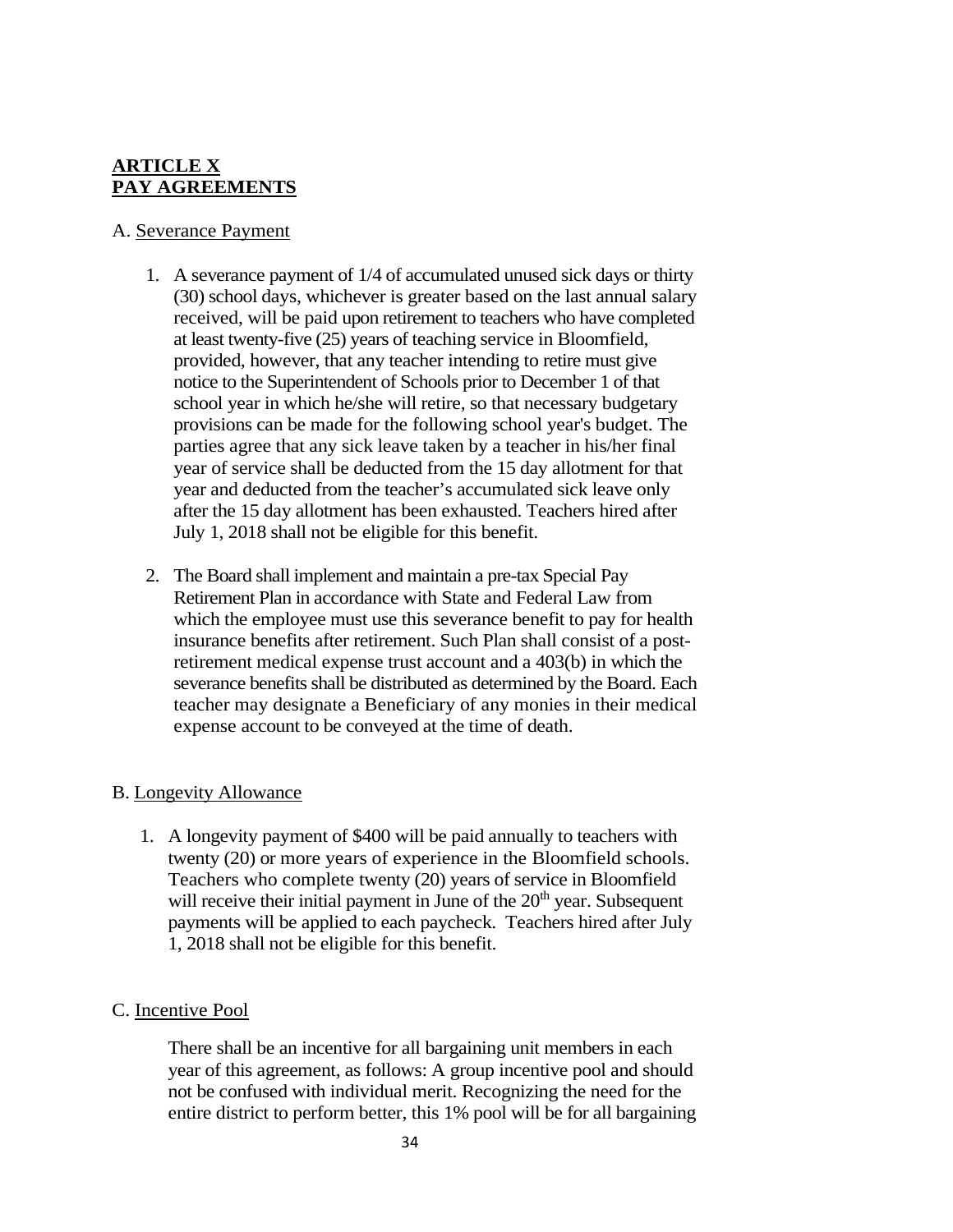unit members and paid as either a lump sum or in tax-sheltered annuity. The 1% will be divided into eight (8) categories based on the district targets for improvement. Each target will be weighted at .125%. If the district hits all targets the sum will be 1% of the individual's salary (for example: A teacher making \$55,000 would receive \$550). If the district hits a percentage of the targets the bonus will be prorated (for example, Seven targets achieved means 7/8 or .875%). This incentive pool will reset on an annual basis, based upon the targets achieved by the district in that year. In any year that bonuses are awarded, each individual bargaining unit member shall elect to receive his or her bonus as a lump sum or a payment to a tax-sheltered annuity. Payment shall be made no later than the second paycheck in September of the following school year in which the district target(s) was reached. Any teacher who leaves the District due to resignation or retirement at the end of the school year when the district target(s) was reached remains eligible to receive this payment. The following formula will be applied:

- 1. The incentive will be based on the teacher's base salary, which is the salary that appears in the salary schedule.
- 2. The incentive will be based on the previous school year's targets.

#### D. Course Reimbursement

Each year, the Board will fund \$40,000 towards course reimbursement. Teachers will be reimbursed on a "first come, first served" basis. Once the pool has been depleted no additional funds will be provided for that year.

Upon submission to and prior approval by the Superintendent of a planned program of study at an accredited college or university, the Board of Education will reimburse \$1,000 per course, for any and all courses taken during the year. The Board will pay for no more than a maximum of two three-credit courses annually. The total course reimbursement per school year shall not exceed \$2,000. Request for reimbursement must be submitted to the Superintendent within ninety (90) days of successfully passing the course. Reimbursement will be for the repayment of funds expensed on a course less receipt of grants or scholarships that offset, or lowered the cost of the course. Reimbursement requests received after more than ninety (90) days from completion of the course shall be denied.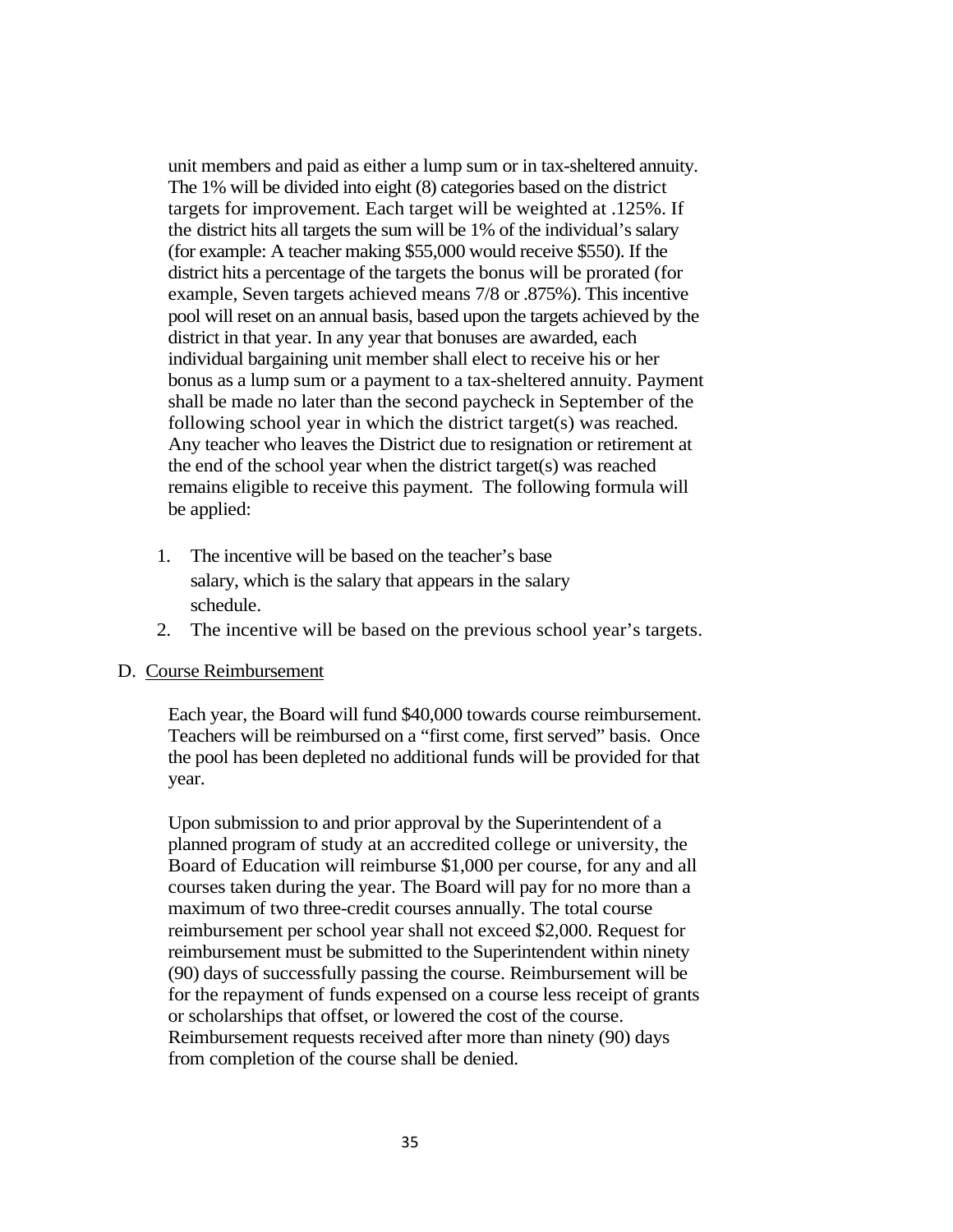#### E. Fringe Benefits

Part-time employees who work a fifty percent (50%) schedule shall be eligible for these benefits. Part-time employees who work less than a fifty percent (50%) schedule shall not be eligible for benefits.

It is hereby understood that Bloomfield Board of Education utilizes a self-insured funding mechanism for the insurance benefits it provides the teachers. Therefore, when speaking of annual cost of the premium of said insurance benefits, annual **c**ost shall be the allocation rate set forth by the carrier.

1. Employees will have the choice between the following two health

insurance plans:

i. Cigna Open Access Plus

The Board shall provide a PPO health plan to all eligible employees as described in Appendix B entitled "Bloomfield Benefit Plan Description." effective July 1, 2018.

The following premium cost sharing shall be in effect for the Preferred Provider coverage:

> Teachers shall contribute the following towards the cost of the annual premium of the Preferred Provider Plan ("PPO") during the term of this Agreement:

An amount equal to the difference between the Board's total contribution for similar coverage under the High Deductible Plan, including the cost of the deductible contribution, and the annual cost of PPO coverage. For example, if the Board contributes 81% of an \$18,000 premium for family coverage under the HDHP, and contributes \$2,000 towards the annual deductible, the Board's total cost is \$17,300. If the PPO annual premium costs \$23,000, the employee would be responsible for the difference between the Board's costs for the HDHP plan and the deductible and the cost of the PPO plan - \$5,700.

• Prescription Drugs: Cigna Public Sector Formulary: \$5/\$20/\$35 retail copays, 1 x's retail for a 100 day supply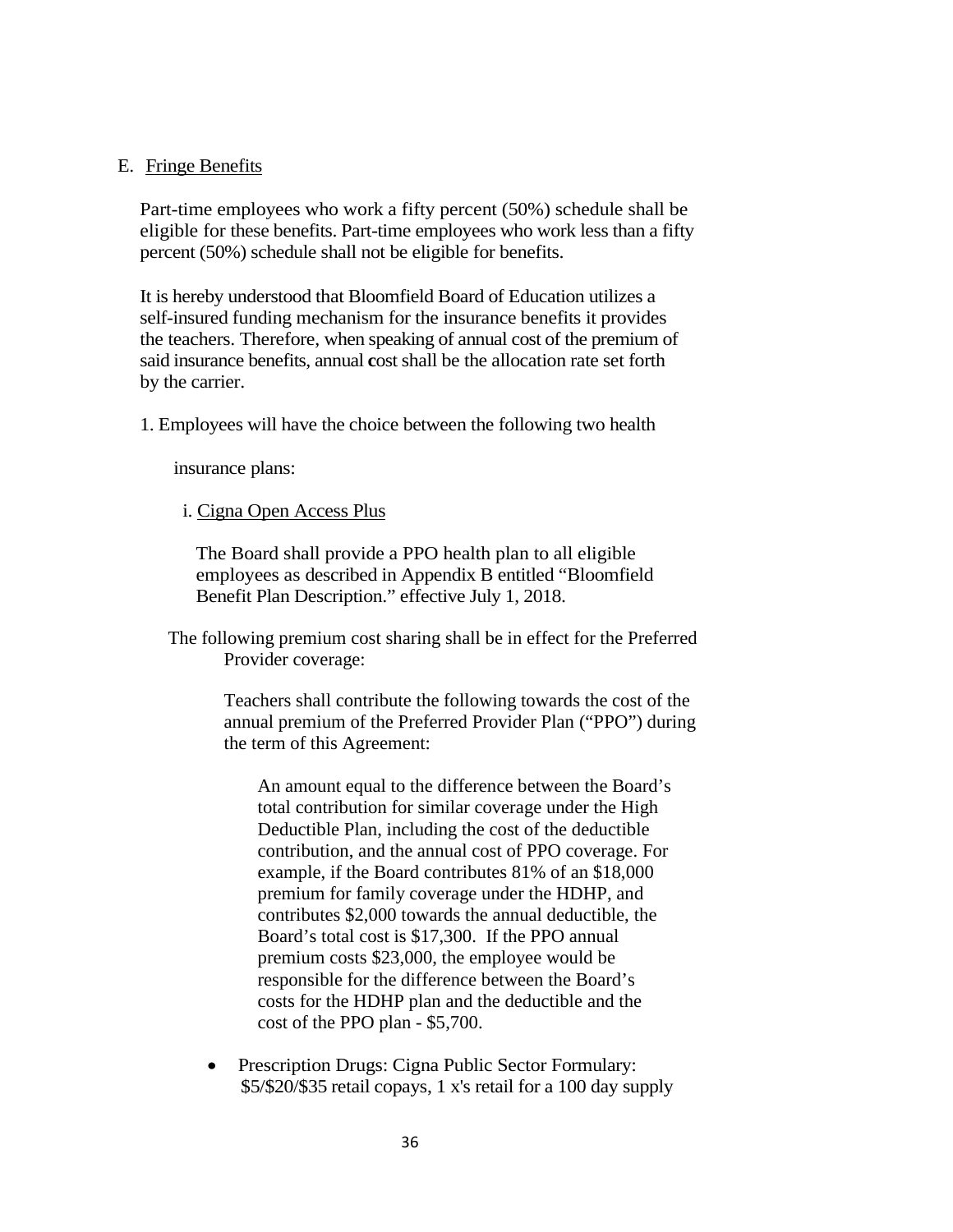mail order with unlimited annual maximum (includes oral contraceptives or any contraceptive device).

• Outpatient physical therapy. Occupational therapy, speech therapy and chiropractic visits will be unlimited.

ii Cigna Open Access Plus Health Savings Account Preferred Provider Plan (PPO)

The Board shall provide a Health Savings Account Preferred Provider (PPO) health plan to all eligible employees as described in Appendix C entitled Cigna Open Access Plus HEALTH SAVINGS ACCOUNT PREFERRED PROVIDER PLAN (PPO)." Effective July 1, 2018, the employee pays 11% of the annual cost for, either, the individual or employee plus one / family plan and the Board of Education pays 89% of annual costs.

Beginning July 1, 2019 the employee pays 12% of the annual cost for either the individual or employee plus one / family plan and the Board of Education pays 88% of annual costs for either the individual or employee plus one / family plan.

Beginning July 1, 2020 the employee pays 13% of the annual cost for either the individual or employee plus one / family plan and the Board of Education pays 87% of annual costs for either the individual or employee plus one / family plan.

Beginning July 1, 2018, the Board of Education will contribute 50% of the annual Health Savings Account deductible deposit based on an annual total deposit of \$2,000 for an employee plan and \$4,000 for an employee plus one or family plan. The Board of Education will make this deposit, in full, on July 1, 2018. Beginning July 1, 2019, the Board of Education will deposit their 50% of the deductible in two equal payments: July  $1<sup>st</sup>$  and during the first payroll in January.

For new hires, during their first year of employment, the Board of Education will contribute 50% of the annual Health Savings Account deductible deposit on July  $1<sup>st</sup>$ , based on an annual total deposit of \$2,000 for an employee plan and \$4,000 for an employee plus one or family plan.

The Board will prefund the employee's 50% annual Health Savings Account deductible deposit based on an annual total deposit of \$2,000 for an employee plan and \$4,000 for an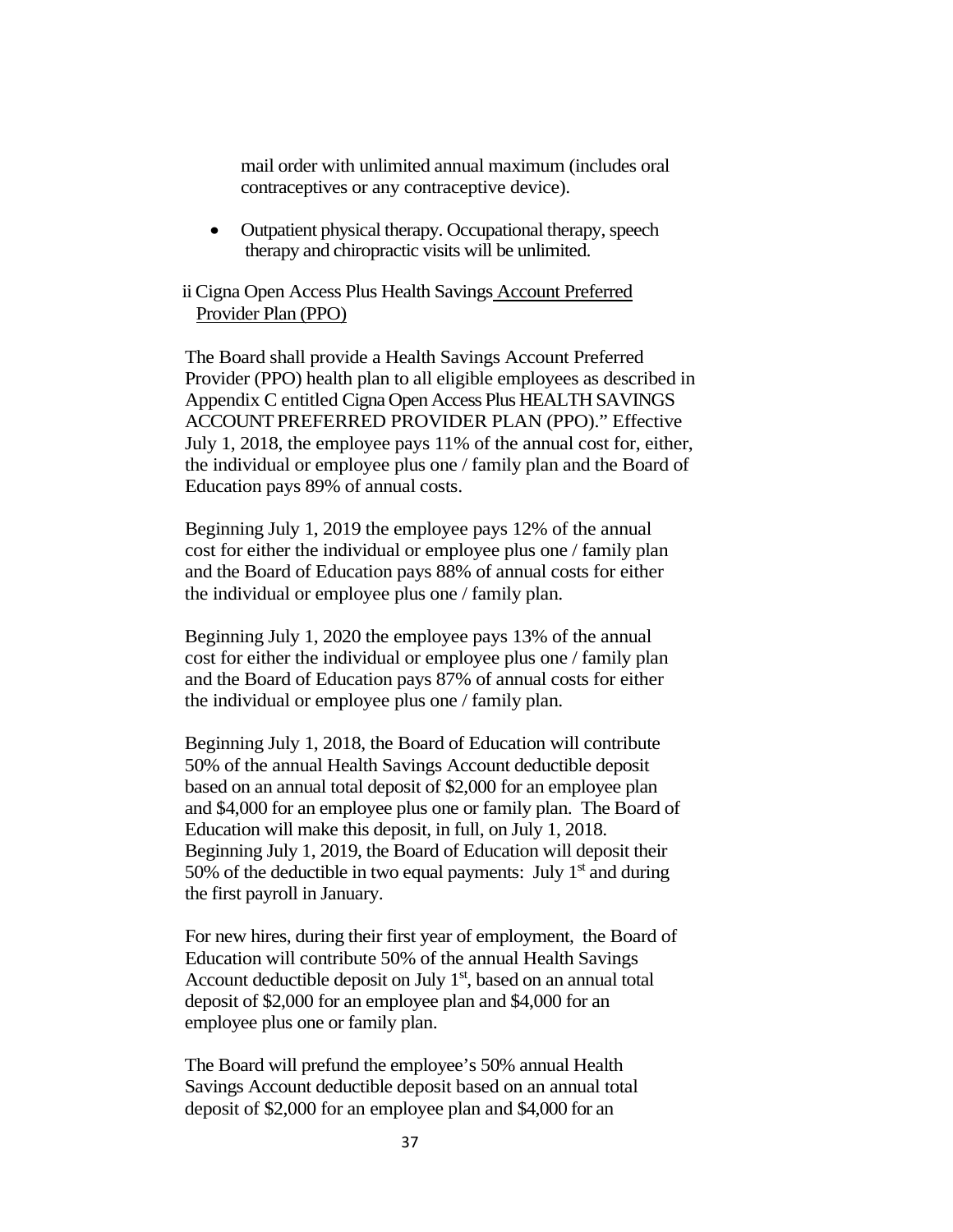employee plus one or family plan, the Board will then deduct the prefunded amount equally from the employees pay checks. The Board will pay set-up and monthly maintenance fees for Health Savings Account plans. Employees will assume responsibility for all other transaction fees. In Network Preventive Care Visits are paid 100% by plan and do not come out of the health savings account. In Network visits are first paid for by the annual deductible/ health savings account and then covered 100% by the plan. Out of Network visits are first paid for by the annual deductible/health savings account and then the employee pays 20% of the claims up to the out of pocket maximum, then the claims are covered 100% up to one million dollars.

- 2. Group Life Insurance Plan. Employees have the option of purchasing twice their basic annual salary rounded off to the even thousand dollar amount above the sum. The employee pays 15% of the annual cost and the Board of Education pays 85% of the annual cost. Employees have the option of purchasing an additional one times their basic annual salary as insurance at their own cost.
- 3. Group Long-Term Disability Insurance. Monthly payments will be made following the completion of the required period of continuous total disability (Benefit Waiting Period) resulting from accident or sickness that occurs either at or away from work. The Board of Education shall pay the same share of the cost of the premium for this insurance as the Board pays for health insurance. The monthly maximum benefit will be \$2,000.
- 4. Medical Insurance for Retired Teachers. Retired teachers may participate in all fringe benefits provided for in the contract, at their own expense.
- 5. Cigna Full Dental Plan #2 (Formerly Full plan with Rider A (Additional Basic Benefits), Rider B (Prosthetics), Rider C (Periodontics), Rider D (Orthodontics), and Unmarried Dependent Child Rider. The employee shall pay 15% of the cost for the individual, spouse, or family plan and the Board shall pay 85% of the annual cost.
- 6. Change of Insurance Carriers. The Board of Education shall have the right to change insurance carriers and/or to self-insure in whole or in part in order to provide the insurance coverages set forth above, provided that there shall be no reduction or diminution in the above coverage and no increase in expense to any bargaining unit members, and provided further that coverages which result from change in carriers and/or self-insurance are substantially equivalent to or better than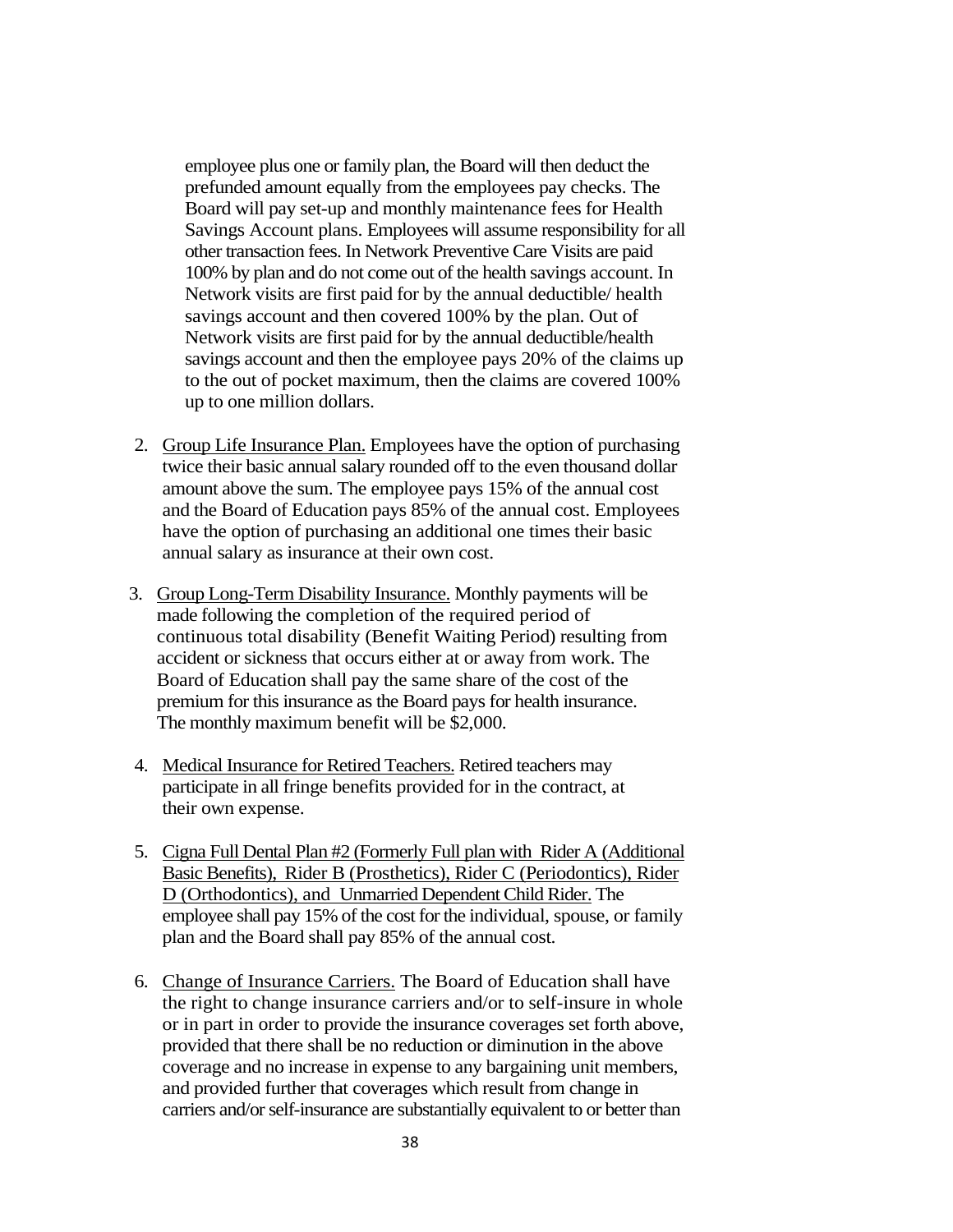coverages described above, in terms of coverage, benefits and administration. The substantially equivalent to or better than standard shall be applied on a program-wide basis, including network, and shall not be benefit specific.

The president of the Association shall be notified in writing within thirty (30) days of any intention to change carriers and/or to self-insure and shall have a reasonable opportunity to review the proposed changes. Should the Association and the Board disagree that the changes proposed will provide coverages at least equal to the coverages, benefits and administration described above at no additional cost to staff members, the disagreements shall be subject to impartial arbitration as set forth in

Article III of this Agreement, preferably before an arbitrator with experience and expertise in insurance matters. Should the Association elect, such arbitration shall be expedited under the rules of the American Arbitration Association for expedited arbitration, and no change shall be made until the arbitrator has rendered his/her Award.

#### 7. Waiver of Health Insurance Benefits

Teachers may elect to waive all health insurance benefits and in lieu thereof, be remunerated in the amount of \$500 at the end of each quarter of the year. Teachers choosing this option shall be able to change their option effective on July 1st and each quarter thereafter by notifying, in writing, the Director of Business Affairs at least sixty (60) days prior to the beginning of the quarter for which the change is requested. Upon receipt of revocation of the waiver, coverage by the insurer shall be subject to any regulations or policy restrictions, including waiting periods, which may then be in effect. Waivers under this section must be permitted by the applicable insurance companies and policies.

#### 8. Section 125 - Flexible Spending Account

The Bloomfield Board of Education shall make available on an optional basis at no cost to the teachers a Section 125 Flexible Spending Account for Life Insurance (IRC Section 79), Accident and Health Insurance (IRC Sections 105 and 106), and Dependent Care Assistance (IRC Section 129).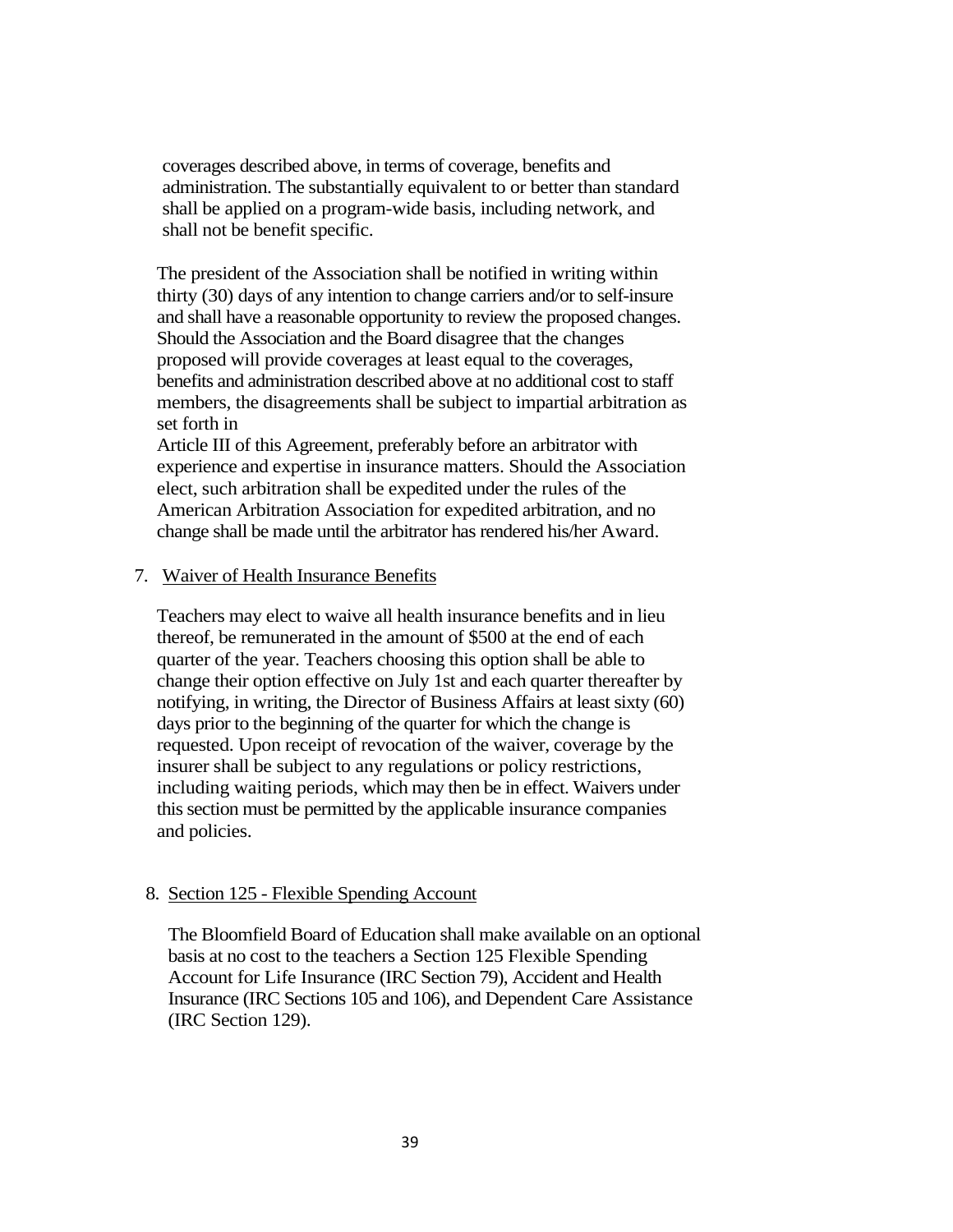#### 9. Section 457 - Deferred Compensation Plan

The Bloomfield Board of Education shall make available on an optional basis at no cost to the teachers an IRC Section 457 Deferred Compensation plan of the board's choice for the purpose of employee saving through payroll deduction.

#### F. Summer School

The bargaining unit members should be informed of summer school vacancies. In employing teachers for summer programs, teachers in the Bloomfield system will

be given preference over other applicants of equal professional background. Bargaining unit members serving as summer school teachers shall receive 41.78 per hour in 2018-19; \$42.31 per hour in 2019-20; and \$42.83 per hour in 2020-21.

Class sizes for summer school shall adhere to Recommended Size/Maximum Size contained in this Agreement, Article VIII, Working Conditions, Section M, Class Size.

Each teacher selected to teach summer school shall be required to participate in a four (4) hour orientation session. Teachers will receive training/PD and be involved with general classroom set-up and teacher preparation activities. Compensation will be at the hourly rate.

## G. Continuing Education Programs

The bargaining unit members should be informed of Continuing Education vacancies. In employing teachers for Continuing Education programs, bargaining unit members will be given preference over other applicants of equal professional background. Bargaining unit members serving as Continuing Education teachers shall receive bargaining unit members serving as summer school teachers shall receive 41.78 per hour in 2018-19; \$42.31 per hour in 2019-20; and \$42.83 per hour in 2020-21.

## H. Curriculum Work

Each participant working on curriculum outside the work day shall receive \$41.78 per hour in 2018-19; \$42.31 per hour in 2019-20; and \$42.83 per hour in 2020-21.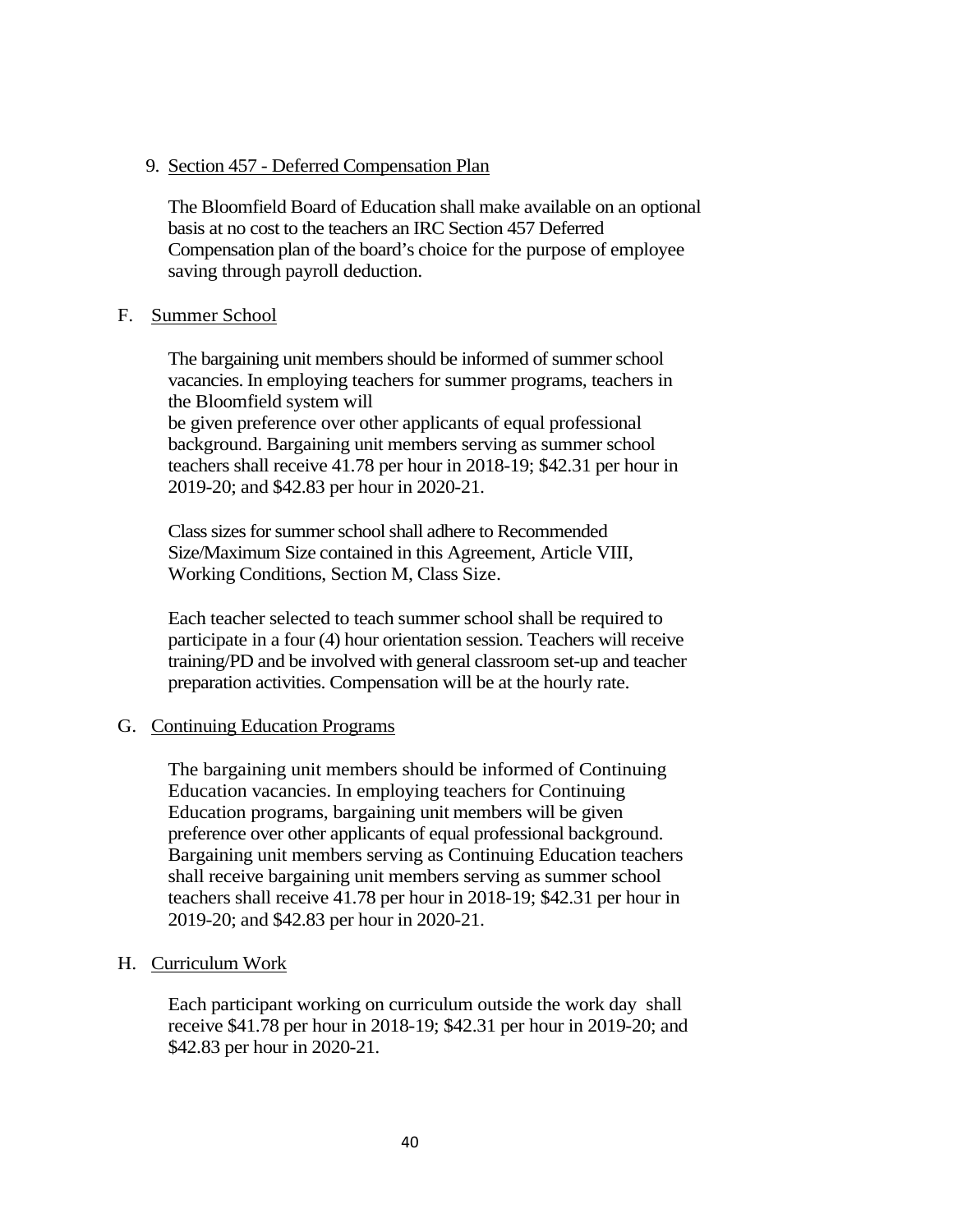## I. Travel Allowance

- 1. All teachers shall be reimbursed at the I.R.S rate per mile as travel allowance for authorized and approved travel by automobile on school business. School business shall include, but not be limited to required travel between buildings in Bloomfield during the day and travel between Bloomfield and required conferences and workshops. Travel to and from home or between buildings for in-service meetings, general staff meetings, department meetings, evening meetings, performances, athletic events and the like shall not be deemed business travel for the purpose of this provision.
- 2. Teachers seeking payment of the travel allowance described above shall request same on a form prescribed by the business office on the last day of the month. Such form shall require the teacher to list each trip for which a travel allowance is sought, its purpose, and the mileage attributable thereto. Reimbursement shall be made on a monthly basis.

## J. Tutors

Each participant serving as tutors shall receive \$41.78 per hour in 2018- 19; \$42.31 per hour in 2019-20; and \$42.83 per hour in 2020-21.

## K. National Board For Professional Teaching Standards

The Board shall reimburse any teacher applying for National Board Certification, for expenses incurred by the teacher in applying, including the application fee and the costs of materials required, and any necessary travel. The Board shall pay an annual stipend of \$2000 to any teacher who is certified by the National Board. National Board Certifications include the following: NBPTS-National Board for Professional Teaching Standards; NCSP – Nationally Certified School Psychologists; NBCC- The National Board for Certified Counselors; ASHA-CCC- ASHA Certificate of Clinical Competence in Speech-Language Pathology.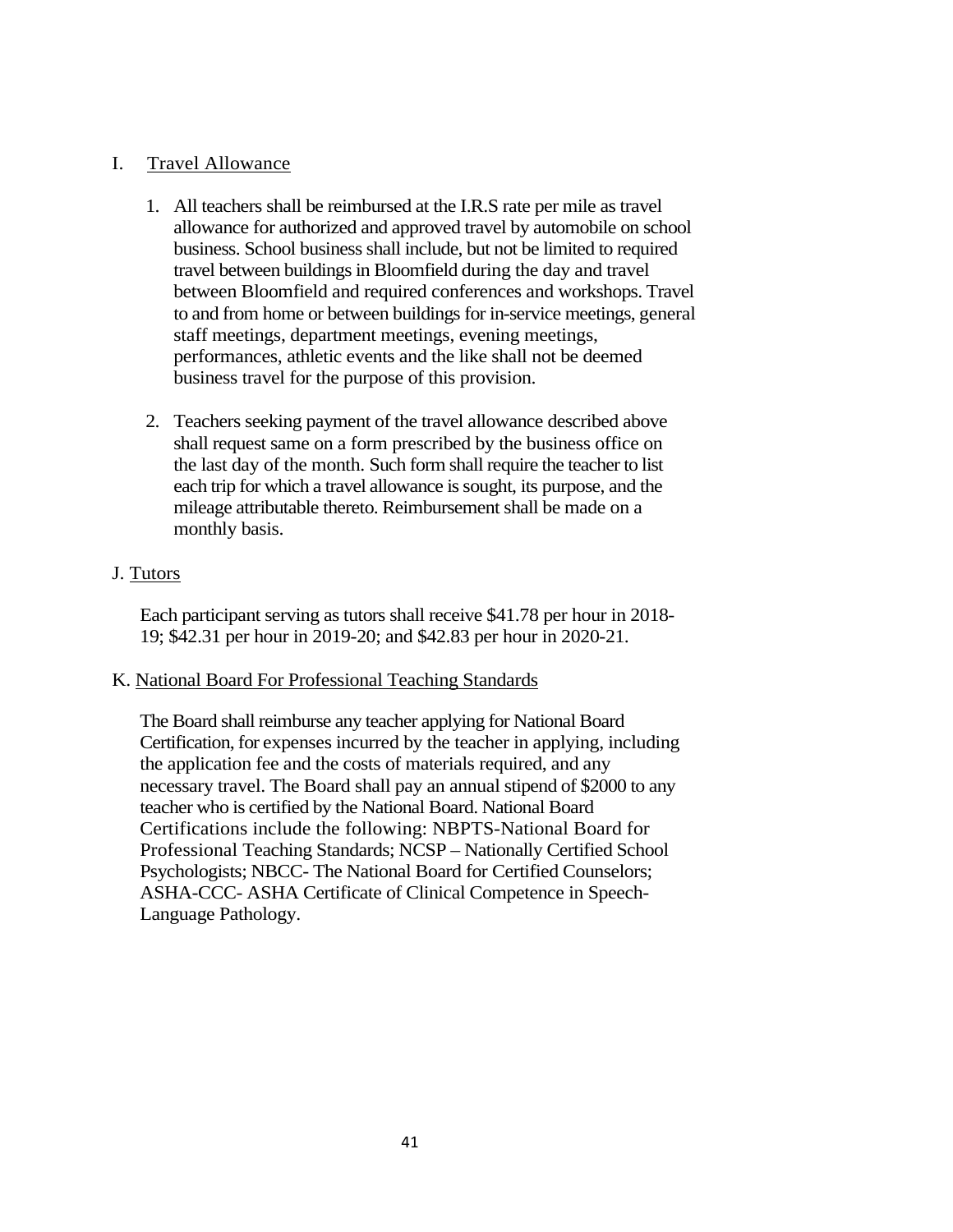## ARTICLE XI **DURATION**

The provisions of this Agreement shall be effective on July 1, 2018 and shall continue and remain in full force and effect until June 30, 2021.

IN WITNESS THEREOF, the parties hereto have caused these presents to be executed by their proper officers, hereunto duly authorized and their seals affixed hereto as of the date and year first above written.

| By:   |                                         |
|-------|-----------------------------------------|
|       | <b>Bloomfield Board of Education</b>    |
| Date: |                                         |
| By:   | <b>Bloomfield Education Association</b> |
| late: |                                         |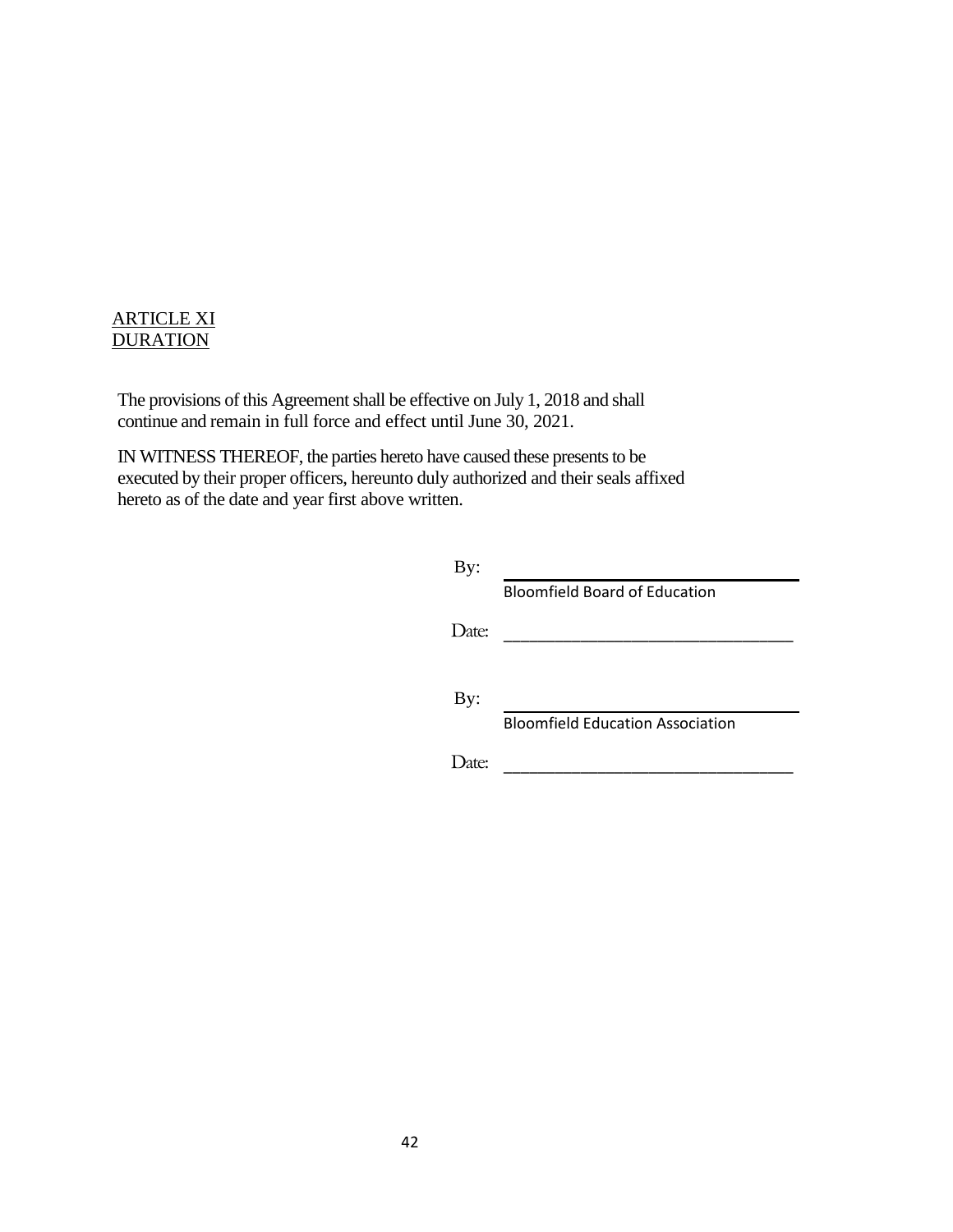## **APPENDIX A-1**

## **2018-19 SALARY SCHEDULE**

|                | <b>Years of</b> |          |           |          |
|----------------|-----------------|----------|-----------|----------|
| <b>Step</b>    | Experience*     | ВA       | <b>MA</b> | $6TH$ YR |
|                | $1 - 2$         | \$48,563 | \$50,752  | \$53,648 |
| $\overline{2}$ | 3               | \$49,343 | \$52,423  | \$55,843 |
| 3              | $4 - 6$         | \$51,374 | \$54,345  | \$58,041 |
| $\overline{4}$ | 7               | \$52,912 | \$56,549  | \$60,479 |
| 5              | 8               | \$54,879 | \$59,235  | \$63,589 |
| 6              | 9               | \$57,086 | \$62,158  | \$67,525 |
| 7              | $10 - 11$       | \$59,596 | \$65,140  | \$71,384 |
| 8              | 12              | \$62,606 | \$68,392  | \$74,861 |
| 9              | 13              | \$66,166 | \$72,385  | \$78,967 |
| 10             | 14              | \$69,391 | \$76,219  | \$82,560 |
| 11             | 15              | \$72,616 | \$80,049  | \$86,153 |
| 12             | 16              | \$75,830 | \$83,879  | \$89,746 |
| 13             | $17+$           | \$81,151 | \$90,038  | \$95,813 |

Doctor's Degree - \$2,000 above Level III at each step

## **All teachers not at maximum in the 2017-2018 school year shall remain on the same step number in the 2018-2019 school year.**

\* For hiring purposes. Not subject to previous placements.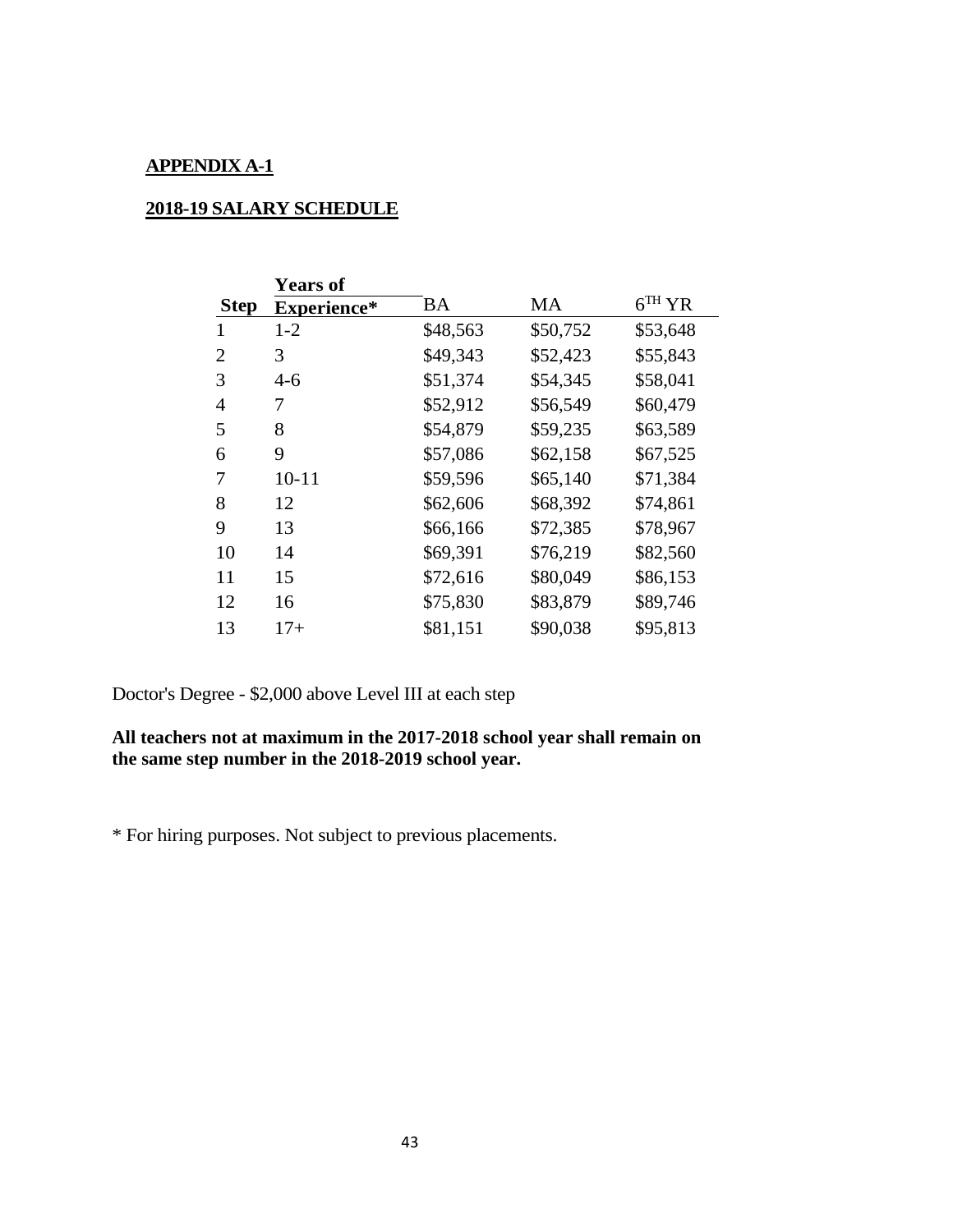# **APPENDIX A-1 2019-20 SALARY SCHEDULE**

|                | <b>Years of</b>    |           |           |          |
|----------------|--------------------|-----------|-----------|----------|
| <b>Step</b>    | <b>Experience*</b> | <b>BA</b> | <b>MA</b> | $6TH$ YR |
| 1              | 1                  | \$49,388  | \$51,615  | \$54,560 |
| $\overline{2}$ | $2 - 3$            | \$50,182  | \$53,314  | \$56,793 |
| 3              | 4                  | \$52,248  | \$55,269  | \$59,028 |
| $\overline{4}$ | 5                  | \$53,811  | \$57,510  | \$61,508 |
| 5              | $6 - 8$            | \$55,812  | \$60,242  | \$64,670 |
| 6              | 9                  | \$58,057  | \$63,215  | \$68,673 |
| 7              | 10                 | \$60,609  | \$66,247  | \$72,598 |
| 8              | $11 - 12$          | \$63,670  | \$69,555  | \$76,133 |
| 9              | 13                 | \$67,291  | \$73,615  | \$80,310 |
| 10             | 14                 | \$70,571  | \$77,514  | \$83,963 |
| 11             | 15                 | \$73,850  | \$81,410  | \$87,618 |
| 12             | 16                 | \$77,119  | \$85,305  | \$91,272 |
| 13             | 17                 | \$82,530  | \$91,569  | \$97,442 |

Doctor's Degree - \$2,000 above Level III at each step.

**All teachers not at maximum in the 2018-2019 school year shall move to the next highest step number for the 2019-2020 school year at the precise mid-way point of the 2019-2020 work year. The Board and the Association have agreed that teachers will receive a pro-rated salary for the entire 2019-2020 work year that incorporates the increase associated with the mid-year step movement, beginning at the commencement of the 2019-2020 work year. Thus, the gross salary amount in each individual teacher's paycheck should be uniform across the work year.** 

\* For hiring purposes. Not subject to previous placements.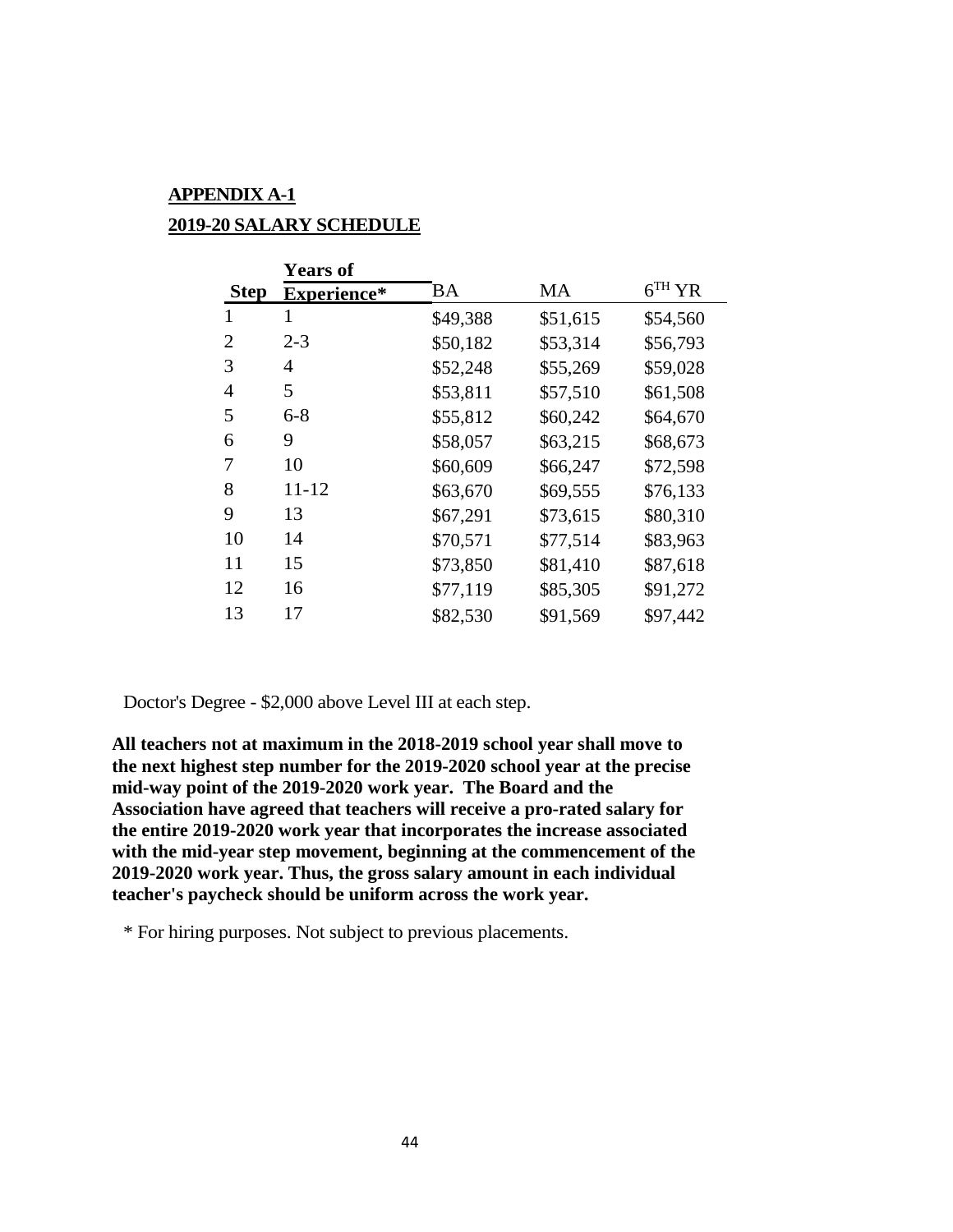# **APPENDIX A-1**

# **2020-21 SALARY SCHEDULE**

|             | <b>Years of</b>    |           |          |          |
|-------------|--------------------|-----------|----------|----------|
| <b>Step</b> | <b>Experience*</b> | <b>BA</b> | MA       | $6TH$ YR |
| 1           | $1-2$              | \$50,228  | \$52,493 | \$55,487 |
| 2           | $3-4$              | \$51,035  | \$54,220 | \$57,758 |
| 3           | 5                  | \$53,136  | \$56,208 | \$60,031 |
| 4           | 6                  | \$54,726  | \$58,488 | \$62,553 |
| 5           | $7-9$              | \$56,761  | \$61,267 | \$65,770 |
| 6           | 10                 | \$59,044  | \$64,289 | \$69,840 |
| 7           | 11                 | \$61,639  | \$67,373 | \$73,832 |
| 8           | $12 - 13$          | \$64,753  | \$70,737 | \$77,428 |
| 9           | 14                 | \$68,435  | \$74,867 | \$81,675 |
| 10          | 15                 | \$71,770  | \$78,832 | \$85,391 |
| 11          | 16                 | \$75,106  | \$82,794 | \$89,107 |
| 12          | 17                 | \$78,430  | \$86,755 | \$92,823 |
| 13          | $18+$              | \$83,933  | \$93,125 | \$99,098 |

Doctor's Degree - \$2,000 above Level III at each step.

## **All teachers not at maximum in the 2019-2020 school year shall remain on the same step number in the 2020-2021 school year.**

\* For hiring purposes. Not subject to previous placements.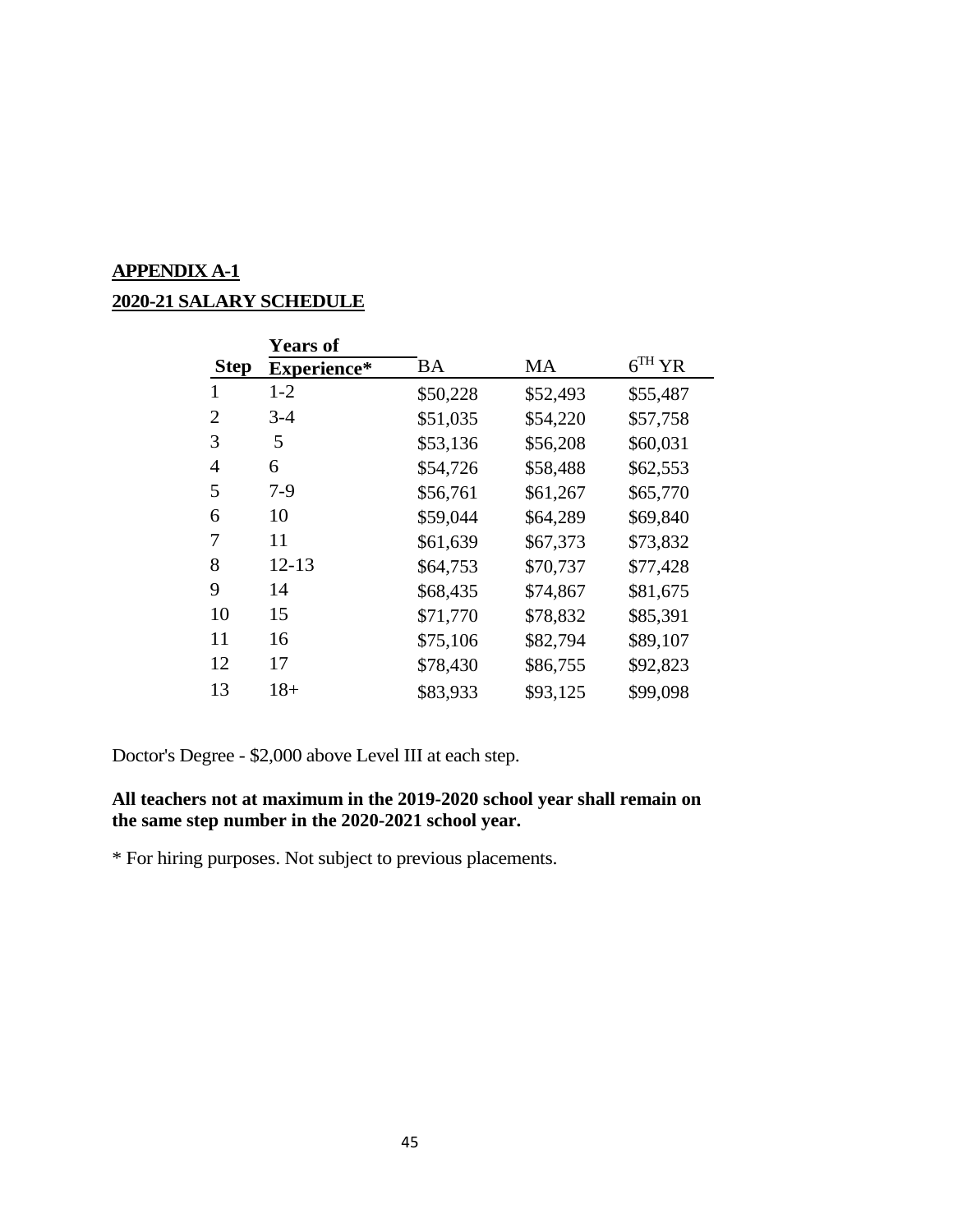#### **APPENDIX A-2 2018-21 SALARY SCHEDULE DIFFERENTIALS**

#### Department Heads

All Department Heads teach four (4) classes and work two (2) additional weeks; normally, five (5) work days immediately prior to the start of the school year and five (5) work days immediately following the school year. Upon prior approval by the Superintendent Department Heads can work a varied schedule totaling two (2) additional weeks.

#### High School:

During the school year 2018-19, High School Department Heads shall receive \$3,401 per year, plus \$285 for each equivalent full time teacher they supervise, or a fraction thereof*.*

During the school year 2019-20, High School Department Heads shall receive \$3,444 per year, plus \$288 for each equivalent full time teacher they supervise, or a fraction thereof*.*

During the school year 2020-21, High School Department Heads shall receive \$3,487 per year, plus \$292 for each equivalent full time teacher they supervise, or a fraction thereof*.*

#### Coordinator Positions

All coordinators will work four (4) extra days except the Perkins Grant, Music and Visual Arts Coordinators.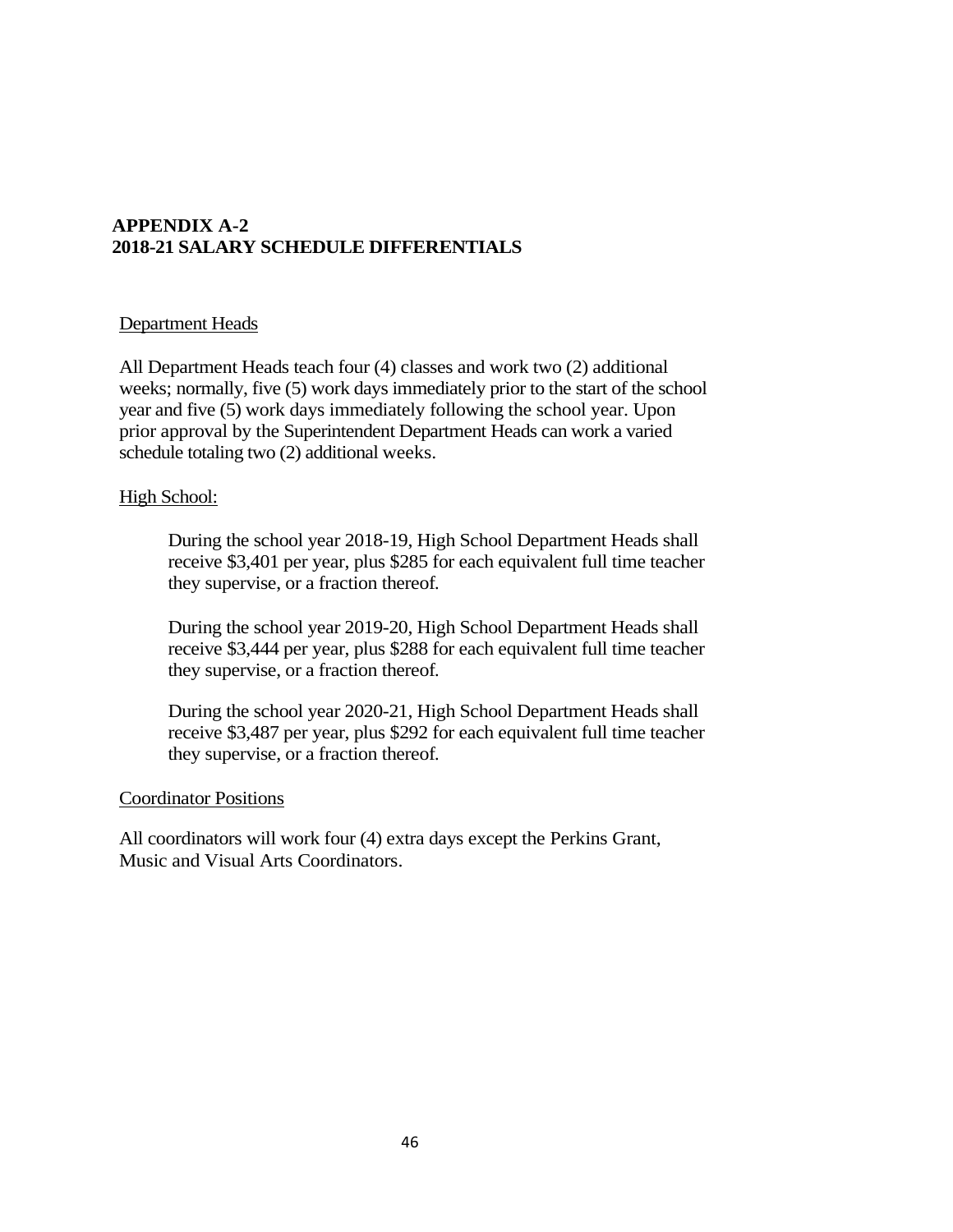## **APPENDIX A-2 2018-21 SALARY SCHEDULE DIFFERENTIALS**

| <b>Coordinator Positions</b>                                                                                                                         | 2018-19           | 2019-20           | 2020-21                      |                    |
|------------------------------------------------------------------------------------------------------------------------------------------------------|-------------------|-------------------|------------------------------|--------------------|
| <b>Physical Education</b>                                                                                                                            |                   |                   |                              |                    |
| <b>Vocational Studies</b>                                                                                                                            |                   |                   |                              |                    |
| <b>English Language Learner</b>                                                                                                                      |                   |                   |                              |                    |
| Perkins Grant                                                                                                                                        | \$3,401           | \$3,444           | \$3,487                      |                    |
| <b>High School Special Education</b>                                                                                                                 | Plus \$285/each   | Plus \$288/each   | Plus \$292/each              |                    |
| Music Pre- $K - 12$                                                                                                                                  | FT teacher they   | FT teacher they   | FT teacher they              |                    |
| Visual Arts $(1)$ Pre-K $-12$                                                                                                                        | supervise or      | supervise or      | supervise or                 |                    |
| <b>High School Science</b>                                                                                                                           | fraction thereof  | fraction thereof  | fraction thereof             |                    |
| <b>High School World Language</b>                                                                                                                    |                   |                   |                              |                    |
| <b>High School Social Studies</b>                                                                                                                    |                   |                   |                              |                    |
| <b>High School Mathematics</b>                                                                                                                       |                   |                   |                              |                    |
| High School English Language                                                                                                                         | \$3,401           | \$3,444           | \$3,487                      |                    |
| Arts                                                                                                                                                 | Plus \$285/each   | Plus \$288/each   | Plus \$292/each              |                    |
| <b>High School Student Support</b>                                                                                                                   | FT teacher they   | FT teacher they   | FT teacher they              |                    |
| Services                                                                                                                                             | supervise or      | supervise or      | supervise or                 |                    |
|                                                                                                                                                      | fraction thereof  | fraction thereof  | fraction thereof             |                    |
| Teacher Evaluation Coordinator (2):                                                                                                                  | \$41.78/hr, up to | \$42.31/hr, up to | \$42.83/hr, up to            |                    |
| $Pre-K-12$                                                                                                                                           | \$10,000          | \$10,000          | \$10,000                     |                    |
| <b>School Governance</b>                                                                                                                             | \$41.78/hr.       | \$42.33/hr, up to | <b>SHI2.889/Hmm</b> ;, up to | \$\$422.338/hn;, u |
|                                                                                                                                                      |                   | \$10,000          | \$10,000                     | \$110,0000         |
| Team Leaders and Grade Level and/or Content Area Data Team Leaders<br>Team Leaders will receive \$4.271 for 2018-19, \$4.324 for 2019 20 and \$4.378 |                   |                   |                              |                    |

Team Leaders will receive \$4,271 for 2018-19, \$4,324 for 2019<sup>-1</sup>/<sub>20</sub> and \$4,378 for 2019-21*.* The work year shall be four (4) days more than the teacher's work year.

Grade Level and/or Content Area Data Team Leaders will receive \$550 for 2018-19, \$557 for 2019-20 and \$564 for 2020-21*.* 

## Staff Substitutes

All teachers, high school, middle, and elementary teachers who volunteer to take another teacher's class in lieu of a preparation period in the case of secondary teachers, or in lieu of a specials class in the case of elementary teachers, when a substitute cannot be located or who are assigned another teacher's class in the absence of a volunteer, will be compensated at the rate of \$41.78 per hour in 2018-19, \$42.31 per hour in 2019-20 and \$42.83 per hour in 2020-21.

This rate will be prorated when a class meets for a shorter duration.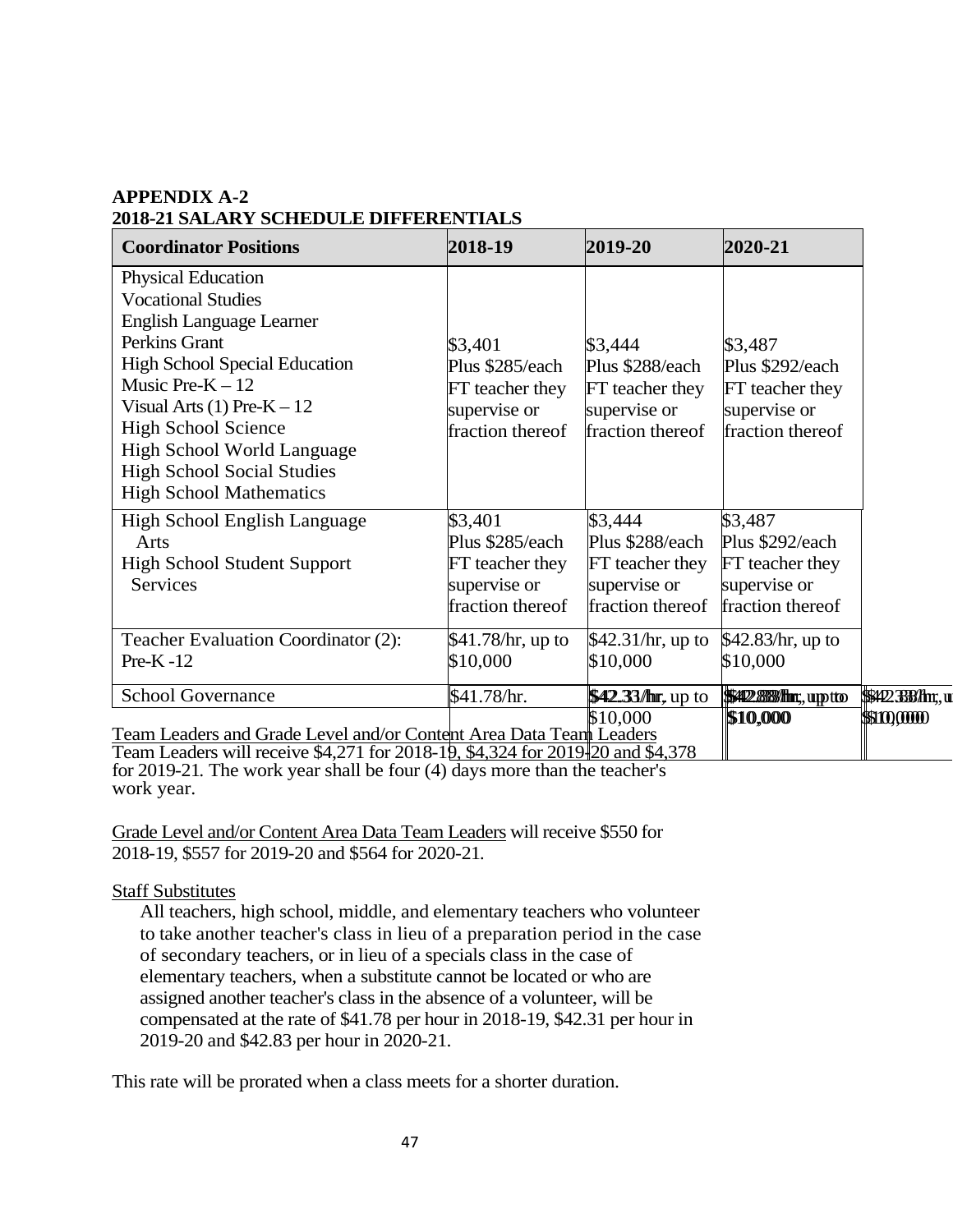#### Reimbursement for Weeks Worked Beyond School Year

If persons are required to work extra weeks beyond the professional calendar, they shall be reimbursed at a rate based on the following formula:

| 2018-19 | $$1,425$ /week (5 days, 5 hours per day) |
|---------|------------------------------------------|
| 2019-20 | $$1,442$ /week (5 days, 5 hours per day) |
| 2020-21 | $$1,460$ /week (5 days, 5 hours per day) |

Every effort will be made to notify people by June 1st, if possible, when they are required to work extra weeks.

#### Compensation For After School Workshops

The parties agree that the hourly compensation for workshops, training or other work sessions scheduled beyond the contracted day will be paid at a rate of \$41.78 per hour in 2018-19, \$42.31 per hour in 2019-20 and \$42.83 in 2020-21.

## Compensation for Board of Education Professional Development Time

Teachers whose regular responsibilities include the provision of training and professional development of teachers, including but not limited to instructional coaches are not compensated for time spent in preparation for presentation of workshops or other professional development activities. Teachers whose regular responsibilities do not include the provision of training and professional development of teachers who are requested by the Superintendent or designee to present a workshop during Board of Education professional development time of at least two hours per day will be paid an hourly rate for preparation completed outside of the normal teacher workday not to exceed 1 1/2 times the total length of presentation time. The hourly rate will be \$41.78 per hour in 2018-19, \$42.31 per hour in 2019-20 and \$42.83 per hour in 2020-21.

#### Compensation for Workshop Presentations on Non-Contract Days

Teachers who are requested by the Superintendent or designee to present workshops outside of the contracted work year will be compensated at their per diem rate for presentation time. Compensation for preparation for these workshops will be \$41.78 per hour in 2018-19, \$42.31 per hour in 2019-20 and \$42.83 per hour in 2020-21.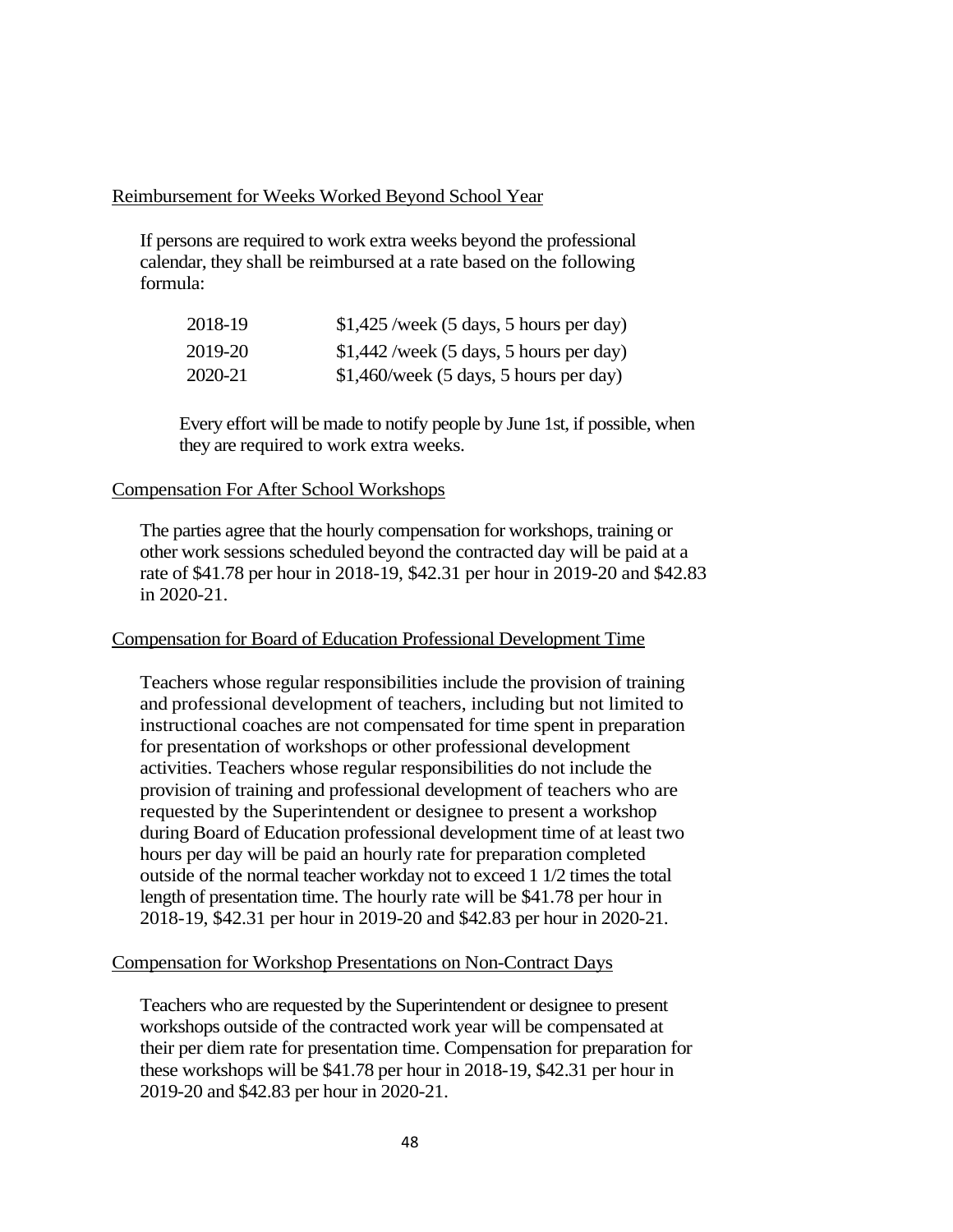#### District Athletic Director

The position will teach one class, will have a 191 day work year, will have no duty assignment, and will be compensated at the following rates:

| 2018-19 | \$24,319 per year  |
|---------|--------------------|
| 2019-20 | $$24,623$ per year |
| 2020-21 | \$24,931 per year  |

## Faculty Assistant Athletic Director

| 2018-19 | \$8,931 per year  |
|---------|-------------------|
| 2019-20 | $$9,043$ per year |
| 2020-21 | $$9,156$ per year |

## Agri-Science Director:

20% administrator salary and 80% teacher salary: administrator salary based on elementary principal salary step 1 and teacher salary portion based on step and lane in BEA contract.

- 1. No classes will be taught.
- 2. No non-teaching duties.
- 3. No evaluation of staff.
- 4. Summer work compensation per BEA contract.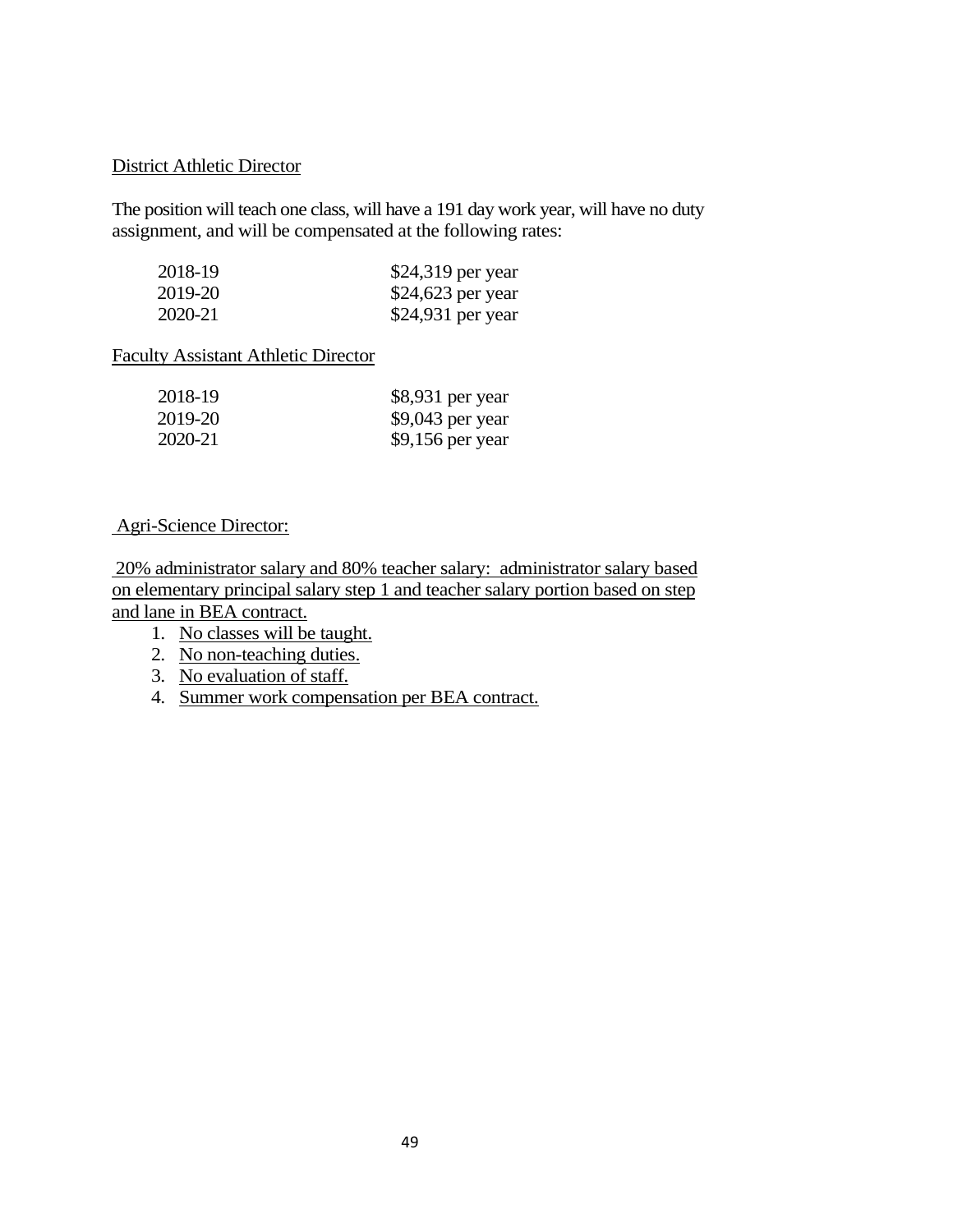| <b>2018-21 COACHES' SALARY DIFFERNTIALS</b> |           |         |         |         |
|---------------------------------------------|-----------|---------|---------|---------|
| <b>Position</b>                             |           | 2018-19 | 2019-20 | 2020-21 |
| Football                                    | Head      | \$7,895 | \$7,994 | \$8,094 |
|                                             | Assistant | \$4,961 | \$5,023 | \$5,086 |
|                                             | Freshman  | \$4,300 | \$4,354 | \$4,408 |
| Baseball                                    | Head      | \$5,187 | \$5,252 | \$5,318 |
|                                             | Assistant | \$3,652 | \$3,698 | \$3,744 |
|                                             | Freshman  | \$2,629 | \$2,662 | \$2,696 |
| <b>Basketball</b>                           | Head      | \$7,895 | \$7,994 | \$8,094 |
|                                             | Assistant | \$4,961 | \$5,023 | \$5,086 |
|                                             | Freshman  | \$4,300 | \$4,354 | \$4,408 |
| Soccer                                      | Head      | \$5,187 | \$5,252 | \$5,318 |
|                                             | Assistant | \$3,652 | \$3,698 | \$3,744 |
|                                             | Freshman  | \$2,629 | \$2,662 | \$2,696 |
| Track                                       | Head      | \$5,187 | \$5,252 | \$5,318 |
|                                             | Assistant | \$3,652 | \$3,698 | \$3,744 |
|                                             | Freshman  | \$2,629 | \$2,662 | \$2,696 |
| <b>Indoor Track</b>                         | Head      | \$5,187 | \$5,252 | \$5,318 |
|                                             | Assistant | \$3,652 | \$3,698 | \$3,744 |
| Lacrosse                                    | Head      | \$5,187 | \$5,252 | \$5,318 |
|                                             | Assistant | \$3,652 | \$3,698 | \$3,744 |
| Softball                                    | Head      | \$5,187 | \$5,252 | \$5,318 |
|                                             | Assistant | \$3,652 | \$3,698 | \$3,744 |
| Wrestling                                   | Head      | \$5,187 | \$5,252 | \$5,318 |
|                                             | Assistant | \$3,652 | \$3,698 | \$3,744 |
| Gymnastics                                  | Head      | \$5,187 | \$5,252 | \$5,318 |

## **APPENDIX A-3**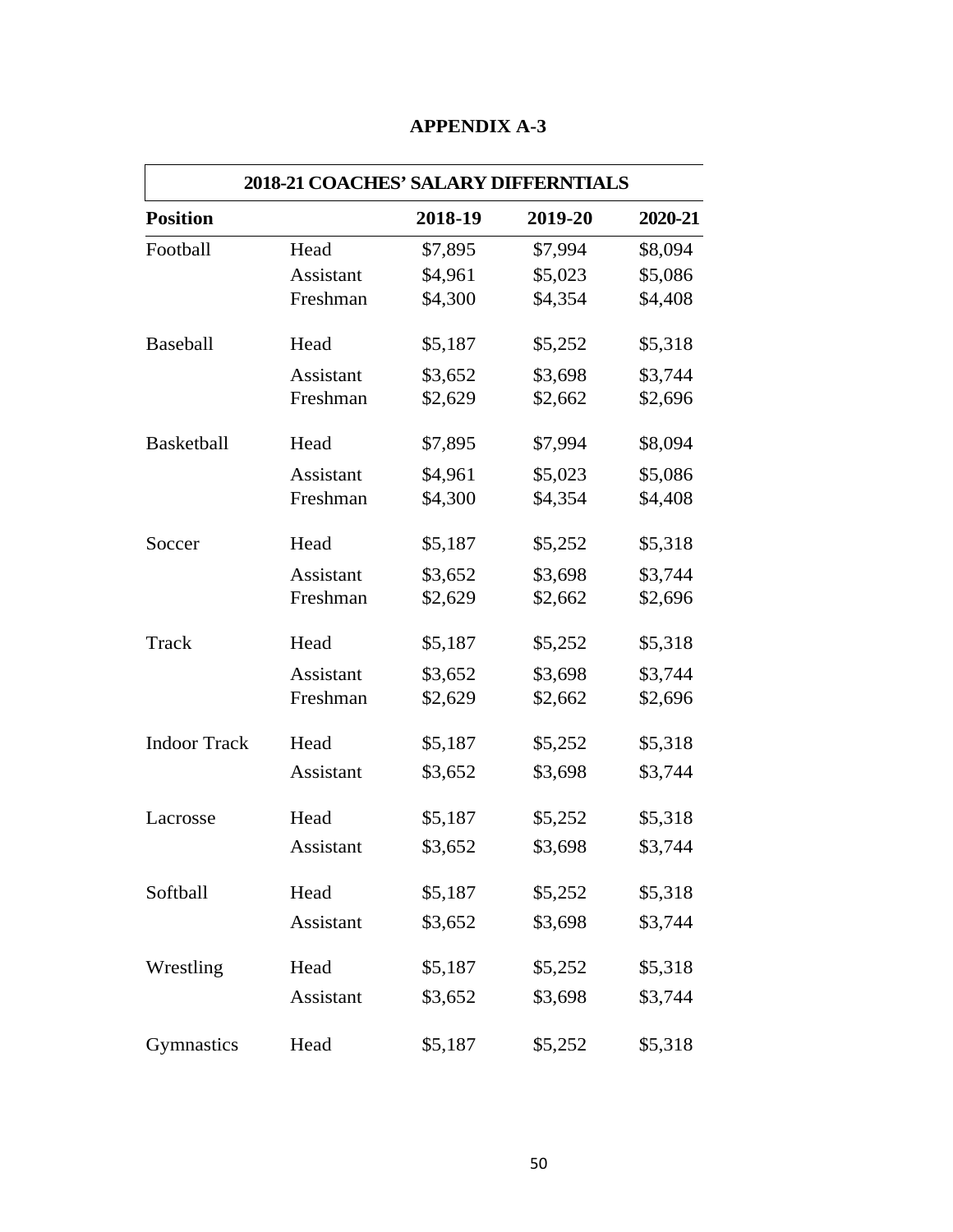| <b>2018-21 COACHES' SALARY DIFFERNTIALS</b>                                    |                  |         |         |         |
|--------------------------------------------------------------------------------|------------------|---------|---------|---------|
| <b>Position</b>                                                                |                  | 2018-19 | 2019-20 | 2020-21 |
| Volleyball                                                                     | Head             | \$5,187 | \$5,252 | \$5,318 |
|                                                                                | <b>Assistant</b> | \$3,652 | \$3,698 | \$3,744 |
|                                                                                | Freshman         | \$2,629 | \$2,662 | \$2,696 |
| Cross Country (Girls/Boys)                                                     |                  | \$5,187 | \$5,252 | \$5,318 |
| Golf                                                                           |                  | \$3,652 | \$3,698 | \$3,744 |
| Tennis                                                                         | Head             | \$3,652 | \$3,698 | \$3,774 |
|                                                                                | <b>Assistant</b> | \$2,629 | \$2,662 | \$2,696 |
| <b>HS</b> Cheerleader                                                          |                  | \$5,187 | \$5,252 | \$5,318 |
| <b>Strength Conditioning</b>                                                   |                  | \$3,652 | \$3,698 | \$3,744 |
| <b>Carmen Arace Middle</b>                                                     |                  |         |         |         |
| <b>Girls Basketball Coach</b>                                                  |                  | \$1,661 | \$1,681 | \$1,702 |
| <b>Boys Basketball Coach</b>                                                   |                  | \$1,661 | \$1,681 | \$1,702 |
| <b>Girls Basketball Assistant</b><br>Coach<br><b>Boys Basketball Assistant</b> |                  | \$892   | \$903   | \$914   |
| Coach                                                                          |                  | \$892   | \$903   | \$914   |
| Softball Head Coach                                                            |                  | \$1,661 | \$1,681 | \$1,702 |
| Softball Assistant Coach                                                       |                  | \$867   | \$878   | \$889   |
| Golf                                                                           |                  | \$830   | \$841   | \$851   |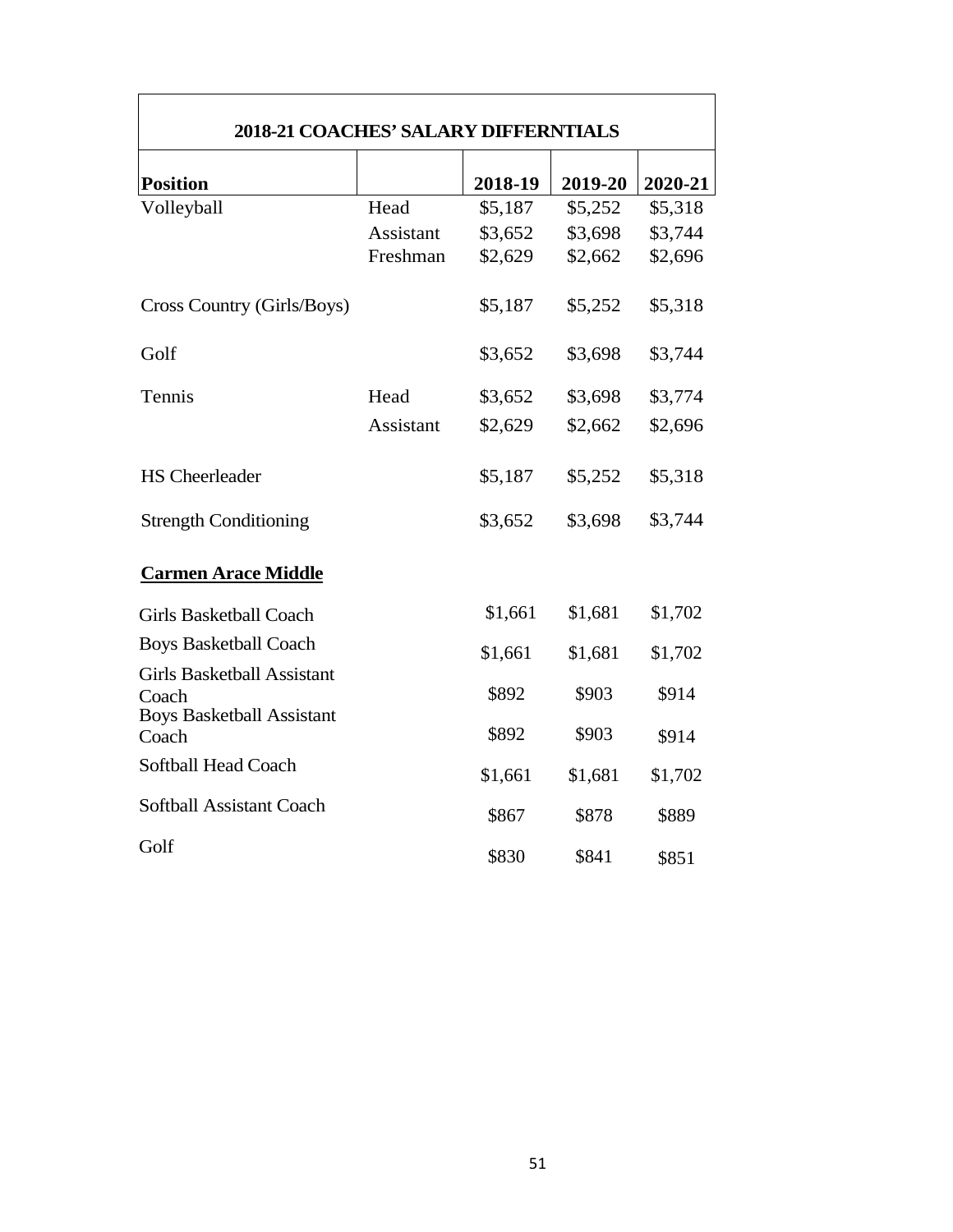## **APPENDIX A-4 CLASS ADVISORS**

| <b>Position</b> | 2018-19 | 2019-20 | - 2020-21 |
|-----------------|---------|---------|-----------|
| Freshman        | \$717   | \$726   | \$735     |
| Sophomore       | \$717   | \$726   | \$735     |
| Junior $(2)$    | \$1.189 | \$1,204 | \$1,219   |
| Senior $(2)$    | \$2,374 | \$2,404 | \$2,434   |

## **APPENDIX A-4 EXTRA-CURRICULAR ACTIVITIES**

| <b>High School</b>               | 2018-19 | 2019-20 | 2020-21 |
|----------------------------------|---------|---------|---------|
| <b>Yearbook Advisor</b>          | \$2,250 | \$2,278 | \$2,306 |
| <b>Yearbook Business Manager</b> | \$2,250 | \$2,278 | \$2,306 |
| <b>Audio Visual Director</b>     | \$2,250 | \$2,278 | \$2,306 |
| <b>Marching Band</b>             | \$4,514 | \$4,570 | \$4,627 |
| Dramatics                        | \$2,167 | \$2,194 | \$2,221 |
| Debating Coach                   | \$2,250 | \$2,278 | \$2,306 |
| Newspaper                        | \$2,250 | \$2,278 | \$2,306 |
| <b>Literary Magazine</b>         | \$2,250 | \$2,278 | \$2,306 |
| <b>National Honor Society</b>    | \$2,250 | \$2,278 | \$2,306 |
| Color Guard/Drill Team Coach (2) | \$3,146 | \$3,185 | \$3,225 |
| Civic Corp. Advisor              | \$2,250 | \$2,278 | \$2,306 |
| <b>Show Choir Director</b>       | \$2,250 | \$2,278 | \$2,306 |
| <b>Student Council Director</b>  | \$2,250 | \$2,278 | \$2,306 |
| Math Team Advisor                | \$2,250 | \$2,278 | \$2,306 |
| Leadership Advisor               | \$2,250 | \$2,278 | \$2,306 |
| Model UN                         | \$2,250 | \$2,278 | \$2,306 |
| <b>Yearbook Accountant</b>       | \$2,250 | \$2,278 | \$2,306 |
|                                  |         |         |         |
| French/Spanish Honor Society     | \$2,250 | \$2,278 | \$2,306 |
| <b>FBLA</b>                      | \$2,250 | \$2,278 | \$2,306 |
| Young Woman's Leadership         | \$2,250 | \$2,278 | \$2,306 |
| Young Men's Leadership           | \$2,250 | \$2,278 | \$2,306 |
| <b>Art Advisor</b>               | \$2,250 | \$2,278 | \$2,306 |
| Robotics                         | \$2,250 | \$2,278 | \$2,306 |
| Raiders Challenge – ROTC-Fitness | \$1,131 | \$1,145 | \$1,159 |
| <b>School Accountant</b>         | \$2,250 | \$2,278 | \$2,306 |
|                                  |         |         |         |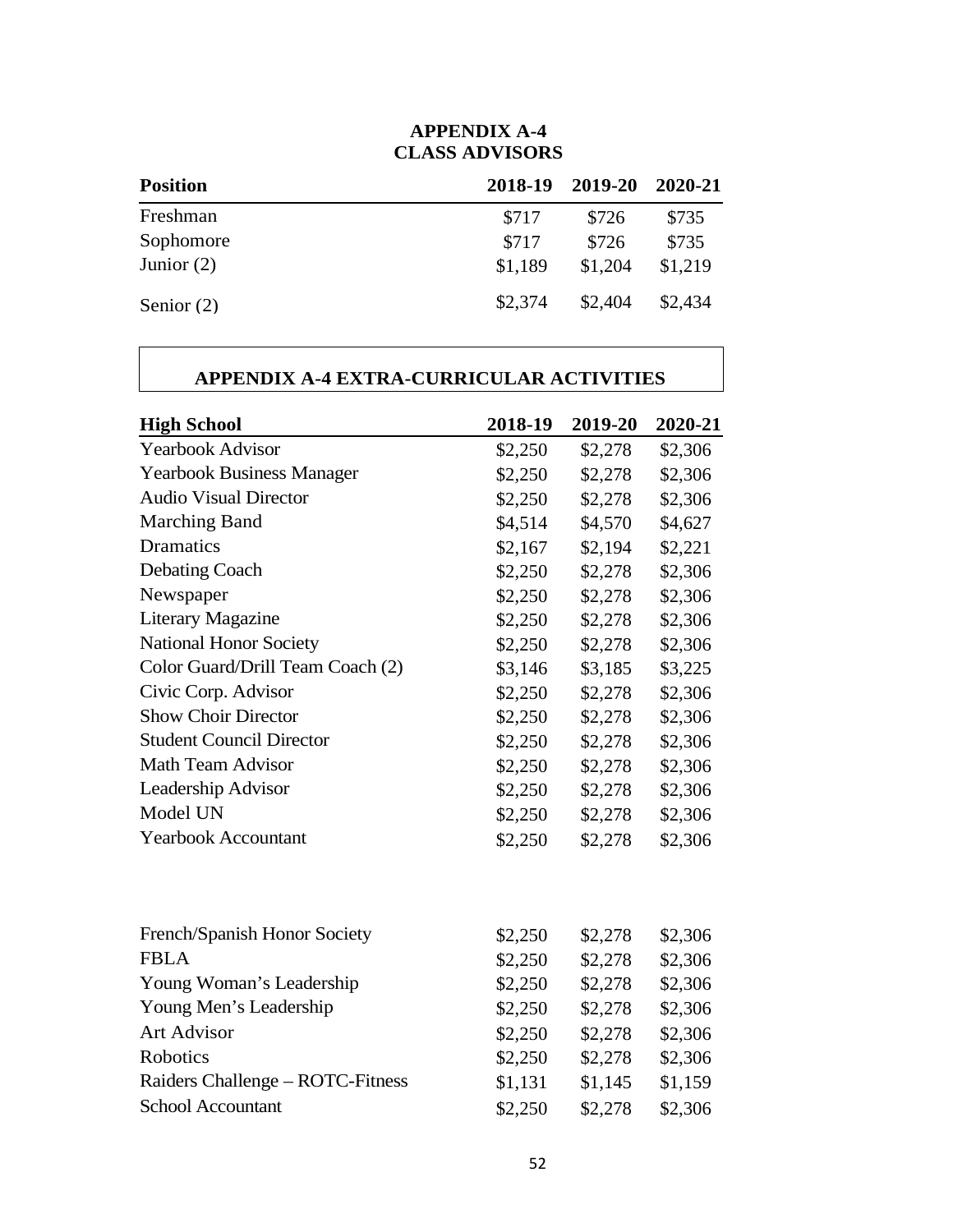## **APPENDIX A-4**

| <b>GEMS</b>                             | 2018-19 | 2019-20 | 2020-21 |
|-----------------------------------------|---------|---------|---------|
| <b>Art Club Advisor</b>                 | \$615   | \$622   | \$630   |
| Basketball, Co-Coach                    | \$615   | \$622   | \$630   |
| <b>Cheerleading Advisor</b>             | \$615   | \$622   | \$630   |
| <b>Cooking Club Advisor</b>             | \$615   | \$622   | \$630   |
| Performing Arts                         | \$615   | \$622   | \$630   |
| School Newspaper, Co-                   |         |         |         |
| Advisor                                 | \$615   | \$622   | \$630   |
| Technology/Computers                    | \$615   | \$622   | \$630   |
| Volunteering                            | \$615   | \$622   | \$630   |
| <b>Yearbook Advisor</b>                 | \$892   | \$903   | \$914   |
| <b>Carmen Arace Middle School</b>       | 2018-19 | 2019-20 | 2020-21 |
| <b>Literary Magazine Advisor</b>        | \$892   | \$903   | \$914   |
| Newspaper Club Advisor                  | \$892   | \$903   | \$914   |
| <b>Year Book Advisor</b>                | \$892   | \$903   | \$914   |
| <b>Student Council Director</b>         | \$1,661 | \$1,681 | \$1,702 |
| Drama Coach                             | \$1,661 | \$1,681 | \$1,702 |
| <b>Music Director for Productions</b>   | \$892   | \$903   | \$914   |
| Music Technology Club Advisor           | \$892   | \$903   | \$914   |
| <b>Chorus Advisor</b>                   | \$892   | \$903   | \$914   |
| <b>Cooking Club Advisor</b>             | \$892   | \$903   | \$914   |
| <b>Science Club</b>                     | \$892   | \$903   | \$914   |
| Math Club                               | \$892   | \$903   | \$914   |
| Literacy Club                           | \$892   | \$903   | \$914   |
| <b>Walk to Mexico Advisor</b>           | \$892   | \$903   | \$914   |
| <b>French Club Advisor</b>              | \$892   | \$903   | \$914   |
| <b>Full Band Rehearsal Club Advisor</b> | \$892   | \$903   | \$914   |

## **EXTRA-CURRICULAR ACTIVITIES**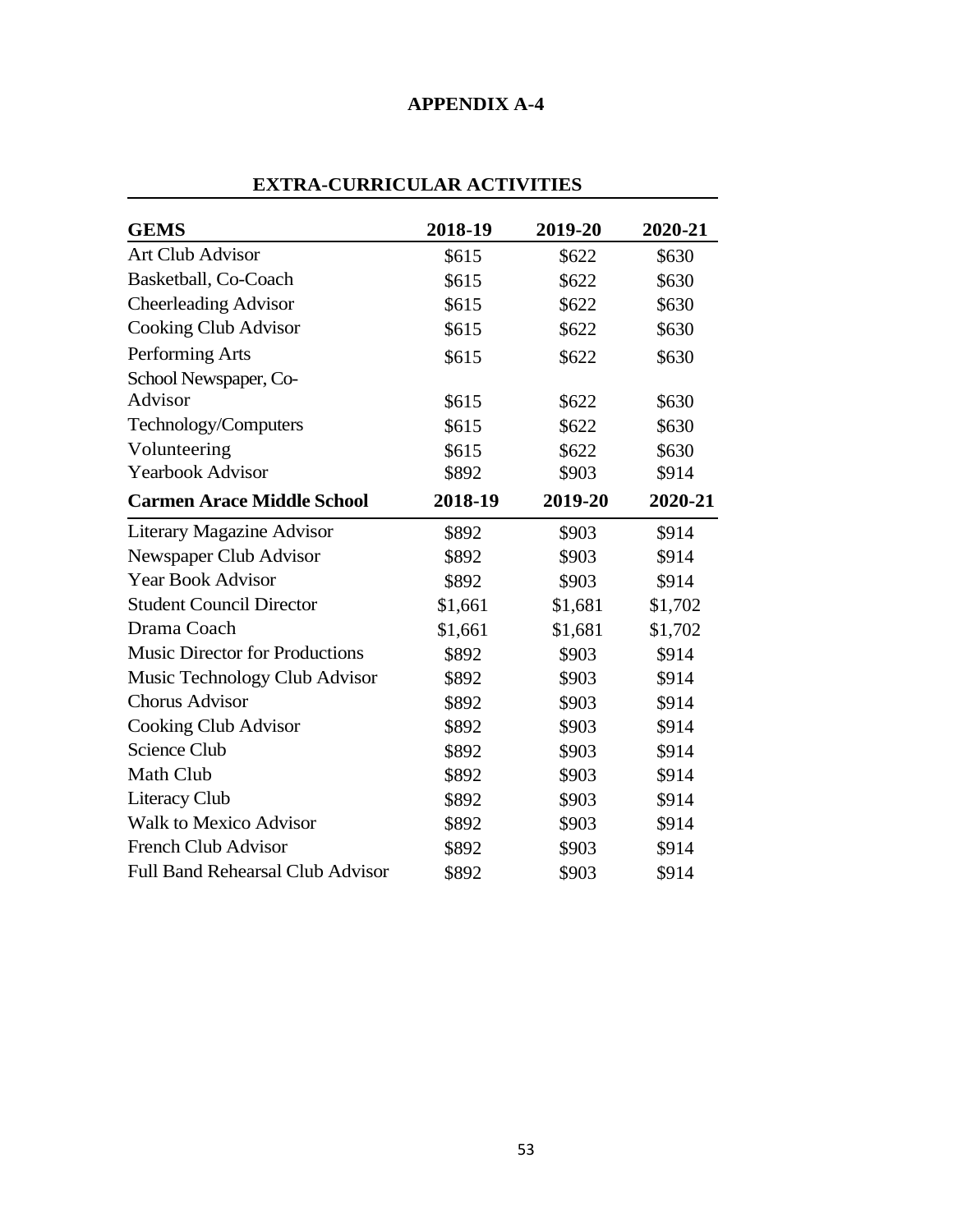| <b>APPENDIX A-4 EXTRA-CURRICULAR ACTIVITIES</b> |         |         |         |
|-------------------------------------------------|---------|---------|---------|
| <b>Carmen Arace Intermediate School</b>         | 2018-19 | 2019-20 | 2020-21 |
| <b>Literary Magazine Advisor</b>                | \$892   | \$903   | \$914   |
| Newspaper Club Advisor                          | \$892   | \$903   | \$914   |
| <b>Yearbook Advisor</b>                         | \$892   | \$903   | \$914   |
| <b>Student Council Director</b>                 | \$1,661 | \$1,681 | \$1,702 |
| <b>After School Band Rehearsal</b>              | \$892   | \$903   | \$914   |
| <b>Art Club Advisor</b>                         | \$892   | \$903   | \$914   |
| <b>Community Outreach</b>                       | \$892   | \$903   | \$914   |
| Drill Team                                      | \$892   | \$903   | \$914   |
| <b>Knitting Club</b>                            | \$892   | \$903   | \$914   |
| Spanish Club Advisor                            | \$892   | \$903   | \$914   |
| <b>Sports Club Advisor</b>                      | \$892   | \$903   | \$914   |
| Young Ladies of Tomorrow                        | \$892   | \$903   | \$914   |
| Drama Coach                                     | \$1,661 | \$1,681 | \$1,702 |
| <b>Music Director for Productions</b>           | \$892   | \$903   | \$914   |
| <b>Reading Club</b>                             | \$892   | \$903   | \$914   |
| <b>Marathon Math Club</b>                       | \$892   | \$903   | \$914   |
| <b>Technology Club</b>                          | \$892   | \$903   | \$914   |
| <b>Ceramics Club</b>                            | \$892   | \$903   | \$914   |
| <b>French Club</b>                              | \$892   | \$903   | \$914   |
| <b>Environmental Science Club</b>               | \$892   | \$903   | \$914   |
| Kids Run the Nation Club                        | \$892   | \$903   | \$914   |
| Girl's Talk Club                                | \$892   | \$903   | \$914   |
| Mural Club                                      | \$892   | \$903   | \$914   |
| <b>Guitar Club</b>                              | \$892   | \$903   | \$914   |
| <b>Math Counts Club</b>                         | \$892   | \$903   | \$914   |
| Girls Basketball Coach                          | \$1,661 | \$1,681 | \$1,702 |
| <b>Boys Basketball Coach</b>                    | \$1,661 | \$1,681 | \$1,702 |
| Girls Basketball Assistant Coach                | \$892   | \$903   | \$914   |
| <b>Boys Basketball Assistant Coach</b>          | \$892   | \$903   | \$914   |
| Drama Coach                                     | \$1,661 | \$1,681 | \$1,702 |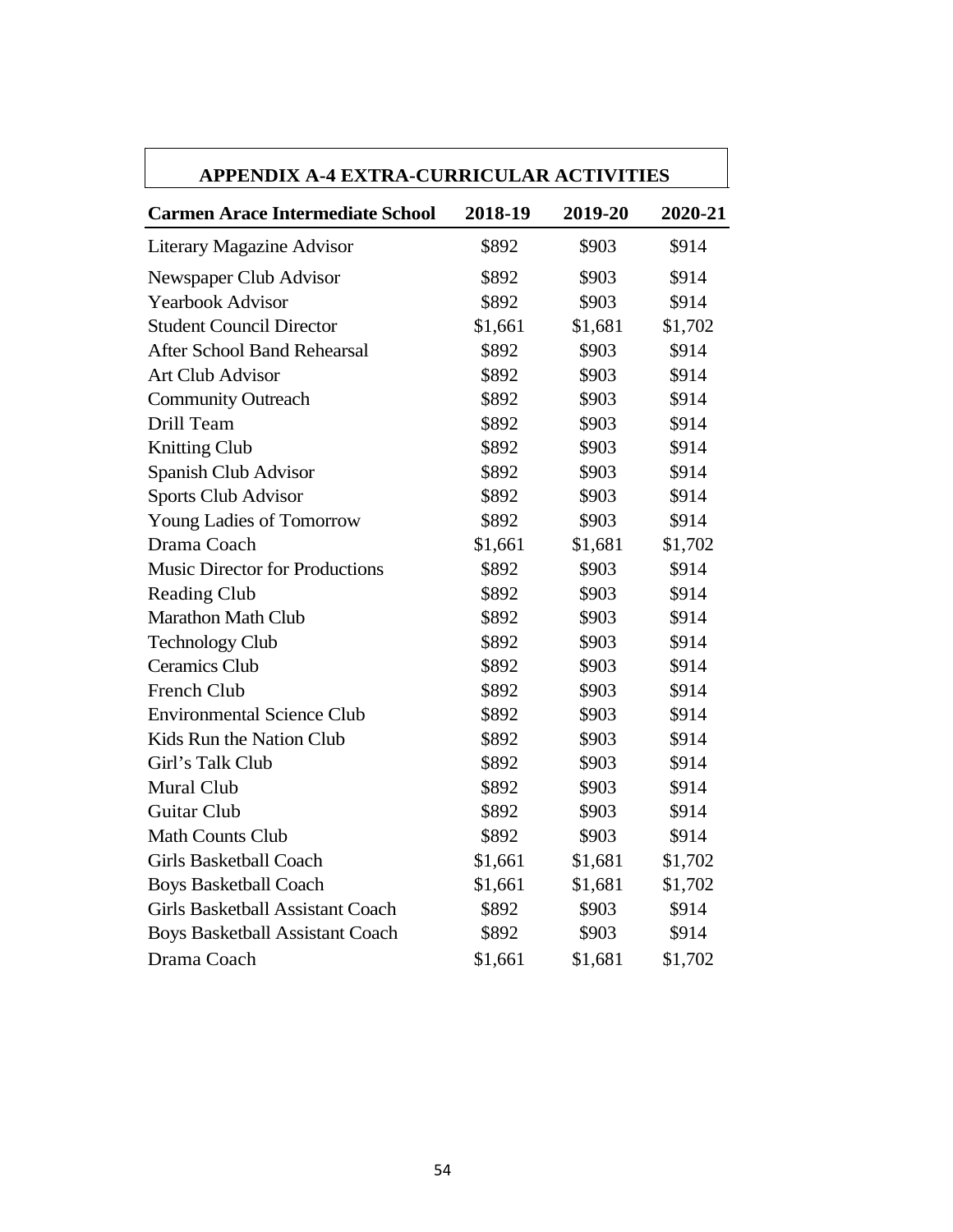| <b>Extra Stipend Positions</b>        | 2018-19 | 2019-20 | 2020-21 |
|---------------------------------------|---------|---------|---------|
| <b>Elementary Science Facilitator</b> | \$638   | \$646   | \$654   |
| High School Chemical Hygiene Officer  | \$3,827 | \$3,875 | \$3,924 |
| <b>TEAM District Facilitator</b>      | \$2,678 | \$2,711 | \$2,744 |
| <b>TEAM Committee</b>                 | \$1,176 | \$1,190 | \$1,205 |
| <b>TEAM Mentor Year 1</b>             | \$638   | \$646   | \$654   |
| TEAM Mentor Year 2                    | \$638   | \$646   | \$654   |
| <b>TEAM Mentor Year 3</b>             | \$638   | \$646   | \$654   |
| Saint Joseph College Liaison          | \$961   | \$973   | \$985   |
|                                       | 2018-19 | 2019-20 | 2020-21 |
| <b>Technology Facilitators</b>        |         |         |         |
| High School/Agri-Science(3)           | \$638   | \$646   | \$654   |
| Middle School (2)                     | \$638   | \$646   | \$654   |
| Intermediate School (2)               | \$638   | \$646   | \$654   |
| GEMS(3)                               | \$638   | \$646   | \$654   |

# **APPENDIX A-4 EXTRA-CURRICULAR ACTIVITIES**

|                                       | 2018-19 | 2019-20 | 2020-21 |
|---------------------------------------|---------|---------|---------|
| <b>Technology Facilitators</b>        |         |         |         |
| High School/Agri-Science(3)           | \$638   | \$646   | \$654   |
| Middle School (2)                     | \$638   | \$646   | \$654   |
| Intermediate School (2)               | \$638   | \$646   | \$654   |
| GEMS(3)                               | \$638   | \$646   | \$654   |
| Wintonbury Early Childhood School (2) | \$638   | \$646   | \$654   |
| Metacomet (2)                         | \$638   | \$646   | \$654   |
| Laurel $(2)$                          | \$638   | \$646   | \$654   |

The parties understand that various extra-curricular activities change from year to year to meet the needs of the extra-curricular activity program. The parties agree that stipends for these shall be included in a Memorandum of Understanding between the parties.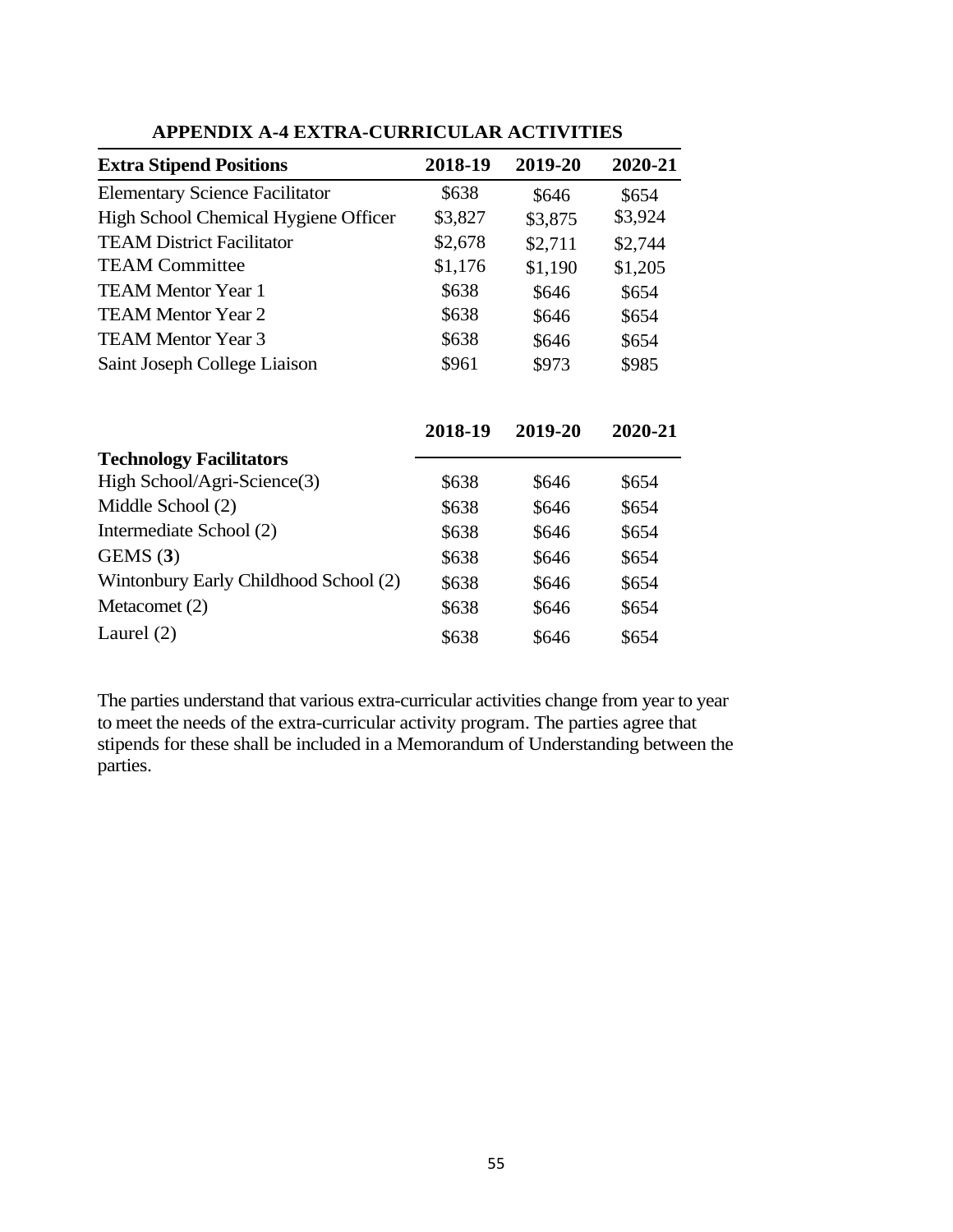## **Appendix A-4**

## **EXTRA-CURRICULAR ACTIVITIES**

|                                                     | 2018-19 | 2019-20 | 2020-21 |
|-----------------------------------------------------|---------|---------|---------|
| <b>IDEA</b> Compliance Coordinator                  |         |         |         |
| $7-12(1)$                                           | \$3,434 | \$3,477 | \$3,520 |
| $K-6(1)$                                            | \$3,434 | \$3,477 | \$3,520 |
| WECMS, GEMS, and Magnets (1)                        | \$3,434 | \$3,477 | \$3,520 |
| <b>Student/Family Assistance Center Team Leader</b> |         |         |         |
|                                                     | \$1,876 | \$1,899 | \$1,923 |
| School Climate Specialist (7)                       | \$2,605 | \$2,638 | \$2,671 |
| National Science/Magnet Theme Liaison WECM          |         |         |         |
|                                                     | \$2,605 | \$2,638 | \$2,671 |
| 504 Coordinator-Laurel                              | \$2,531 | \$2,563 | \$2,595 |
| 504 Coordinator-Metacomet                           | \$2,531 | \$2,563 | \$2,595 |
|                                                     |         |         |         |
| Districtwide Climate Facilitator                    | \$1,563 | \$1,583 | \$1,603 |
|                                                     |         |         |         |
| ELL-BHS                                             | \$1,101 | \$1,115 | \$1,129 |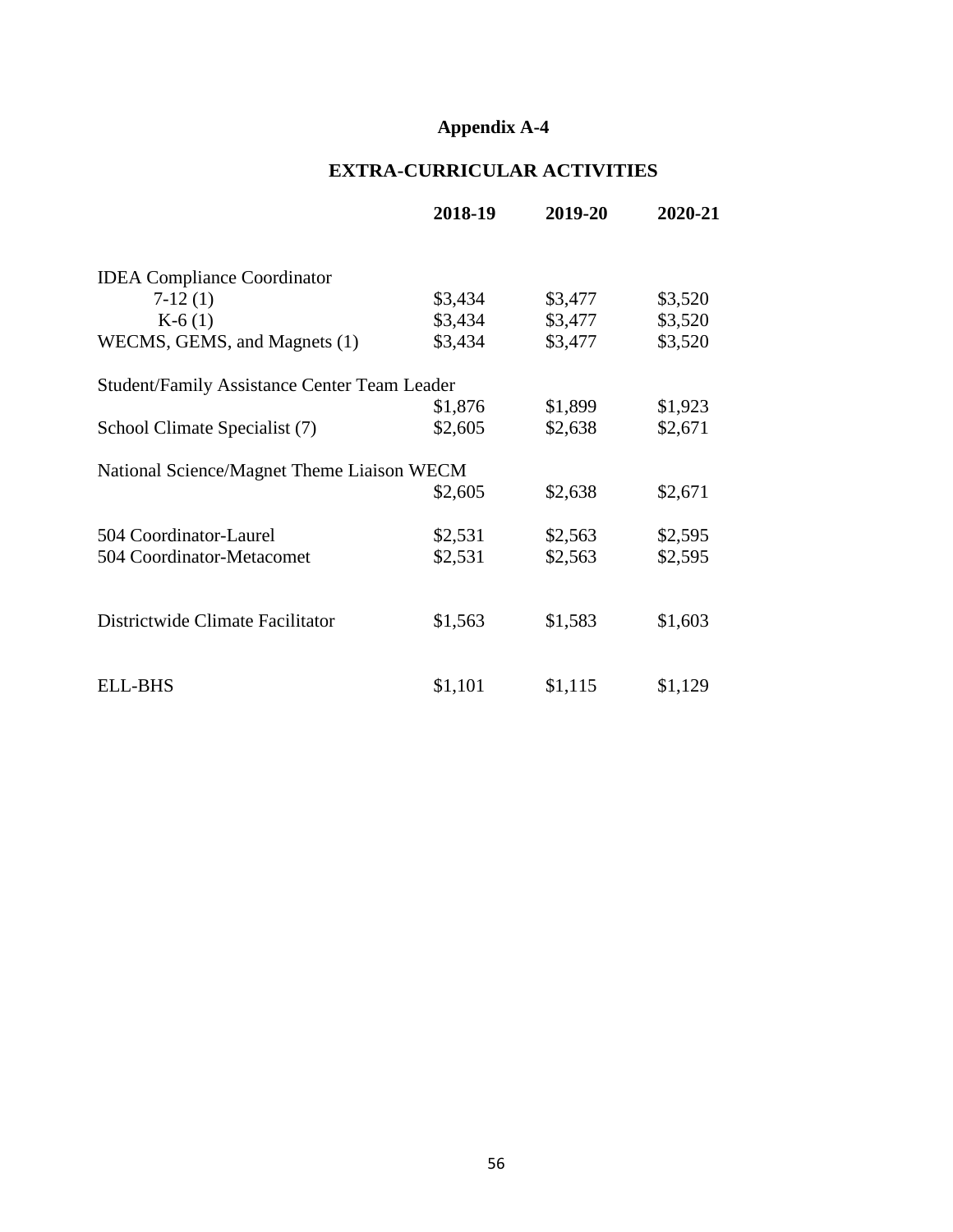## **APPENDIX B**

## **CIGNA HEALTH SAVINGS ACCOUNT PREFERRED PROVIDER PLAN (PPO) SCHEDULE OF BENEFITS**

The Board of Education will contribute 50% of the annual health Savings Account deposit based on an annual total deposit of \$2,000 for an employee plan and \$4,000 for an employee plus one or family plan. The Board will pay set-up and monthly maintenance fees for Health Savings Account plans. Employees will assume responsibility for all other transaction fees. In Network Preventive Care Visits are paid 100% by plan and do not come out of the health savings account. In Network visits are first paid for by the annual deductible/health savings account and then covered 100% by the plan. Out of Network visits are first paid for by the annual deductible/health savings account and then the employee pays 20% of the claims up to the cost share maximum, and then the claims are covered 100%.

| <b>COST SHARE PROVISIONS</b>                               | <b>In-Network</b><br>Member pays: | <b>Out-of-Network</b><br>Member pays: |  |
|------------------------------------------------------------|-----------------------------------|---------------------------------------|--|
| Annual Deductible (individual/aggregate family)            | \$2,000 / \$4,000                 |                                       |  |
| Coinsurance                                                | Not Applicable                    | 20% after deductible up to out of     |  |
|                                                            |                                   | pocket maximum                        |  |
| Out of Network Out of Pocket Maximum                       | \$4,000 / \$8,000                 |                                       |  |
| $\left(\text{individual} / \text{aggregate family}\right)$ |                                   |                                       |  |
| Lifetime Maximum                                           | Unlimited                         | Unlimited                             |  |

| <b>COVERED SERVICE</b>                                  | <b>IN-NETWORK SERVICES</b> | <b>OUT-OF-NETWORK</b>    |
|---------------------------------------------------------|----------------------------|--------------------------|
| <b>PREVENTIVE SERVICES</b>                              |                            |                          |
| <b>Well Child Care</b>                                  | No Cost-Share              | Deductible & Coinsurance |
|                                                         | No Cost-Share              | Deductible & Coinsurance |
| <b>Adult Physical Examinations</b>                      |                            |                          |
| Other Preventive screenings including but not           |                            |                          |
| limited to:                                             |                            |                          |
| Routine gynecological care: pap smear and pelvic        |                            |                          |
| exam,                                                   |                            |                          |
| Prostate screening,                                     |                            |                          |
| Mammography screening, colorectal cancer                | No Cost-Share              |                          |
| screening, flexible sigmoidoscopy, colonoscopy,         |                            | Deductible & Coinsurance |
| total cholesterol screening, lipid screenings and       |                            |                          |
| panels, diabetic screening                              |                            |                          |
|                                                         |                            |                          |
| (See Preventive Services in the Covered Services        |                            |                          |
| section for additional information)                     |                            |                          |
|                                                         | No Cost-Share              |                          |
| <b>Immunizations and Vaccinations (Other than those</b> |                            | Deductible & Coinsurance |
| needed for travel, see OTHER MEDICAL                    |                            |                          |
| <b>HOSPITAL SERVICES</b>                                |                            |                          |
| <b>All Inpatient Admissions</b>                         | Deductible                 | Deductible & Coinsurance |
|                                                         |                            |                          |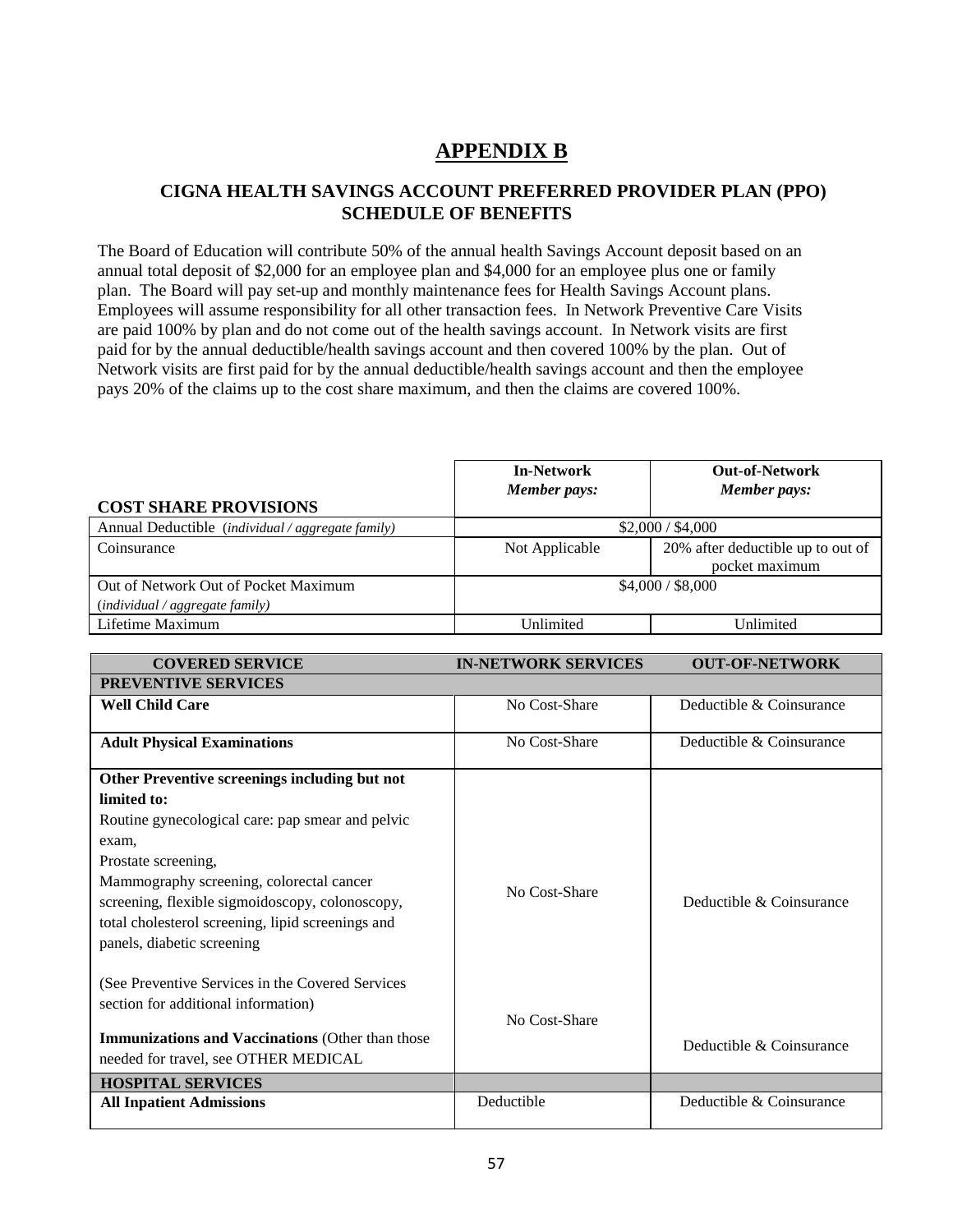## **APPENDIX B CIGNA HEALTH SAVINGS ACCOUNT PREFERRED PROVIDER PLAN (PPO) SCHEDULE OF BENEFITS**

| <b>Specialty Hospital</b>                                             | Deductible | Deductible & Coinsurance     |
|-----------------------------------------------------------------------|------------|------------------------------|
| 100 days per Member per Calendar Year. One                            |            |                              |
| maximum met rolls over to out-of-network benefit.                     |            |                              |
|                                                                       | Deductible | Deductible & Coinsurance     |
| <b>Outpatient Surgery</b><br>In a licensed ambulatory surgical center |            |                              |
| <b>DIAGNOSTIC SERVICES</b>                                            |            |                              |
| <b>Diagnostic, Laboratory and X-ray Services</b>                      | Deductible | Deductible & Coinsurance     |
|                                                                       |            |                              |
| <b>High Cost Diagnostic Tests</b>                                     | Deductible | Deductible & Coinsurance     |
| MRI, MRA, CAT, CTA, PET, and SPECT scans                              |            |                              |
| <b>THERAPY SERVICES</b>                                               |            |                              |
| <b>Outpatient Rehabilitation</b>                                      | Deductible | Deductible & Coinsurance     |
| Physical, occupational, and speech therapy and                        |            |                              |
| Chiropractic Care unlimited                                           |            |                              |
| <b>Other Therapy Services:</b>                                        | Deductible | Deductible & Coinsurance     |
| Outpatient cardiac rehabilitation therapy Radiation                   |            |                              |
| therapy:                                                              |            |                              |
| Chemotherapy for the treatment of cancer                              |            |                              |
| <b>Electroshock Therapy</b>                                           |            |                              |
| Kidney Dialysis in a Hospital or freestanding                         |            |                              |
| dialysis center                                                       |            |                              |
| <b>Allergy Office Visit/Testing</b>                                   | Deductible | Deductible & Coinsurance     |
| <b>Allergy Injections</b>                                             |            | Deductible & Coinsurance     |
| Immunotherapy or other therapy treatments                             | Deductible |                              |
|                                                                       |            |                              |
| MEDICAL EMERGENCY / URGENT CARE SERVICES                              |            |                              |
| <b>Emergency Room Treatment Emergency Room</b>                        | Deductible | Deductible                   |
| Cost-Share waived if the Member is admitted directly                  |            |                              |
| to the Hospital from the emergency room                               |            |                              |
| <b>Urgent Care Services</b>                                           | Deductible | Paid as In-Network Emergency |
|                                                                       |            | Room                         |
| <b>Ambulance</b>                                                      | Deductible | Deductible                   |
| Land & Air: Paid according to the Department of                       |            |                              |
| Public Health Ambulance Service Rate Schedule                         |            |                              |
| PHYSICIAN MEDICAL/ SURGICAL SERVICES                                  |            |                              |
| <b>Medical Office Visit</b>                                           | Deductible | Deductible & Coinsurance     |
|                                                                       |            |                              |
| Services of a Physician or Surgeon (Other than a                      | Deductible | Deductible & Coinsurance     |
| medical office visit)                                                 |            |                              |
|                                                                       |            |                              |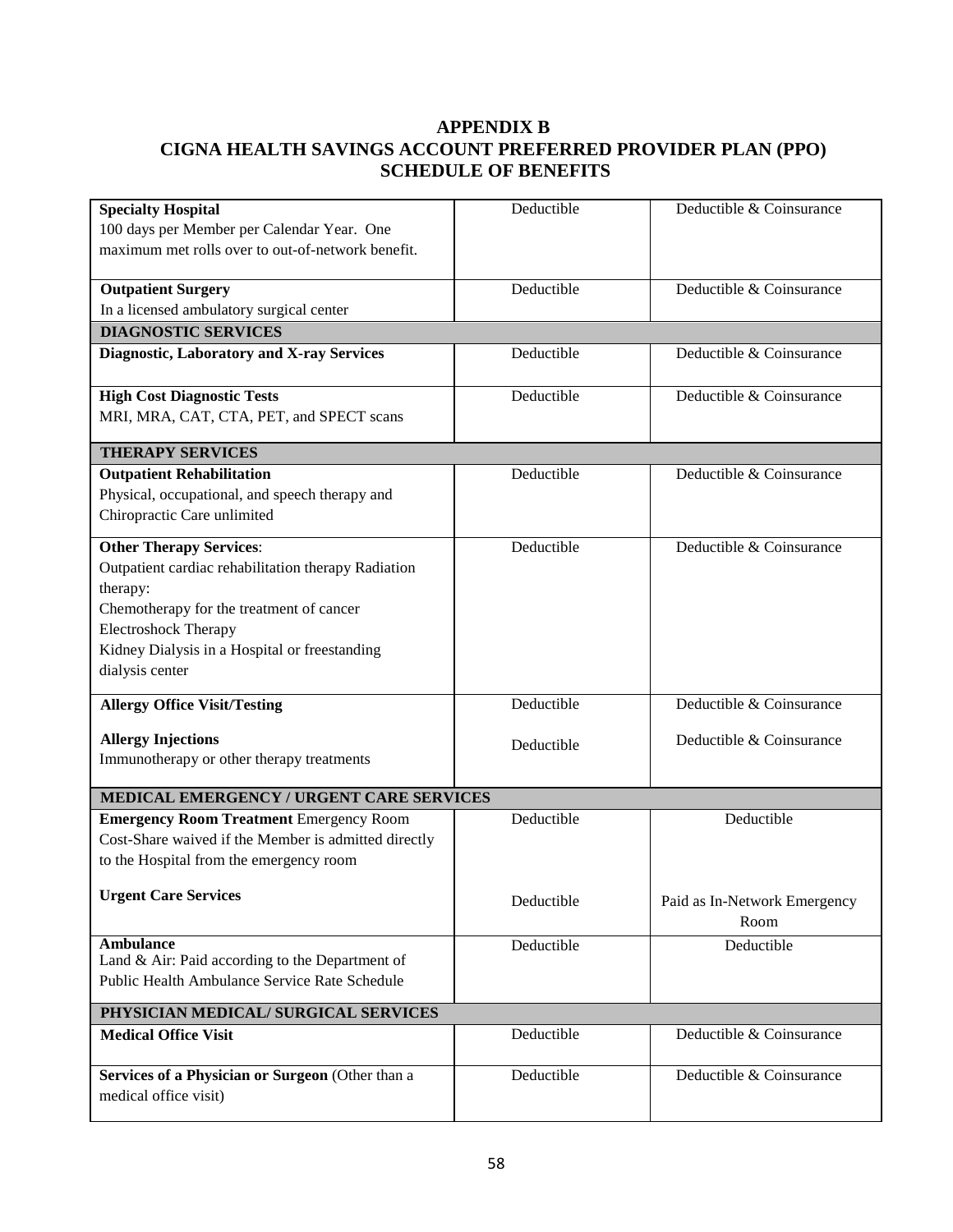## **APPENDIX B CIGNA HEALTH SAVINGS ACCOUNT PREFERRED PROVIDER PLAN (PPO) SCHEDULE OF BENEFITS**

| MENTAL HEALTH AND SUBSTANCE ABUSE SERVICES             |            |                          |
|--------------------------------------------------------|------------|--------------------------|
| <b>Outpatient Treatment for Mental Health Care</b>     | Deductible | Deductible & Coinsurance |
| and Substance Abuse Care                               |            |                          |
|                                                        |            |                          |
| <b>Inpatient Hospital Services</b>                     | Deductible |                          |
| In a Hospital or Residential Treatment Center for      |            | Deductible & Coinsurance |
| <b>Mental Health Care</b>                              |            |                          |
|                                                        |            |                          |
| <b>Inpatient Rehabilitation Treatment for</b>          | Deductible | Deductible & Coinsurance |
| <b>Substance Abuse Care</b>                            |            |                          |
| In a Hospital or Substance Abuse Treatment             |            |                          |
| Facility                                               |            |                          |
|                                                        |            |                          |
| <b>OTHER MEDICAL SERVICES</b>                          |            |                          |
| <b>Skilled Nursing Facility</b>                        | Deductible | Deductible & Coinsurance |
| Up to 120 days per Calendar Year                       |            |                          |
| <b>Immunizations and Vaccinations for Travel</b>       | Deductible | Deductible & Coinsurance |
|                                                        |            |                          |
| <b>Prescription Drugs (Retail Pharmacy)</b> The        | Deductible | Deductible & Coinsurance |
| maximum supply of a drug for which benefits will be    |            |                          |
| provided when dispensed under any one prescription is  |            |                          |
| a 30-day supply.                                       |            |                          |
|                                                        |            |                          |
| Mail Order Prescription Drugs The maximum              | Deductible | Deductible & Coinsurance |
| supply of a drug for                                   |            |                          |
| which benefits will be provided when dispensed         |            |                          |
| under any one prescription is a 1-90-day supply.       |            |                          |
|                                                        | Deductible | Deductible & Coinsurance |
| Diabetic drugs and supplies                            |            |                          |
| <b>Human Organ and Tissue Transplant Services</b>      | Deductible | Deductible & Coinsurance |
| Unlimited maximum                                      |            |                          |
| <b>Home Health Care</b>                                | Deductible | Deductible & Coinsurance |
| Nursing and therapeutic services limited to 200 visits |            |                          |
|                                                        |            |                          |
| Home health aide services unlimited                    |            |                          |
|                                                        |            |                          |
| <b>Infusion Therapy Unlimited lifetime</b>             | Deductible | Deductible & Coinsurance |
| maximum                                                |            |                          |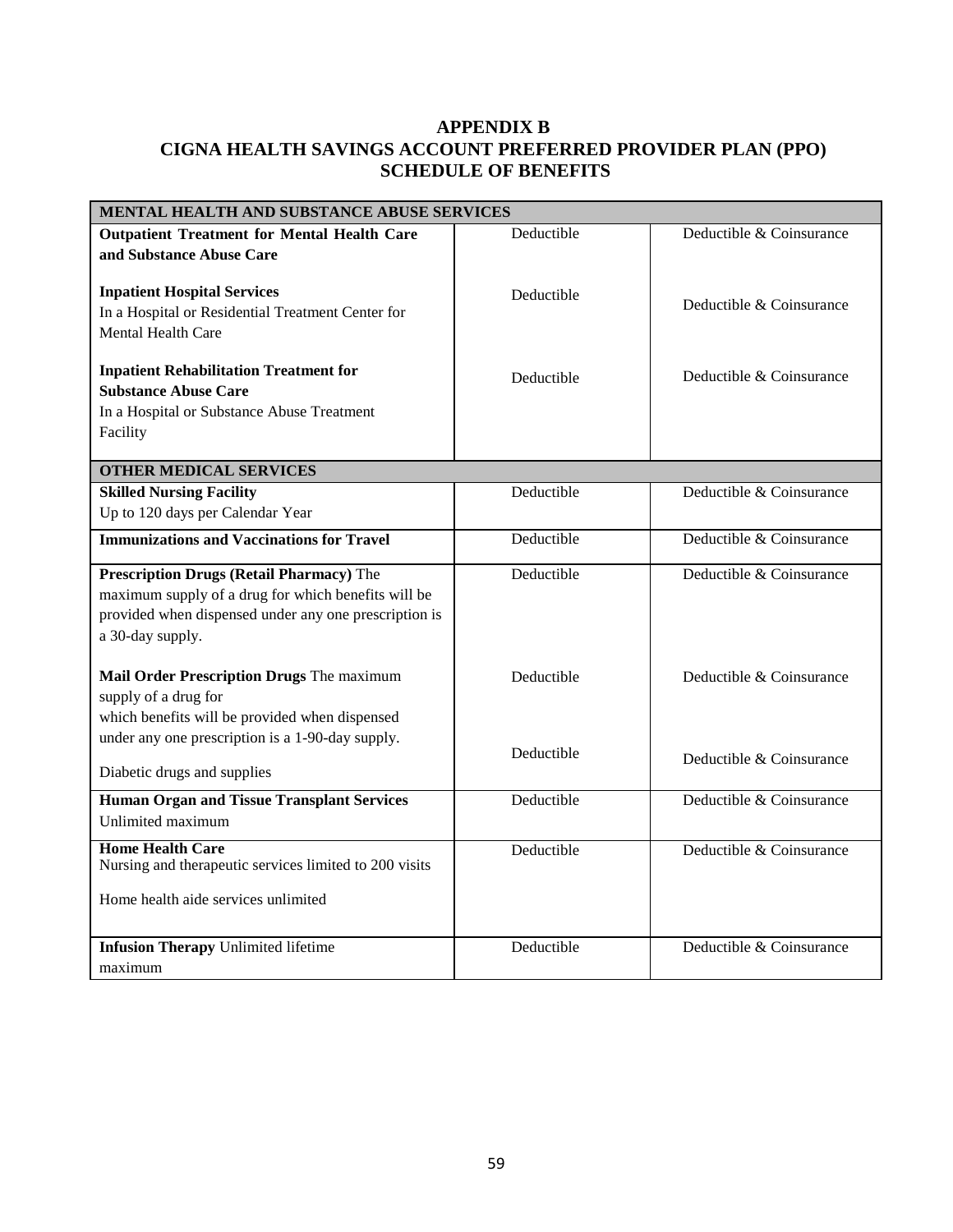## **APPENDIX B CIGNA HEALTH SAVINGS ACCOUNT PREFERRED PROVIDER PLAN (PPO) SCHEDULE OF BENEFITS**

| <b>Durable Medical Equipment and Prosthetic</b>                                                                                                  | Deductible | Deductible & Coinsurance |
|--------------------------------------------------------------------------------------------------------------------------------------------------|------------|--------------------------|
| <b>Devices</b>                                                                                                                                   |            |                          |
| <b>Hearing Aid Coverage</b><br>Available for dependent children age 12 years and<br>under with a maximum of \$1,000 within a two year<br>period. | Deductible | Deductible & Coinsurance |
| Diabetic equipment, and supplies                                                                                                                 | Deductible | Deductible & Coinsurance |
| <b>Ostomy Related Services</b>                                                                                                                   | Deductible | Deductible & Coinsurance |
| <b>Hospice Care</b> (inpatient)                                                                                                                  | Deductible | Deductible & Coinsurance |
| Wig<br>No maximum                                                                                                                                | Deductible | Deductible & Coinsurance |
| <b>Specialized Formula</b>                                                                                                                       | Deductible | Deductible & Coinsurance |
| <b>Infertility Services</b><br>Please see Maternity/Family Planning Section of<br>this document                                                  | Deductible | Deductible & Coinsurance |
| <b>Office Visit</b>                                                                                                                              | Deductible | Deductible & Coinsurance |
| <b>Outpatient Hospital Inpatient</b>                                                                                                             | Deductible | Deductible & Coinsurance |
| Hospital                                                                                                                                         | Deductible | Deductible & Coinsurance |
| <b>Infertility Drugs</b><br>The maximum supply of a drug for which benefits<br>will be provided when dispensed under any one                     | Deductible | Deductible & Coinsurance |
| <b>Maternity</b>                                                                                                                                 | Deductible | Deductible & Coinsurance |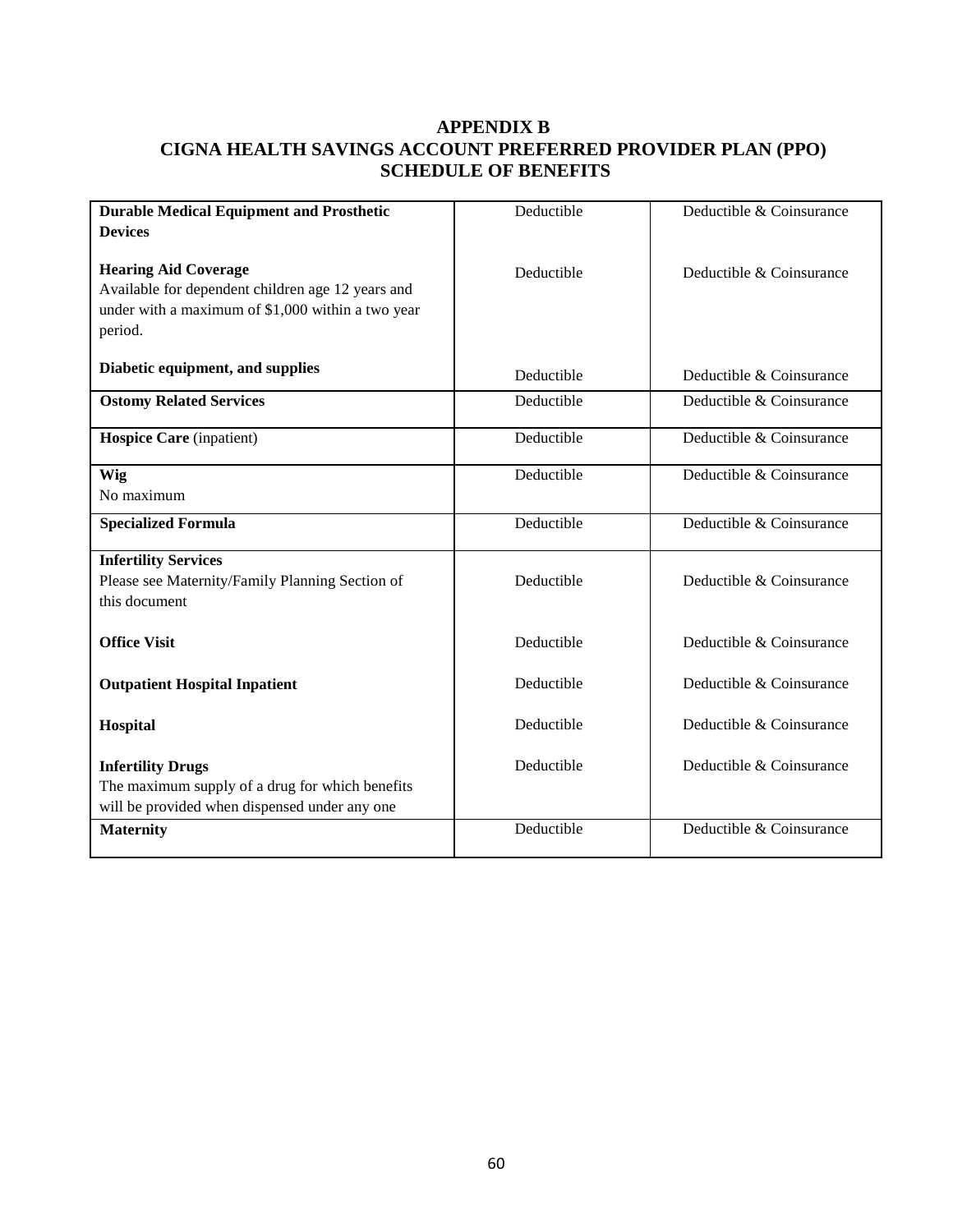#### **APPENDIX C BLOOMFIELD PPO BENEFIT PLAN DESCRIPTION**

| Covered services                                  | In Network Service | Out of Network Service   |
|---------------------------------------------------|--------------------|--------------------------|
| <b>Covered Person</b>                             | Not Applicable     | \$250 individual         |
| <b>Annual Deductible</b>                          |                    | \$500 two person         |
|                                                   |                    | \$625 family             |
|                                                   |                    |                          |
| <b>Covered Person</b><br>Coinsurance              | Not Applicable     | 20% after deductible     |
| <b>Covered Person Cost-</b><br>Share              | Not Applicable     | \$1,250 individual       |
| <b>Maximum</b>                                    |                    | \$2,500 two person       |
|                                                   |                    | \$3,125 family           |
| <b>Lifetime Maximum</b>                           | Unlimited          | Unlimited                |
| PREVENTIVE SERVICES                               |                    |                          |
| <b>Well Child Care:</b>                           | No Copayment       | Deductible & Coinsurance |
| 7 exams from birth to 1<br>year                   |                    |                          |
| 7 exams 1 through 5<br>years of age               |                    |                          |
| 1 exam every year from<br>5 through 11 years      |                    |                          |
| 1 exam every year from<br>11 through 22 years     |                    |                          |
| 1 exam every year 22+                             |                    |                          |
| <b>Adult Physical</b><br><b>Examinations</b>      | No Copayment       | Deductible & Coinsurance |
| Periodic, routine health<br>examinations          |                    |                          |
| 1 exam every year 22+                             |                    |                          |
| <b>Routine Gynecological</b><br><b>Visit</b>      | No Copayment       | Deductible & Coinsurance |
| 1 visit per Calendar Year<br>including pap smear  |                    |                          |
| <b>Mammography</b>                                | No Charge          | Deductible & Coinsurance |
| One baseline screening<br>for female 35           |                    |                          |
| through 39 years of age                           |                    |                          |
| One screening<br>mammogram every                  |                    |                          |
| Calendar Year for female<br>40 and older          |                    |                          |
| Note: or more frequently<br>if recommended by the |                    |                          |
| woman's Physician<br>(M.D.)                       |                    |                          |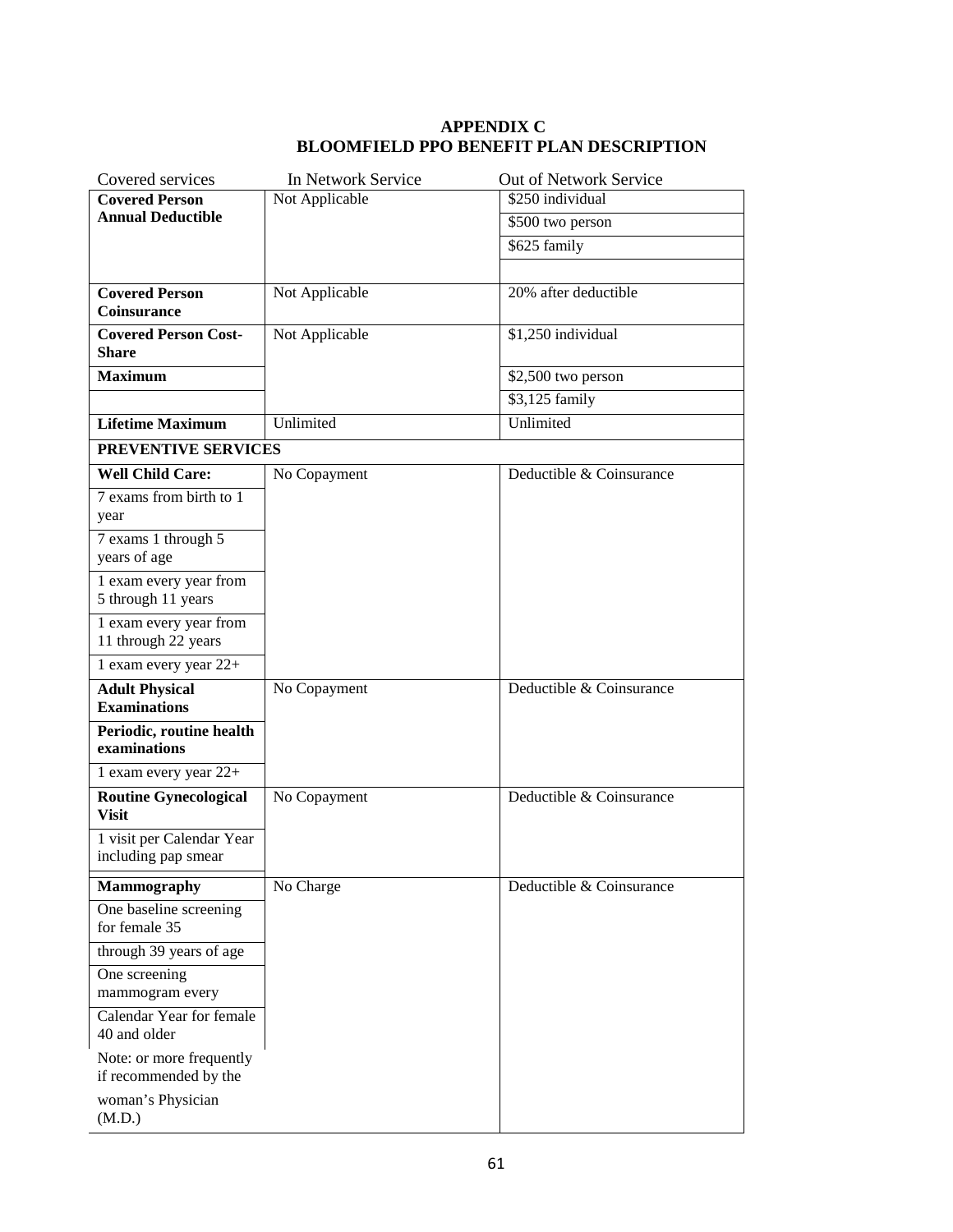| <b>Vision Exams</b>                                 | No Copayment                                                                                  | Deductible & Coinsurance |
|-----------------------------------------------------|-----------------------------------------------------------------------------------------------|--------------------------|
| 1 vision exam and                                   |                                                                                               |                          |
| refraction every                                    |                                                                                               |                          |
| Calendar Year                                       |                                                                                               |                          |
| <b>Hearing Exams</b>                                | No Copayment: Confirmed                                                                       | Deductible & Coinsurance |
| 1 hearing exam every 2<br><b>Calendar Years</b>     | PPACA coverage. Additional<br>exam cove age for those who<br>don't qualify for PPACA coverage |                          |
| <b>Immunizations and</b>                            | No Copayment                                                                                  | Deductible & Coinsurance |
| <b>Vaccinations</b> includes                        |                                                                                               |                          |
| those needed for travel                             |                                                                                               |                          |
| <b>MEDICAL CARE</b>                                 |                                                                                               |                          |
| <b>Medical Office Visit</b>                         | \$20 Copayment                                                                                | Deductible & Coinsurance |
| Primary care office visits                          |                                                                                               |                          |
| Specialist consultations<br>OB/GYN care             |                                                                                               |                          |
|                                                     |                                                                                               |                          |
| <b>Maternity Care</b>                               | \$20 Copayment                                                                                | Deductible & Coinsurance |
| Initial visit subject to<br>Copayment, no charge    |                                                                                               |                          |
| thereafter                                          |                                                                                               |                          |
|                                                     | No Copayment                                                                                  | Deductible & Coinsurance |
| <b>Allergy Office</b><br><b>Visit/Testing</b>       |                                                                                               |                          |
| <b>Allergy Injections</b>                           | No Copayment for Allergy                                                                      | Deductible & Coinsurance |
| Immunotherapy or other                              |                                                                                               |                          |
| therapy treatments                                  |                                                                                               |                          |
| unlimited                                           | Injection                                                                                     |                          |
| Calendar Year period                                |                                                                                               |                          |
| Diagnostic, Laboratory<br>and X-ray                 | No Charge                                                                                     | Deductible & Coinsurance |
| <b>Services</b>                                     |                                                                                               |                          |
|                                                     |                                                                                               |                          |
| <b>High Cost Diagnostic</b><br><b>Tests</b>         | No Charge                                                                                     | Deductible & Coinsurance |
| MRI, MRA, CAT, CTA,<br>PET and                      |                                                                                               |                          |
| <b>SPECT</b> scans                                  |                                                                                               |                          |
| <b>HOSPITAL CARE - Prior authorization required</b> |                                                                                               |                          |
| <b>All Inpatient</b>                                | \$200 Copayment                                                                               | Deductible & Coinsurance |
| <b>Admissions Semi-</b>                             |                                                                                               |                          |
| private room Maternity<br>and newborn care          | Copayment is waived if                                                                        |                          |
|                                                     | readmitted within 30 days for<br>same diagnosis                                               |                          |
| <b>Skilled Nursing Facility</b>                     | No Copayment                                                                                  | Deductible & Coinsurance |
|                                                     |                                                                                               |                          |
| up to 120 days per                                  |                                                                                               |                          |
| Calendar Year                                       |                                                                                               |                          |
|                                                     |                                                                                               |                          |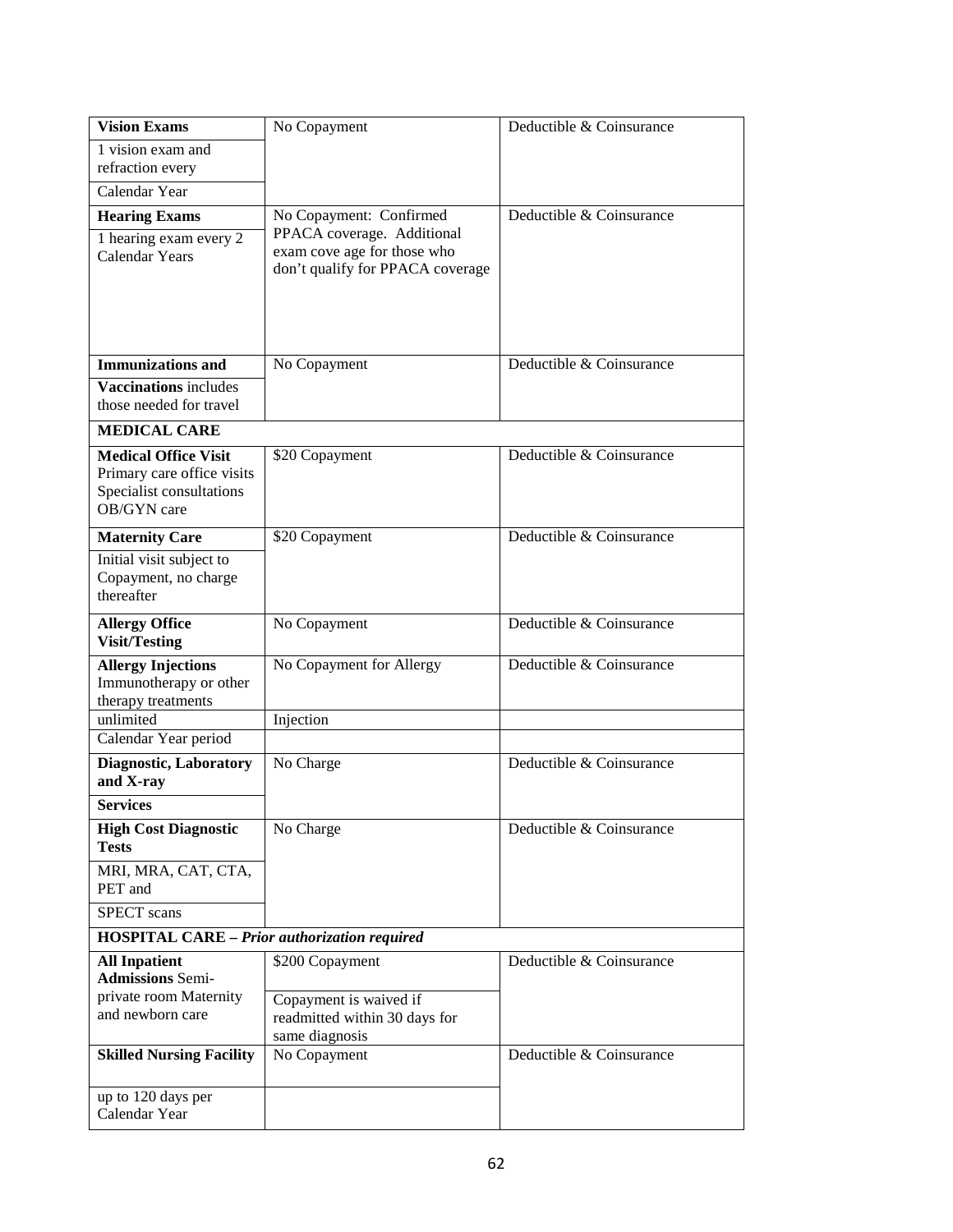| <b>Specialty Hospital</b>                                               | No Copayment                         | Deductible & Coinsurance      |
|-------------------------------------------------------------------------|--------------------------------------|-------------------------------|
| (Rehabilitation)                                                        |                                      |                               |
| 60 days per Covered<br>Person per                                       |                                      |                               |
| Calendar Year                                                           |                                      |                               |
| <b>Outpatient Surgery</b>                                               | No Copayment                         | Deductible & Coinsurance      |
| In a licensed ambulatory                                                |                                      |                               |
| surgical center                                                         |                                      |                               |
| (including colonoscopy)                                                 |                                      |                               |
| <b>EMERGENCY CARE</b>                                                   |                                      |                               |
| <b>Walk-in centers</b>                                                  | \$20 Copayment                       | Deductible & Coinsurance      |
| Urgent care $-at$                                                       | \$20 Copayment                       | Paid as an In-Network Service |
| participating centers                                                   |                                      |                               |
| <b>Emergency Room</b><br><b>Treatment</b>                               |                                      |                               |
| <b>Emergency Room</b><br>Copayment waived if the                        |                                      |                               |
| Covered Person is                                                       |                                      |                               |
| admitted directly                                                       |                                      |                               |
| to the Hospital from the                                                | \$75 Copayment                       | Paid as an In-Network Service |
| emergency room                                                          |                                      |                               |
| <b>Ambulance</b>                                                        | No Charge                            | No Charge                     |
| Land / Air                                                              |                                      |                               |
| Unlimited                                                               |                                      |                               |
|                                                                         | MENTAL HEALTH / SUBSTANCE ABUSE CARE |                               |
| Inpatient -unlimited                                                    | \$200 Copayment                      | Deductible & Coinsurance      |
| <b>Outpatient / office visits</b><br>$-$ unlimited $-$                  | \$20 Copayment                       | Deductible & Coinsurance      |
| prior authorization after                                               |                                      |                               |
| the 40th visit                                                          |                                      |                               |
| <b>OTHER HEALTH CARE</b>                                                |                                      |                               |
| Outpatient<br><b>Rehabilitation</b>                                     | \$20 Copayment                       | Deductible & Coinsurance      |
| Outpatient rehabilitative<br>and restorative                            |                                      |                               |
| physical, occupational,<br>speech and chiropractic<br>therapy unlimited |                                      |                               |
| <b>Other Therapy</b><br>Services:                                       | No Copayment                         | Deductible $\&$ Coinsurance   |
| Outpatient cardiac                                                      |                                      |                               |
| rehabilitation therapy                                                  |                                      |                               |
| Radiation therapy:                                                      |                                      |                               |
| Chemotherapy for the<br>treatment of cancer                             |                                      |                               |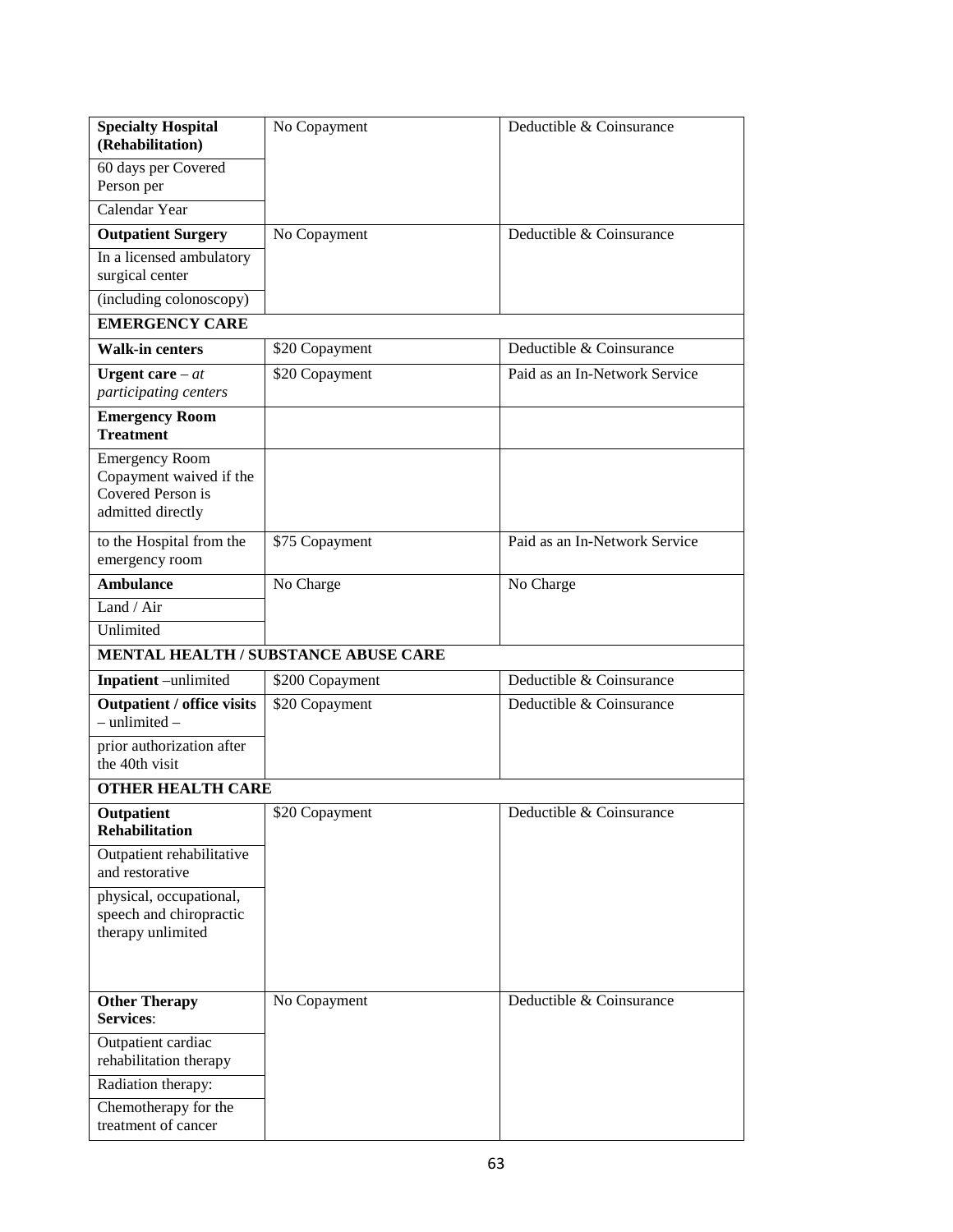| <b>Electroshock Therapy</b>                                                           |               |                                                                                                                                                                                                                                                                            |
|---------------------------------------------------------------------------------------|---------------|----------------------------------------------------------------------------------------------------------------------------------------------------------------------------------------------------------------------------------------------------------------------------|
| Kidney Dialysis in a<br>Hospital or free-<br>standing dialysis center                 |               |                                                                                                                                                                                                                                                                            |
| <b>Private Duty Nursing</b>                                                           | No Copayment  | Deductible & Coinsurance                                                                                                                                                                                                                                                   |
| limited to \$15,000 Per<br>Calendar Year                                              |               |                                                                                                                                                                                                                                                                            |
| Human Organ and<br><b>Tissue Transplant</b>                                           | No Copayment  | Deductible & Coinsurance                                                                                                                                                                                                                                                   |
| <b>Services</b>                                                                       |               |                                                                                                                                                                                                                                                                            |
| Unlimited                                                                             |               |                                                                                                                                                                                                                                                                            |
| <b>Home Health Care</b>                                                               | No Copayment  | Deductible* & 20% Coinsurance.                                                                                                                                                                                                                                             |
| Nursing and therapeutic<br>services                                                   |               | *After a \$50 Deductible has been<br>met, the Covered Person shall pay<br>the applicable Coinsurance, plus<br>amounts above the Maximum<br>Allowable Amount. The Deductible<br>for Home Health Care benefits<br>accrues towards the Covered<br>Person's annual Deductible. |
| limited to 200 visits                                                                 |               |                                                                                                                                                                                                                                                                            |
|                                                                                       |               |                                                                                                                                                                                                                                                                            |
| Home health aide<br>services unlimited                                                |               |                                                                                                                                                                                                                                                                            |
|                                                                                       |               |                                                                                                                                                                                                                                                                            |
| \$420 Medical Social<br>Services for terminally<br>ill - Subject to Treatment<br>Plan |               |                                                                                                                                                                                                                                                                            |
| <b>Infusion Therapy</b>                                                               | No Copayment  | Deductible $\&$ Coinsurance                                                                                                                                                                                                                                                |
| Unlimited                                                                             |               |                                                                                                                                                                                                                                                                            |
| <b>Durable Medical</b><br><b>Equipment and</b>                                        | No Cost Share | Deductible & Coinsurance                                                                                                                                                                                                                                                   |
| <b>Prosthetic Devices</b>                                                             |               |                                                                                                                                                                                                                                                                            |
| Up to unlimited<br>maximum per Covered                                                |               |                                                                                                                                                                                                                                                                            |
| Person per Calendar<br>Year                                                           |               |                                                                                                                                                                                                                                                                            |
| <b>Hearing Aid Coverage</b>                                                           |               |                                                                                                                                                                                                                                                                            |
| available for all ages<br>with no maximum                                             |               |                                                                                                                                                                                                                                                                            |
|                                                                                       |               |                                                                                                                                                                                                                                                                            |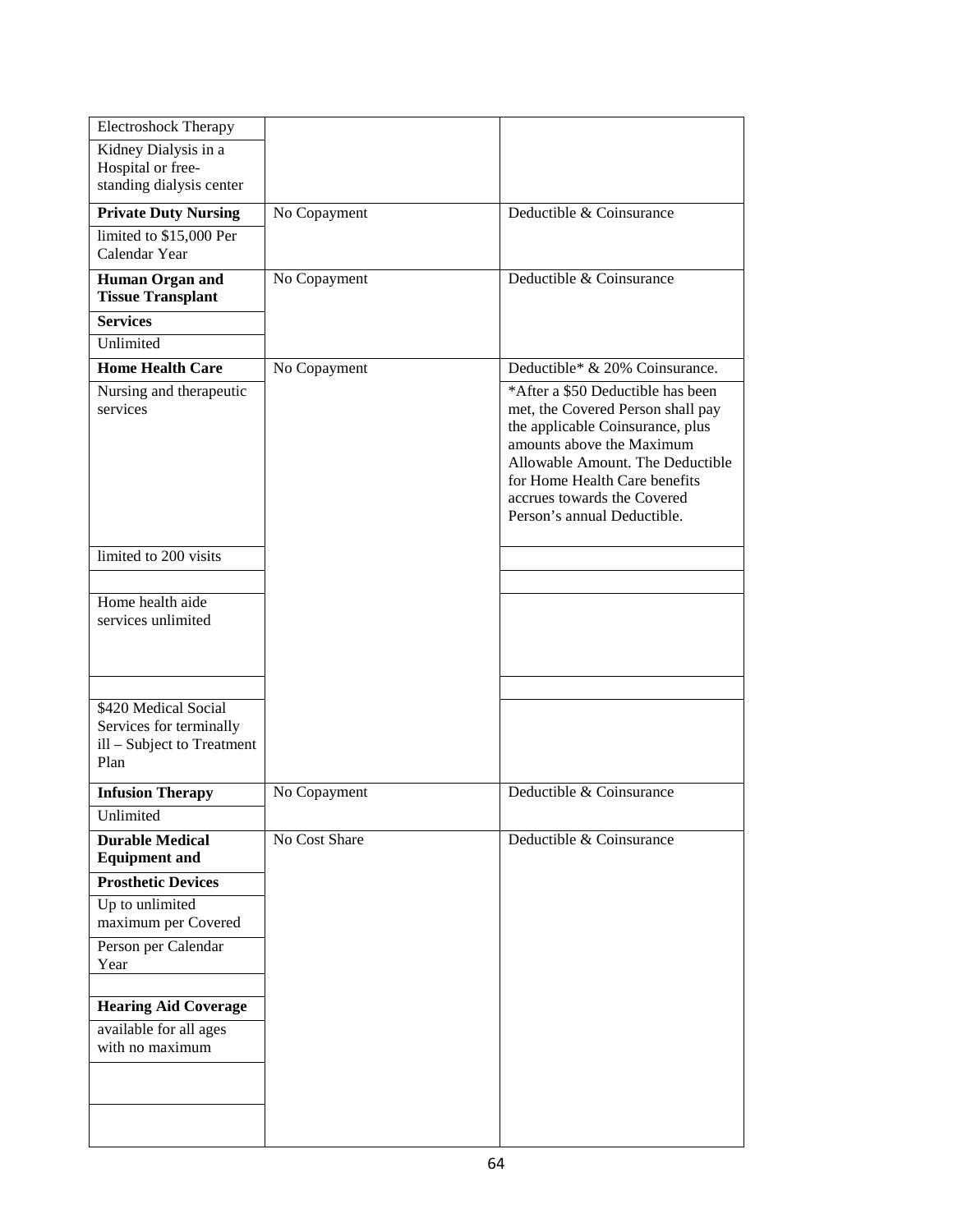| <b>Ostomy Related</b>                                                                                                                                                               | No Copayment                              | Deductible & Coinsurance |
|-------------------------------------------------------------------------------------------------------------------------------------------------------------------------------------|-------------------------------------------|--------------------------|
| <b>Services</b>                                                                                                                                                                     |                                           |                          |
| Wig                                                                                                                                                                                 | No Copayment                              | No Cost-Share            |
| No maximum                                                                                                                                                                          |                                           |                          |
| Person per Calendar<br>Year.                                                                                                                                                        |                                           |                          |
| <b>Specialized Formula</b>                                                                                                                                                          | No Copayment                              | Deductible & Coinsurance |
| Hospice Care (inpatient)                                                                                                                                                            | No Copayment                              | Deductible & Coinsurance |
| Covered within the last 6<br>months of life                                                                                                                                         |                                           |                          |
| <b>Infertility Services</b>                                                                                                                                                         |                                           |                          |
| Please see<br>Maternity/Family<br>Planning                                                                                                                                          |                                           |                          |
| Section of this document                                                                                                                                                            |                                           |                          |
|                                                                                                                                                                                     |                                           |                          |
| <b>Office Visit</b>                                                                                                                                                                 |                                           |                          |
|                                                                                                                                                                                     | \$20 Copayment                            | Deductible & Coinsurance |
| <b>Outpatient Hospital</b>                                                                                                                                                          |                                           |                          |
|                                                                                                                                                                                     | Same as Hospital Outpatient               |                          |
| <b>Inpatient Hospital</b>                                                                                                                                                           |                                           |                          |
|                                                                                                                                                                                     | Cost-Share                                | Deductible & Coinsurance |
|                                                                                                                                                                                     |                                           |                          |
| <b>Infertility Drugs</b>                                                                                                                                                            | Same as Hospital Inpatient Cost-<br>Share |                          |
| The maximum supply of<br>a drug for                                                                                                                                                 | Paid as Out-of-Network                    |                          |
| which benefits will be<br>provided when dispensed<br>under any one<br>prescription is                                                                                               |                                           |                          |
| 30 day supply or 100<br>unit dose, whichever is<br>greater                                                                                                                          |                                           |                          |
| Note: If this certificate<br>has a Prescription Drug<br>rider, see rider for<br>infertility drug coverage.<br>Infertility drugs will not<br>apply to the Prescription<br>Drug Rider |                                           |                          |
| Maximum. In the<br>absence of a prescription<br>drug rider then the<br>coverage stated in this<br>Schedule of Benefits will<br>apply.                                               |                                           |                          |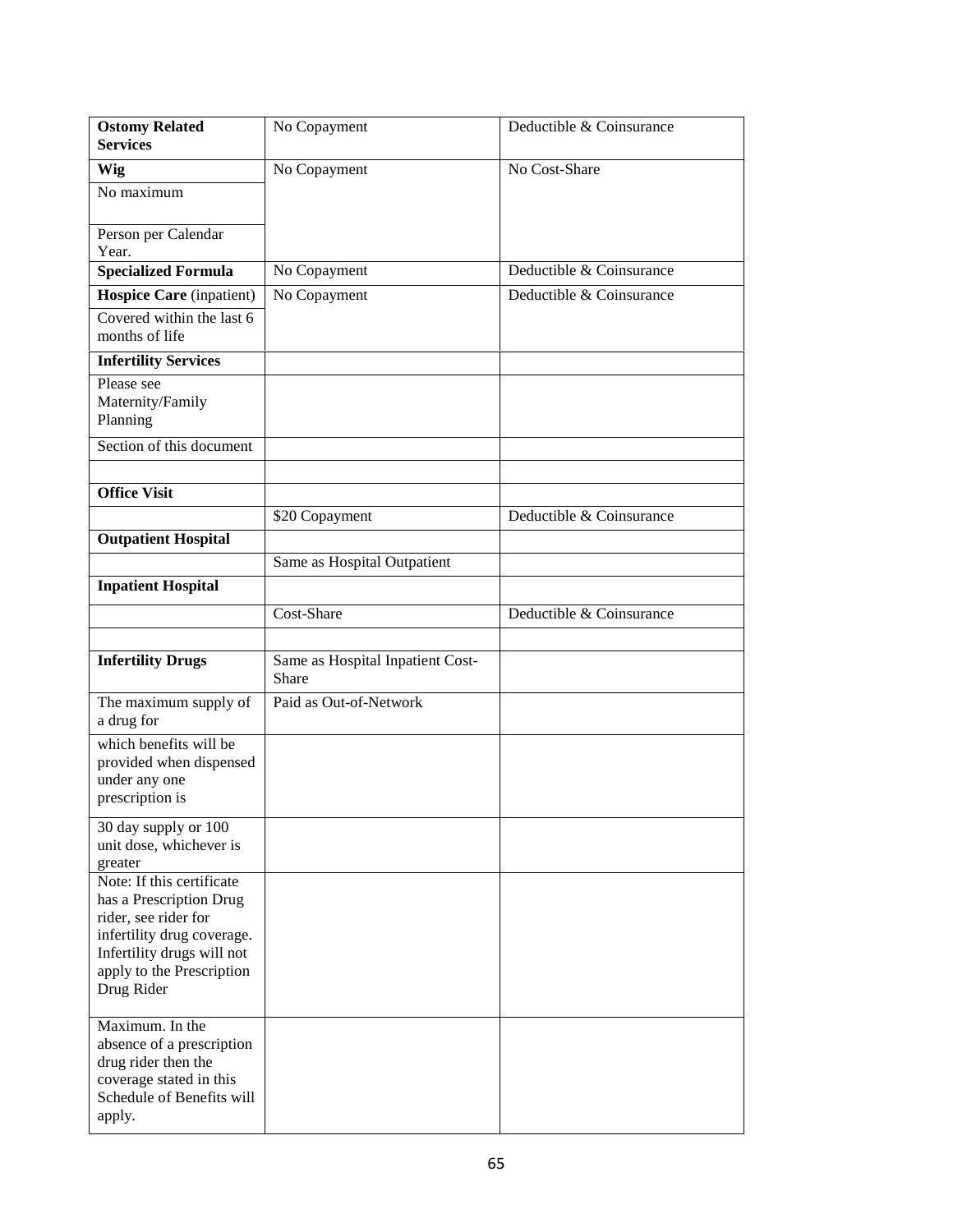| PRESCRIPTION DRUGS                                                                                                                                              |                                                                                                       |                          |
|-----------------------------------------------------------------------------------------------------------------------------------------------------------------|-------------------------------------------------------------------------------------------------------|--------------------------|
| <b>Prescription Drugs:</b>                                                                                                                                      | \$5 Generic                                                                                           | Deductible & Coinsurance |
| The maximum supply of<br>a drug for which benefits<br>will be provided when<br>dispensed under any one<br>prescription is a 34 day<br>supply retail or 100 unit | \$20 Formulary                                                                                        |                          |
| dose mail order.                                                                                                                                                | \$35 Non-formulary                                                                                    |                          |
| Diabetic equipment,<br>drugs and supplies                                                                                                                       |                                                                                                       |                          |
| Mail Order: 1x retail per<br>100 day supply                                                                                                                     |                                                                                                       |                          |
| No maximum                                                                                                                                                      |                                                                                                       |                          |
| Acupuncture                                                                                                                                                     | \$20 Copay, no maximum                                                                                | Deductible & Coinsurance |
| <b>Bariatric Surgery</b>                                                                                                                                        | Covered bases on place of service.<br>\$20 Copay for office visit<br>Surgery \$200 Copay<br>Unlimited | Deductible & Coinsurance |